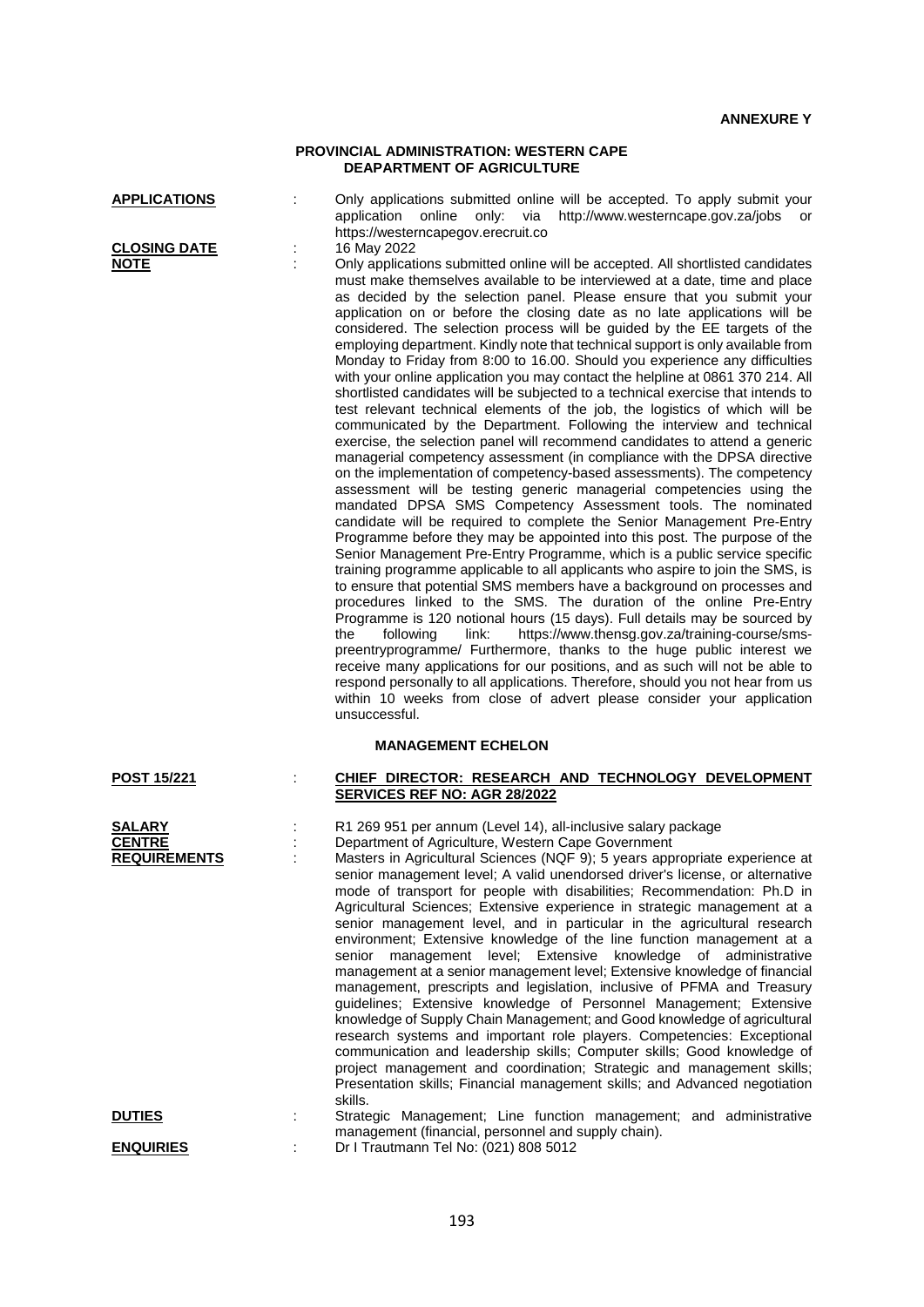# **OTHER POSTS**

| <b>POST 15/222</b>                                    | <b>VETERINARY</b><br><b>TECHNOLOGIST:</b><br><b>SEROLOGY/VIROLOGY</b><br><b>AND</b><br>EPIDEMIOLOGY (STELLENBOSCH) REF NO: AGR 25/2022                                                                                                                                                                                                                                                                                                                                                                                                                                                                                                                                                                                                                                                                                                                                                                                                                                                                                                                                                                                                                                                                                                                                                                           |
|-------------------------------------------------------|------------------------------------------------------------------------------------------------------------------------------------------------------------------------------------------------------------------------------------------------------------------------------------------------------------------------------------------------------------------------------------------------------------------------------------------------------------------------------------------------------------------------------------------------------------------------------------------------------------------------------------------------------------------------------------------------------------------------------------------------------------------------------------------------------------------------------------------------------------------------------------------------------------------------------------------------------------------------------------------------------------------------------------------------------------------------------------------------------------------------------------------------------------------------------------------------------------------------------------------------------------------------------------------------------------------|
|                                                       |                                                                                                                                                                                                                                                                                                                                                                                                                                                                                                                                                                                                                                                                                                                                                                                                                                                                                                                                                                                                                                                                                                                                                                                                                                                                                                                  |
| <b>SALARY</b><br><b>CENTRE</b><br><b>REQUIREMENTS</b> | R321 543 per annum (Level 08)<br>Department of Agriculture, Western Cape Government<br>An appropriate 3-year National Diploma (or equivalent qualification) in<br>Veterinary Technology; Registration as a Veterinary Technologist with South<br>Africa Veterinary Council (upload a copy of your SAVC registration certificate<br>to the application as well as proof of payment of the latest registration fees); A<br>valid (code B or higher) driving licence. Recommendation: Working knowledge<br>of the Laboratory Information Management system (LIMS). Competencies:<br>Knowledge of the following: Basic serological techniques; Reagent<br>preparation; Quality control ISO 17025 accreditation; Government<br>provisioning system; Relevant legislation and policies; Skills needed: Proven<br>computer literacy (MS Word, MS Excel, MS PowerPoint and LIMS); Written<br>and verbal communication; Ability to: Work independently and in a team;<br>Accurately and precisely; Good professional conduct.                                                                                                                                                                                                                                                                                             |
| <b>DUTIES</b>                                         | Ensure diagnostic serology, registration, preparation and processing of<br>samples for analysis and performing analyses, as well as media preparation<br>and quality control; Relief duty in other laboratory sections as required;<br>Maintaining a laboratory management system in the section according to ISO<br>17025; Capturing of results in the Laboratory Information Management system<br>(LIMS); Administration: Maintenance of laboratory registers and statistics;<br>Procurement of laboratory requirements; Stock control; Liaison with other<br>veterinary technologists, veterinarians and the clients of the laboratory.                                                                                                                                                                                                                                                                                                                                                                                                                                                                                                                                                                                                                                                                       |
| <b>ENQUIRIES</b>                                      | Dr K Harris at Tel No: (021) 808 7538                                                                                                                                                                                                                                                                                                                                                                                                                                                                                                                                                                                                                                                                                                                                                                                                                                                                                                                                                                                                                                                                                                                                                                                                                                                                            |
| <u>POST 15/223</u>                                    | VETERINARY PUBLIC HEALTH OFFICER (WORCESTER) REF NO: AGR<br>26/2022                                                                                                                                                                                                                                                                                                                                                                                                                                                                                                                                                                                                                                                                                                                                                                                                                                                                                                                                                                                                                                                                                                                                                                                                                                              |
| <b>SALARY</b><br><b>CENTRE</b><br><b>REQUIREMENTS</b> | R321 543 per annum (Level 08)<br>Department of Agriculture, Western Cape Government<br>An appropriate 3-year tertiary qualification (National Diploma/B Degree) in<br>Environmental Health/Animal Health or Veterinary Public Health; A minimum<br>of 1 year relevant experience; A valid code B (or higher) driving licence.<br>Recommendation: A valid registration with Health Professions Council of<br>South Africa; Experience in the following: Abattoir, monitoring and control of<br>meat safety in abattoirs; Abattoir auditing and responsible for multiple abattoirs<br>on a regional level. Competencies: In depth knowledge of the following: Animal<br>disease and their control; Epidemiological principles and methods; Farming<br>practices in the Western Cape Province; Meat Safety Act, 200 (Act 40 of 200)<br>and the regulations and policy pertaining to this act; Animal Health Act, 1984<br>(Act 35 of 1984); Auditing of food establishment; Pathology; Administrative<br>procedures; Skills in the following: Proven Communication (written and<br>verbal); Computer lieteracy in MS Office packages; Planning and organisation;<br>Analytical; Interpersonal; Relating and networking; Complex writing and<br>reporting; Analysing; applying expertise and technology; Learning and |
| <b>DUTIES</b>                                         | researching; Ability to work independently.<br>Ensure meat hygiene and food safety by: Monitoring and inspecting export<br>products/animals and accompanying documentation to ensure adherence to<br>international standards; Execute law enforcement in accordance with Meat<br>Safety act at abattoirs and sterilization plants. Ensure legislative compliance<br>through awareness campaigns, extension practices and law enforcement;<br>Advising public regarding informal slaughtering and exemptions; Determine<br>slaughtering needs of communities and make recommendations; Ensure<br>compliance with legislation, national and international export requirements by<br>auditing of exports facilities for compliance; Monitoring of harvesting<br>procedures; Collection of samples for surveillance of identified projects of<br>disease in animal and animal products.                                                                                                                                                                                                                                                                                                                                                                                                                              |
| <b>ENQUIRIES</b>                                      | Dr M.J. Wolhuter at Tel No: (021) 808 7606                                                                                                                                                                                                                                                                                                                                                                                                                                                                                                                                                                                                                                                                                                                                                                                                                                                                                                                                                                                                                                                                                                                                                                                                                                                                       |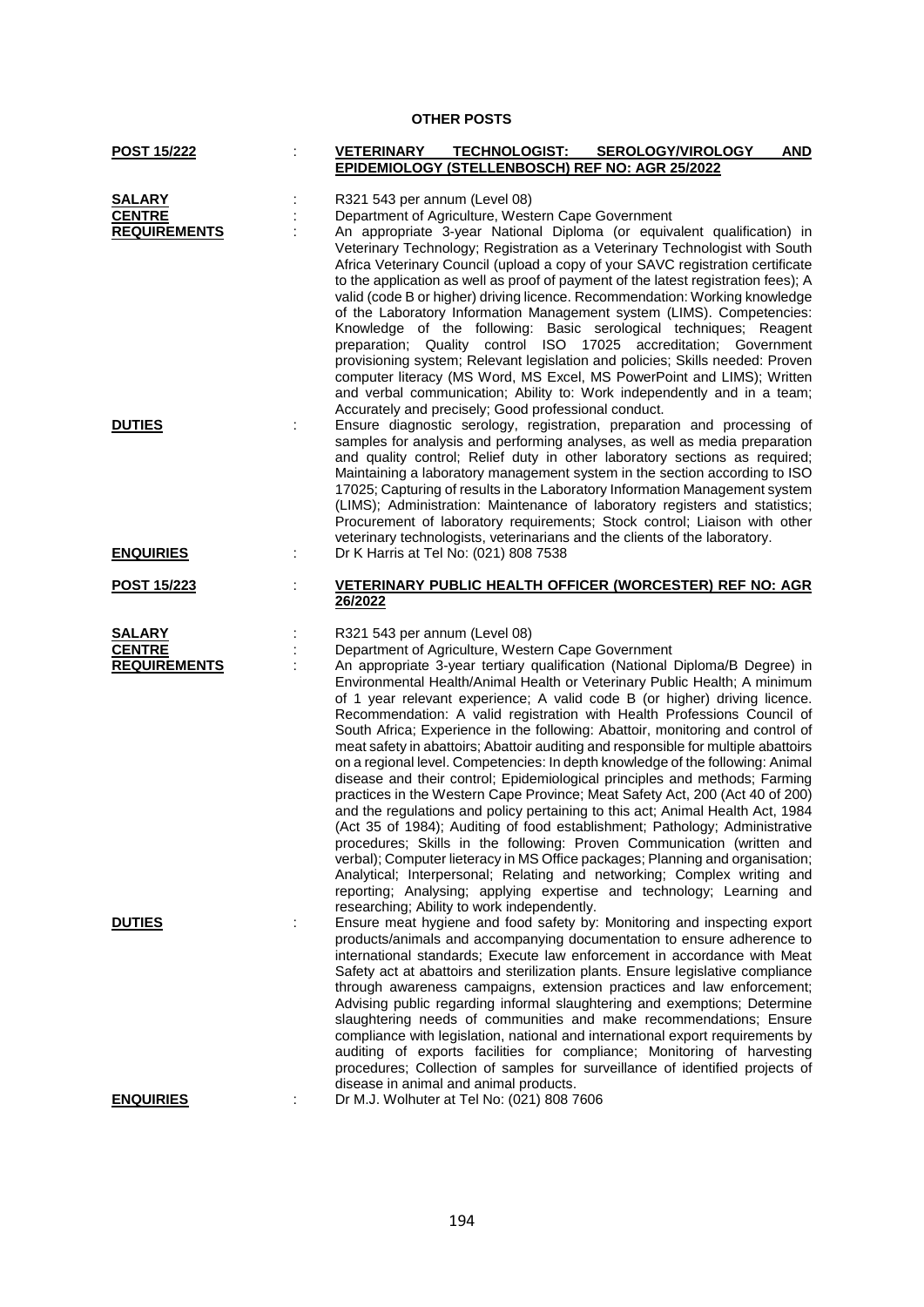# **DEPARTMENT OF CULTURAL AFFAIRS AND SPORT**

| <b>APPLICATIONS</b>                                   | Only applications submitted online will be accepted. To apply submit your<br>http://www.westerncape.gov.za/jobs or<br>application online only: via<br>https://westerncapegov.erecruit.co                                                                                                                                                                                                                                                                                                                                                                                                                                                                                                                                                                                                                           |
|-------------------------------------------------------|--------------------------------------------------------------------------------------------------------------------------------------------------------------------------------------------------------------------------------------------------------------------------------------------------------------------------------------------------------------------------------------------------------------------------------------------------------------------------------------------------------------------------------------------------------------------------------------------------------------------------------------------------------------------------------------------------------------------------------------------------------------------------------------------------------------------|
| <b>CLOSING DATE</b><br><b>NOTE</b>                    | 16 May 2022<br>Only applications submitted online at: www.westerncape.gov.za/jobs or<br>https://westerncapegov.erecruit.co will be accepted. Shortlisted candidates<br>will be required to submit copies of their documentation for verification<br>purposes. These candidates will be required to attend interviews on a date<br>and time as determined by the department. The selection process will be<br>guided by the EE targets of the employing department. Kindly note that<br>technical support is only available from Monday to Friday from 8:00 to 16.00.<br>Should you experience any difficulties with your online application you may<br>contact the helpline at 0861 370 214. Please ensure that you submit your<br>application before the closing date as no late applications will be considered. |
|                                                       | <b>OTHER POST</b>                                                                                                                                                                                                                                                                                                                                                                                                                                                                                                                                                                                                                                                                                                                                                                                                  |
| <b>POST 15/224</b>                                    | ADMINISTRATIVE OFFICER: WEST COAST REF NO: CAS 05/2022                                                                                                                                                                                                                                                                                                                                                                                                                                                                                                                                                                                                                                                                                                                                                             |
| <b>SALARY</b><br><b>CENTRE</b><br><b>REQUIREMENTS</b> | R261 372 per annum (Level 07)<br>Department of Cultural Affairs and Sport, Western Cape Government<br>An appropriate 3-year National Diploma/B-Degree (or higher qualification); A<br>minimum of 2 years library work experience; A valid (Code B or higher) driving<br>licence. NB. People with disabilities that restrict driving abilities, but who have<br>reasonable access to transport, may also apply. Competencies: Knowledge of<br>the following: Basic finance and human resource management; Training<br>facilitation; The following skills: Administrative, report writing and proven<br>computer literacy; Presentation, written and verbal communication.                                                                                                                                           |
| <b>DUTIES</b><br><b>ENQUIRIES</b>                     | Responsible for co-ordinating and distribution of information in the control<br>area; Controlling and accumulating the monthly, quarterly and annual statistics<br>of all regions in West Coast Control Area; Liaise with regional staff, public<br>libraries and local authorities; Assist the assistant director in organising<br>training courses and other meetings; Perform administrative functions;<br>Responsible for correspondence of assistant director; Open correspondence<br>files and keeping filing system up to date.<br>Ms R Mouton at Tel No: (044) 814 1481                                                                                                                                                                                                                                    |
|                                                       | DEPARTMENT OF ECONOMIC DEVELOPMENT AND TOURISM                                                                                                                                                                                                                                                                                                                                                                                                                                                                                                                                                                                                                                                                                                                                                                     |
| <b>APPLICATIONS</b>                                   | Only applications submitted online will be accepted. To apply submit your<br>http://www.westerncape.gov.za/jobs<br>application<br>online<br>only:<br>via<br>or<br>https://westerncapegov.erecruit.co                                                                                                                                                                                                                                                                                                                                                                                                                                                                                                                                                                                                               |
| <b>CLOSING DATE</b><br><b>NOTE</b>                    | 16 May 2022<br>Only applications submitted online at: www.westerncape.gov.za/jobs or<br>https://westerncapegov.erecruit.co will be accepted. Shortlisted candidates<br>will be required to submit copies of their documentation for verification<br>purposes. These candidates will be required to attend interviews on a date<br>and time as determined by the department. The selection process will be<br>guided by the EE targets of the employing department. Kindly note that<br>technical support is only available from Monday to Friday from 8:00 to 16.00.<br>Should you experience any difficulties with your online application you may<br>contact the helpline at 0861 370 214. Please ensure that you submit your<br>application before the closing date as no late applications will be considered. |
|                                                       | <b>OTHER POST</b>                                                                                                                                                                                                                                                                                                                                                                                                                                                                                                                                                                                                                                                                                                                                                                                                  |
| <b>POST 15/225</b>                                    | ADMINISTRATION CLERK: OFFICE OF THE HEAD OF DEPARTMENT<br><b>REF NO: DEDAT 04/2022</b>                                                                                                                                                                                                                                                                                                                                                                                                                                                                                                                                                                                                                                                                                                                             |
| <b>SALARY</b><br><b>CENTRE</b>                        | R176 310 per annum (Level 05)<br>Department of Economic Development and Tourism, Western Cape<br>Government                                                                                                                                                                                                                                                                                                                                                                                                                                                                                                                                                                                                                                                                                                        |
| <b>REQUIREMENTS</b>                                   | Grade 12 (Senior Certificate or equivalent qualification). Recommendation: A<br>valid (Code B or higher) driving licence. Competencies: A good understanding                                                                                                                                                                                                                                                                                                                                                                                                                                                                                                                                                                                                                                                       |

of the following: Administrative working environment; Clerical practices as well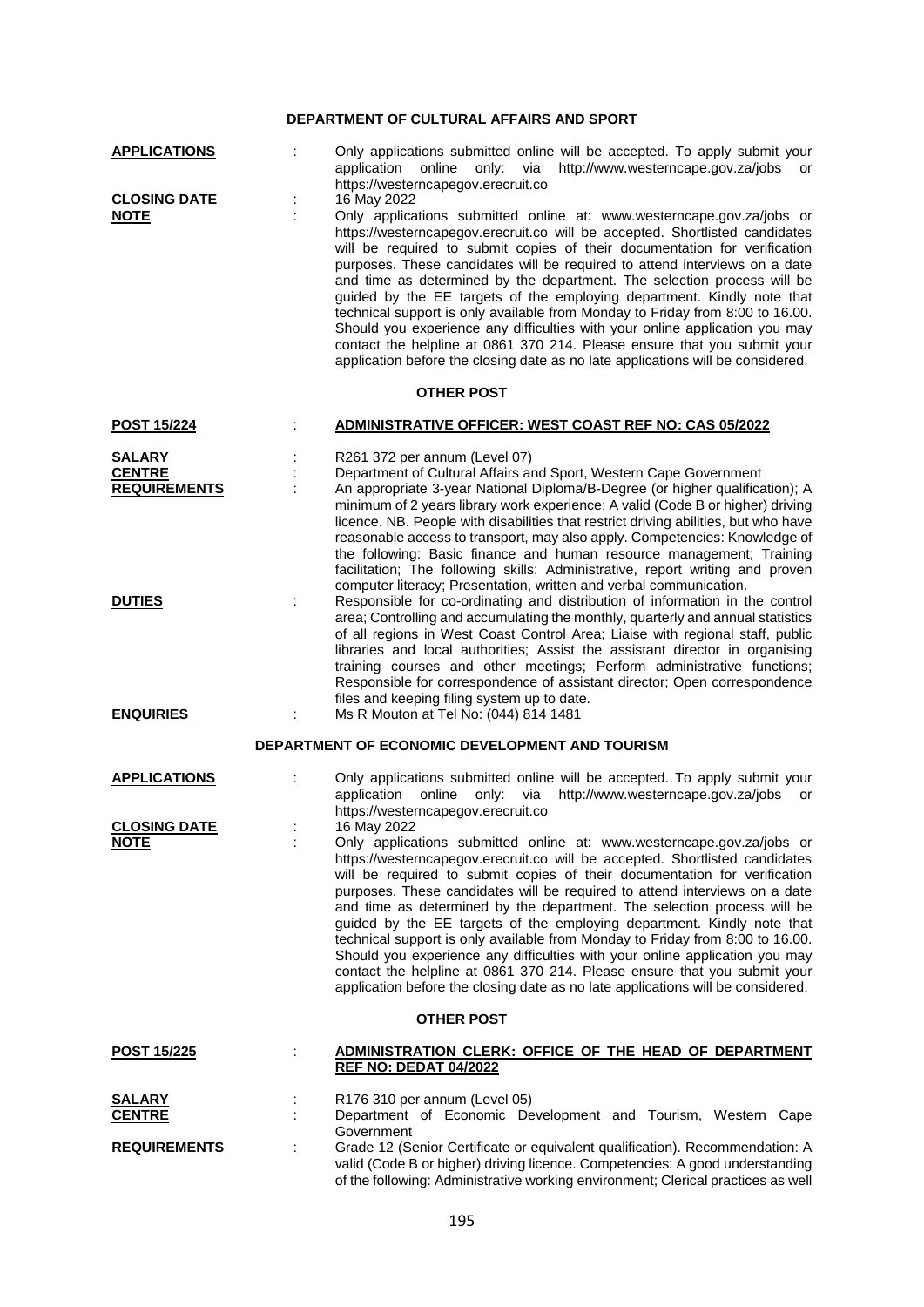|                  | as the ability to capture data, operate a computer and collecting statistics;<br>Administrative working environment; Basic Accounting systems (BAS);<br>Departmental Financial Management and Human Resource Delegations and<br>Supplier Data Bases; Provincial procurement processes; Business and<br>organisational structure of the department; Basic departmental/provincial<br>financial systems and procedures; Skills needed: Ability to work independently<br>and as part of a team; Communication (written and verbal); Interpersonal;<br>Ability to work under pressure and problem solve issues; Understanding of<br>meeting protocol; Ability to coordinate high level inquiries and responses; High<br>level of professionalism and comprehension of confidentiality. |
|------------------|------------------------------------------------------------------------------------------------------------------------------------------------------------------------------------------------------------------------------------------------------------------------------------------------------------------------------------------------------------------------------------------------------------------------------------------------------------------------------------------------------------------------------------------------------------------------------------------------------------------------------------------------------------------------------------------------------------------------------------------------------------------------------------|
| <b>DUTIES</b>    | Liaise with internal and external stakeholders in relation to enquiries received;<br>Provide general procurement coordination; Responsible for maintaining an<br>electronic (MyContent) system; Coordinate and render support pertaining to<br>administrative matters; Support the planning and coordinating of strategic<br>engagements, forums and workshops (both internal and external); Keep<br>record of all incoming and outgoing documents on a database; Facilitation of<br>traveling arrangements and relevant basic accounting system and subsistence<br>and travel claims.                                                                                                                                                                                             |
| <b>ENQUIRIES</b> | Ms C Titus at Tel No: (021) 483 4842                                                                                                                                                                                                                                                                                                                                                                                                                                                                                                                                                                                                                                                                                                                                               |

#### **DEPARTMENT OF HEALTH**

*In line with the Employment Equity Plan of the Department of Health it is our intention with this advertisement to achieve equity in the workplace by promoting equal opportunities and fair treatment in employment through the elimination of unfair discrimination.*

|--|--|

: It will be expected of candidates to be available for selection interviews on a date, time and place as determined by the Department. Kindly note that excess personnel will receive preference.

# **OTHER POSTS**

| <b>POST 15/226</b>  | <b>HEAD CLINICAL UNIT: GRADE 1 (MEDICAL: DERMATOLOGY)</b>                                                                                                                                                                                                                                                                                                                                                                                                                                                                                                                                                                                                                                                                                                                                                                                                                                                                                                                    |
|---------------------|------------------------------------------------------------------------------------------------------------------------------------------------------------------------------------------------------------------------------------------------------------------------------------------------------------------------------------------------------------------------------------------------------------------------------------------------------------------------------------------------------------------------------------------------------------------------------------------------------------------------------------------------------------------------------------------------------------------------------------------------------------------------------------------------------------------------------------------------------------------------------------------------------------------------------------------------------------------------------|
| <b>SALARY</b>       | R1 754 739 per annum, (A portion of the package can be structured according<br>to the individual's personal needs).                                                                                                                                                                                                                                                                                                                                                                                                                                                                                                                                                                                                                                                                                                                                                                                                                                                          |
| <b>CENTRE</b>       | Groote Schuur Hospital, Observatory                                                                                                                                                                                                                                                                                                                                                                                                                                                                                                                                                                                                                                                                                                                                                                                                                                                                                                                                          |
| <b>REQUIREMENTS</b> | Minimum educational qualification: Appropriate qualification that allows<br>registration with the Health Professions Council of South Africa (HPCSA) as<br>Medical Specialist in Dermatology. Registration with a professional body:<br>Registration with the HPCSA as Medical Specialist in Dermatology.<br>Experience: A minimum of 3 years' appropriate experience as a Medical<br>Specialist after registration with the HPCSA as Medical Specialist in<br>Dermatology. Competencies (knowledge/skills): Sound knowledge of<br>Dermatology theory and practice. Relevant statutory frameworks, including<br>Healthcare 2030, Best Practice Criteria, National Core Standards, EDL,<br>Standard Treatment Guidelines. Clinical service delivery in dermatology<br>clinics and medical wards. Administrative, clinical, research and financial<br>management relevant for an academic division. Experience as a<br>Dermatologist in an academic unit will be an advantage. |
| <b>DUTIES</b>       | Provide leadership to the Division of Dermatology and manage its staff,<br>resources and performance, inspiring innovation and manage an effective and<br>efficient service to patients. Participate as an active clinician, participating<br>within the Department of Medicine and working closely with hospital<br>management. Deliver effective and efficient administration of the Division of<br>Dermatology. Ensure the rational use of resources (including laboratory<br>investigations, medication, consumables, and equipment). Plan and partake<br>in the training of staff including registrars, medical officers, community service<br>MO's, interns and UCT medical students. Conduct and supervise research.                                                                                                                                                                                                                                                  |
| <b>ENQUIRIES</b>    | Prof N Ntusi Tel No: (021) 406-6200; Email address: ntobeko.ntusi@uct.ac.za                                                                                                                                                                                                                                                                                                                                                                                                                                                                                                                                                                                                                                                                                                                                                                                                                                                                                                  |
| <b>APPLICATIONS</b> | Applicants apply online: www.westerncape.gov.za/health-jobs (click "online<br>applications")                                                                                                                                                                                                                                                                                                                                                                                                                                                                                                                                                                                                                                                                                                                                                                                                                                                                                 |
| <b>NOTE</b>         | No payment of any kind is required when applying for this post.                                                                                                                                                                                                                                                                                                                                                                                                                                                                                                                                                                                                                                                                                                                                                                                                                                                                                                              |
| <b>CLOSING DATE</b> | 16 May 2022                                                                                                                                                                                                                                                                                                                                                                                                                                                                                                                                                                                                                                                                                                                                                                                                                                                                                                                                                                  |
| <b>POST 15/227</b>  | <b>MEDICAL SPECIALIST: GRADE 1 TO 3 (NEUROLOGY)</b>                                                                                                                                                                                                                                                                                                                                                                                                                                                                                                                                                                                                                                                                                                                                                                                                                                                                                                                          |
| <b>SALARY</b>       | Grade 1: R1 122 630 per annum                                                                                                                                                                                                                                                                                                                                                                                                                                                                                                                                                                                                                                                                                                                                                                                                                                                                                                                                                |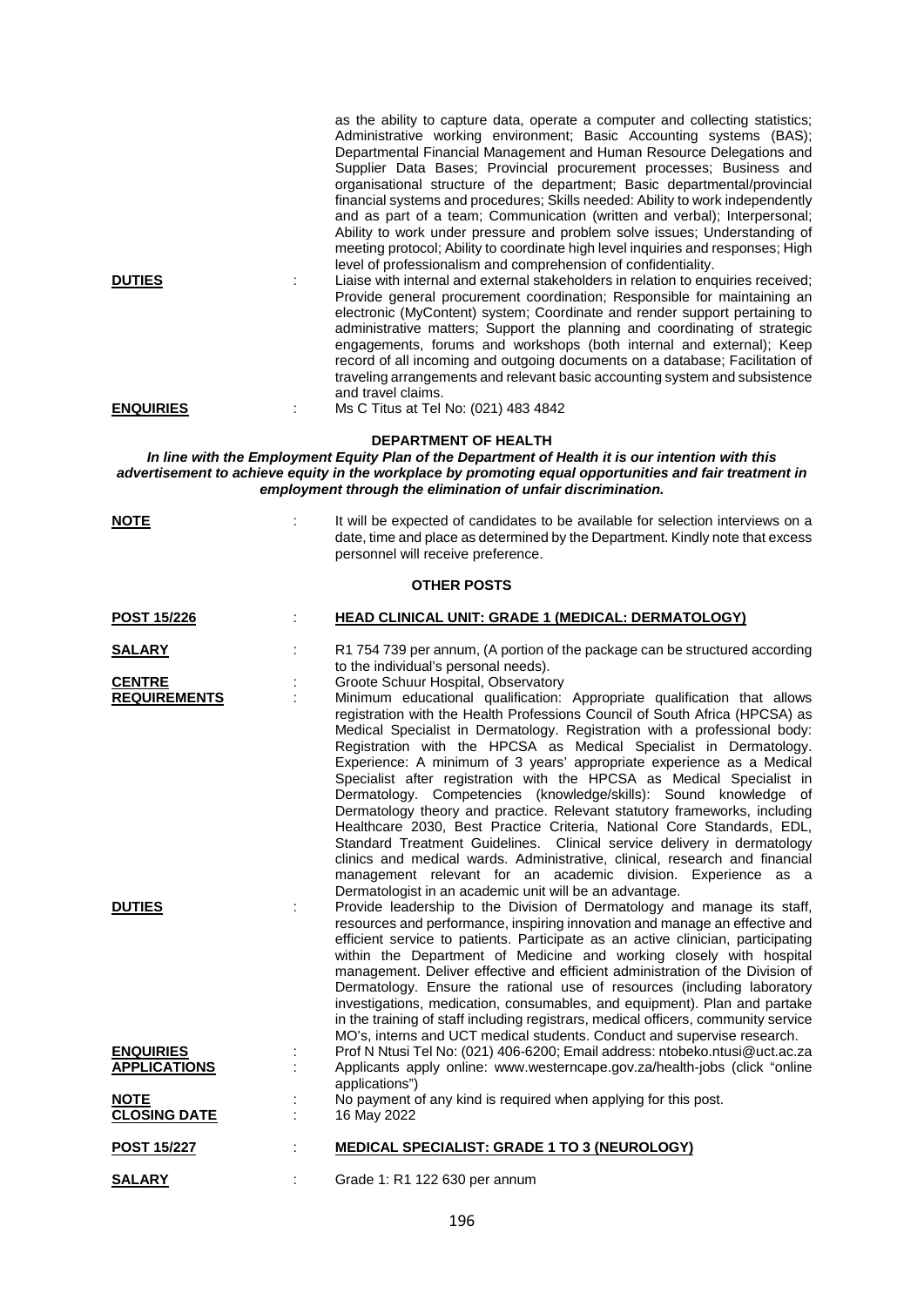|                                      |   | Grade 2: R1 283 592 per annum<br>Grade 3: R1 489 665 per annum<br>(A portion of the package can be structured according to the individual's<br>personal needs).                                                                                                                                                                                                                                                                                                                                                                                                                                                                                                                                                                                                                                                                                                                                                                                                                                                                                                                                                                                                                                                                                                                                                                                                      |
|--------------------------------------|---|----------------------------------------------------------------------------------------------------------------------------------------------------------------------------------------------------------------------------------------------------------------------------------------------------------------------------------------------------------------------------------------------------------------------------------------------------------------------------------------------------------------------------------------------------------------------------------------------------------------------------------------------------------------------------------------------------------------------------------------------------------------------------------------------------------------------------------------------------------------------------------------------------------------------------------------------------------------------------------------------------------------------------------------------------------------------------------------------------------------------------------------------------------------------------------------------------------------------------------------------------------------------------------------------------------------------------------------------------------------------|
| <b>CENTRE</b><br><b>REQUIREMENTS</b> | ÷ | Groote Schuur Hospital, Observatory<br>Minimum educational qualification: Appropriate qualification that allows<br>registration with the Health Professions Council of South Africa (HPCSA) as a<br>Medical Specialist in Neurology. Registration with a professional council:<br>Registration with the HPCSA as a Medical Specialist in Neurology.<br>Experience: Grade 1: None after registration with the HPCSA as Medical<br>Specialist in Neurology. Grade 2: A minimum of 5 years' appropriate<br>experience as Medical Specialist after registration with the HPCSA (or<br>recognised foreign Health Professional Council in respect of foreign qualified<br>employees) as Medical Specialist in Neurology. Grade 3: A minimum of 10<br>years' appropriate experience as Medical Specialist after registration with the<br>HPCSA (or recognised foreign Health Professional Council in respect of<br>foreign qualified employees) as Medical Specialist in Neurology.<br>Competencies (knowledge/skills): Excellent knowledge and skills in clinical<br>neurology. Excellent knowledge and skills in clinical neurophysiology (EEG,<br>long-term video EEG, NCS and EMG, etc.) Excellent interpersonal,<br>communication, teaching and mentoring skills, Skills in crisis management and<br>conflict resolution. Clinical and/or basic neuroscience research. |
| <b>DUTIES</b>                        |   | Render<br>effective<br>and<br>cost-efficient<br>clinical<br>an<br>neurology<br>and<br>neurophysiological service. Render an effective and cost-effective<br>neurophysiological service to patients, particularly with respect to EEG and<br>long-term<br>video-EEG<br>monitoring.<br>Provide<br>effective<br>clinical<br>and<br>neurophysiological teaching to career neurology registrars. Supervise and<br>mentor career neurology registrars and clinical neurology fellows. Undertake<br>neuroscience research including the setting up neurology-related registries<br>and databases. Supervise and mentor MMed and/or MSc graduate students.<br>Teach and examine undergraduate medical students.                                                                                                                                                                                                                                                                                                                                                                                                                                                                                                                                                                                                                                                              |
| <b>ENQUIRIES</b>                     |   | Mr<br>LM<br>Tucker<br>Tel<br>No:<br>(021)<br>4043-209/3197/3198,<br>Email:<br>lawrence.tucker@uct.ac.za                                                                                                                                                                                                                                                                                                                                                                                                                                                                                                                                                                                                                                                                                                                                                                                                                                                                                                                                                                                                                                                                                                                                                                                                                                                              |
| <b>APPLICATIONS</b>                  |   | Applicants apply online: www.westerncape.gov.za/health-jobs (click "online<br>applications")                                                                                                                                                                                                                                                                                                                                                                                                                                                                                                                                                                                                                                                                                                                                                                                                                                                                                                                                                                                                                                                                                                                                                                                                                                                                         |
| <b>NOTE</b>                          |   | No payment of any kind is required when applying for this post. 'Candidates,<br>who are not in possession of the stipulated registration requirements, may also<br>apply. Such candidates will only be considered for appointment on condition<br>that proof of application for registration with the relevant council and proof of<br>payment of the prescribed registration fees to the relevant council are<br>submitted with their job application / on appointment. Please note that the<br>afore-said concession is only applicable on health professionals who apply for<br>the first time for registration in a specific category with the relevant council (this<br>includes individuals who must apply for change in registration status).                                                                                                                                                                                                                                                                                                                                                                                                                                                                                                                                                                                                                 |
| <b>CLOSING DATE</b>                  |   | 16 May 2022                                                                                                                                                                                                                                                                                                                                                                                                                                                                                                                                                                                                                                                                                                                                                                                                                                                                                                                                                                                                                                                                                                                                                                                                                                                                                                                                                          |
| <u>POST 15/228</u>                   |   | <b>DIRECTOR:</b><br><b>DEPUTY</b><br><b>FINANCIAL</b><br>MANAGER<br><b>(INFORMATION</b><br><b>MANAGEMENT, PATIENT FEES AND ADMINISTRATION)</b>                                                                                                                                                                                                                                                                                                                                                                                                                                                                                                                                                                                                                                                                                                                                                                                                                                                                                                                                                                                                                                                                                                                                                                                                                       |
| <b>SALARY</b>                        |   | R744 255 per annum, (A portion of the package can structure according to the<br>individual's personal needs)                                                                                                                                                                                                                                                                                                                                                                                                                                                                                                                                                                                                                                                                                                                                                                                                                                                                                                                                                                                                                                                                                                                                                                                                                                                         |
| <b>CENTRE</b><br><b>REQUIREMENTS</b> |   | Groote Schuur Hospital<br>Minimum<br>educational<br>qualification:<br>Appropriate<br>National<br>3-year<br>Diploma/Degree in Information Management and Finance related field (NQF<br>level 6/7). Experience: Extensive experience in Information Management,<br>Patient Fees and Admin with extensive experience in a supervisory capacity.<br>Inherent requirement of the job: Valid driver's licence (Code B/EB) and<br>willingness to travel. Competencies (knowledge/skills): Problem solving,<br>lateral thinking and data analytic skills. Good communication, training,<br>presentation, interpersonal relationships, exceptional leadership and conflict<br>resolution skills. Advanced computer proficiency with extensive knowledge of<br>cost centre management and source systems such as AR BILLING,<br>CLINICOM, BAS, SYSPRO, JAC, HECTIS etc. Extensive knowledge and<br>understanding of the healthcare environment and the relevant legislation and<br>regulations within Information Management, Patient Fees and Admin.                                                                                                                                                                                                                                                                                                                          |
| <b>DUTIES</b>                        |   | Provide effective and efficient leadership and support to Information<br>Management, Patient Fees and Administration sections in the Finance                                                                                                                                                                                                                                                                                                                                                                                                                                                                                                                                                                                                                                                                                                                                                                                                                                                                                                                                                                                                                                                                                                                                                                                                                         |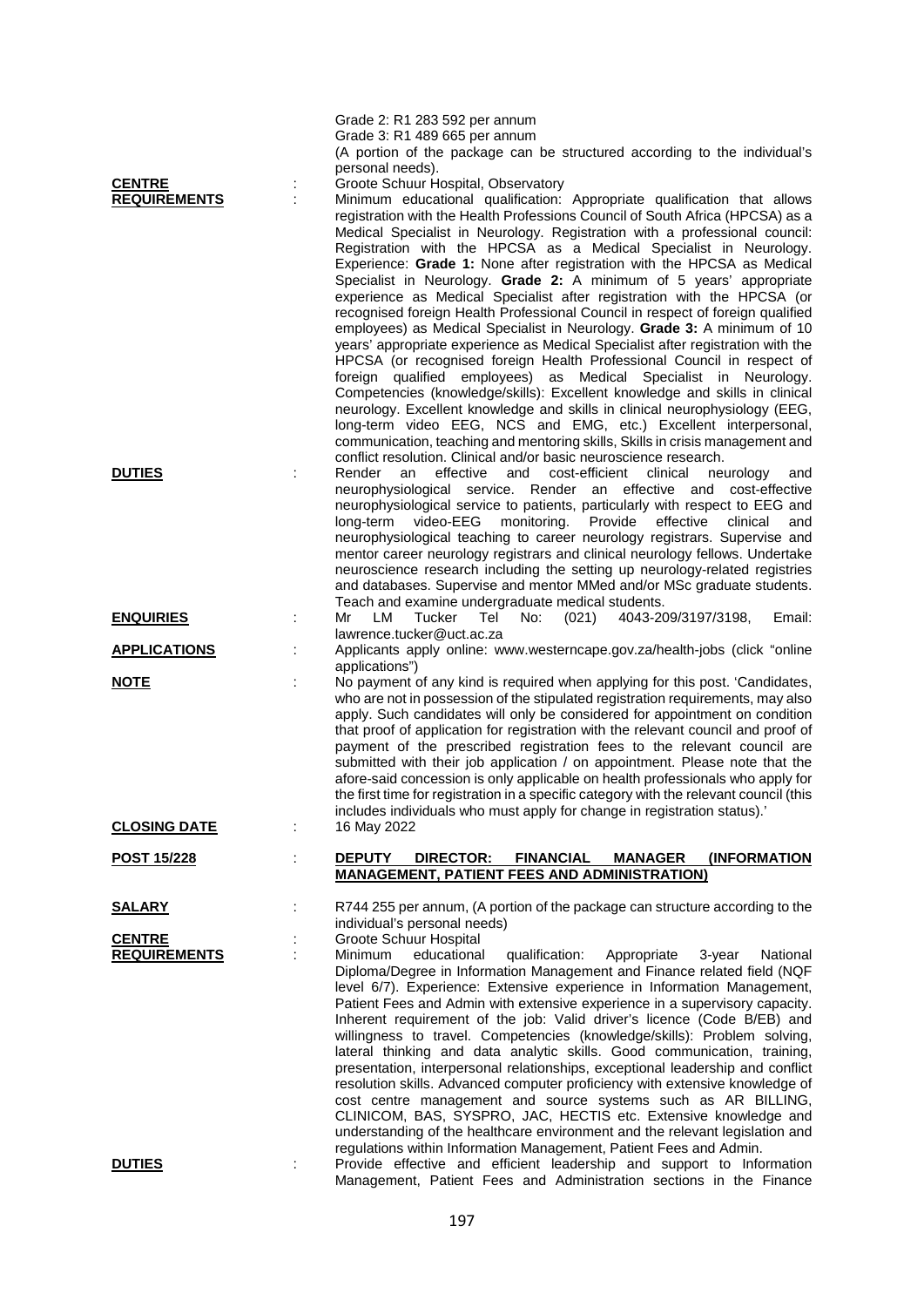| <b>ENQUIRIES</b><br><b>APPLICATIONS</b><br><b>NOTE</b> | Directorate, to enable the achievement of specific goals, objectives and<br>targets and to ensure compliance to all policies, regulations, prescripts and<br>instructions by providing guidance with interpretation and application. Utilize<br>available technology to meet the requirement of an ever-changing healthcare<br>environment. Ensure that the patient administration and billing systems are<br>utilized correctly to ensure compliance and to implement appropriate<br>strategies to reach collections targets. Liaise with auditors (external and<br>internal) and respond to audit queries. Must adhere to the requirements of the<br>different levels of reporting i.e. Provincial and National levels. Manage the<br>performance, training and development of staff in the information<br>management, Patient Fees and admin department. Manage the production of<br>relevant, timeous and accurate operational reports.<br>Ms A Bezuidenhout Tel No: (021) 404-3248<br>Applicants apply online: www.westerncape.gov.za/health-jobs (click "online<br>applications")<br>No payment of any kind is required when applying for this post.                                                                                                                                                                                                                                                                                                                                                                                                                                                                                                                                                                                                                                                                 |
|--------------------------------------------------------|----------------------------------------------------------------------------------------------------------------------------------------------------------------------------------------------------------------------------------------------------------------------------------------------------------------------------------------------------------------------------------------------------------------------------------------------------------------------------------------------------------------------------------------------------------------------------------------------------------------------------------------------------------------------------------------------------------------------------------------------------------------------------------------------------------------------------------------------------------------------------------------------------------------------------------------------------------------------------------------------------------------------------------------------------------------------------------------------------------------------------------------------------------------------------------------------------------------------------------------------------------------------------------------------------------------------------------------------------------------------------------------------------------------------------------------------------------------------------------------------------------------------------------------------------------------------------------------------------------------------------------------------------------------------------------------------------------------------------------------------------------------------------------------------------------------------------|
| <b>CLOSING DATE</b>                                    | 16 May 2022                                                                                                                                                                                                                                                                                                                                                                                                                                                                                                                                                                                                                                                                                                                                                                                                                                                                                                                                                                                                                                                                                                                                                                                                                                                                                                                                                                                                                                                                                                                                                                                                                                                                                                                                                                                                                |
| POST 15/229                                            | OPERATIONAL MANAGER NURSING (SPECIALTY: TRAUMA AND<br><b>EMERGENCY)</b>                                                                                                                                                                                                                                                                                                                                                                                                                                                                                                                                                                                                                                                                                                                                                                                                                                                                                                                                                                                                                                                                                                                                                                                                                                                                                                                                                                                                                                                                                                                                                                                                                                                                                                                                                    |
| <b>SALARY</b><br><b>CENTRE</b><br><b>REQUIREMENTS</b>  | R571 242 (PN-B3) per annum<br>Groote Schuur Hospital, Observatory<br>Minimum educational qualification:<br>Basic<br>R425<br>qualification<br>(i.e.<br>diploma/degree in nursing) or equivalent qualification that allows registration<br>with the South African Nursing Council (SANC) as Professional Nurse. A post-<br>basic nursing qualification with duration of at least 1 year, accredited with the<br>SANC in in Medical and Surgical Nursing Science: Critical Care Nursing<br>Science: Trauma/Emergency or Medical and Surgical Nursing Science:<br>Critical Care Nursing: General. Registration with a professional council:<br>Registration with the SANC as a Professional Nurse. Experience: A minimum<br>of 9 years appropriate/recognisable experience in nursing after registration as<br>Professional Nurse with the SANC in General Nursing. At least 5 years of the<br>period referred to above must be appropriate/recognisable experience in the<br>speciality after obtaining the 1-year post-basic qualification in Medical and<br>Surgical Nursing Science: Critical Care Nursing Science: Trauma/Emergency.<br>Inherent requirement of the job: Perform after-hour and weekend duties for the<br>department and the hospital. Competencies (knowledge/skills): Leadership<br>and the principles of Management: Supervisory, problem solving, conflict<br>resolution and interpersonal skills. Extensive knowledge in Trauma and<br>Emergency Nursing Science. And knowledge of Nursing legislation, related<br>legal and ethical nursing practices and framework. Labour relations legislation<br>and relevant public sector policies and protocols. Human Resources and<br>Financial Management, including communication and computer literacy (i.e.<br>Ms Word, Excel, PowerPoint and Outlook. |
| <b>DUTIES</b>                                          | Responsible for the co-ordination and delivery of quality nursing care within<br>the relevant department. Participate in formulation, monitoring and<br>implementation of policies, guidelines, standards, procedures and regulations<br>pertaining to nursing care within the relevant Department. Provide effective<br>support and management of human, material and financial resources, as well<br>as Functional Business FBU management principles. Manage staff<br>performance, training and personal development of self and subordinates<br>including management of underperformance and grievances. Participate and<br>encourage nursing research and collate, interpret, provide and use relevant<br>information for the enhancement of quality service delivery.                                                                                                                                                                                                                                                                                                                                                                                                                                                                                                                                                                                                                                                                                                                                                                                                                                                                                                                                                                                                                                                |
| <b>ENQUIRIES</b><br><b>APPLICATIONS</b>                | Mr A Mohamed Tel No: (021) 404-2074<br>Applicants apply online: www.westerncape.gov.za/health-jobs (click "online                                                                                                                                                                                                                                                                                                                                                                                                                                                                                                                                                                                                                                                                                                                                                                                                                                                                                                                                                                                                                                                                                                                                                                                                                                                                                                                                                                                                                                                                                                                                                                                                                                                                                                          |
| <b>NOTE</b><br><b>CLOSING DATE</b>                     | applications")<br>No payment of any kind is required when applying for this post.<br>16 May 2022                                                                                                                                                                                                                                                                                                                                                                                                                                                                                                                                                                                                                                                                                                                                                                                                                                                                                                                                                                                                                                                                                                                                                                                                                                                                                                                                                                                                                                                                                                                                                                                                                                                                                                                           |
| <u>POST 15/230</u>                                     | <b>CHIEF DIAGNOSTIC RADIOGRAPHER: GRADE 1</b>                                                                                                                                                                                                                                                                                                                                                                                                                                                                                                                                                                                                                                                                                                                                                                                                                                                                                                                                                                                                                                                                                                                                                                                                                                                                                                                                                                                                                                                                                                                                                                                                                                                                                                                                                                              |
| <b>SALARY</b><br><b>CENTRE</b><br><b>REQUIREMENTS</b>  | Grade 1: R473 112 per annum<br>Groote Schuur Hospital<br>Minimum educational qualification: Appropriate qualification that allows for<br>registration with the Health Professions Council of South Africa (HPCSA) as a                                                                                                                                                                                                                                                                                                                                                                                                                                                                                                                                                                                                                                                                                                                                                                                                                                                                                                                                                                                                                                                                                                                                                                                                                                                                                                                                                                                                                                                                                                                                                                                                     |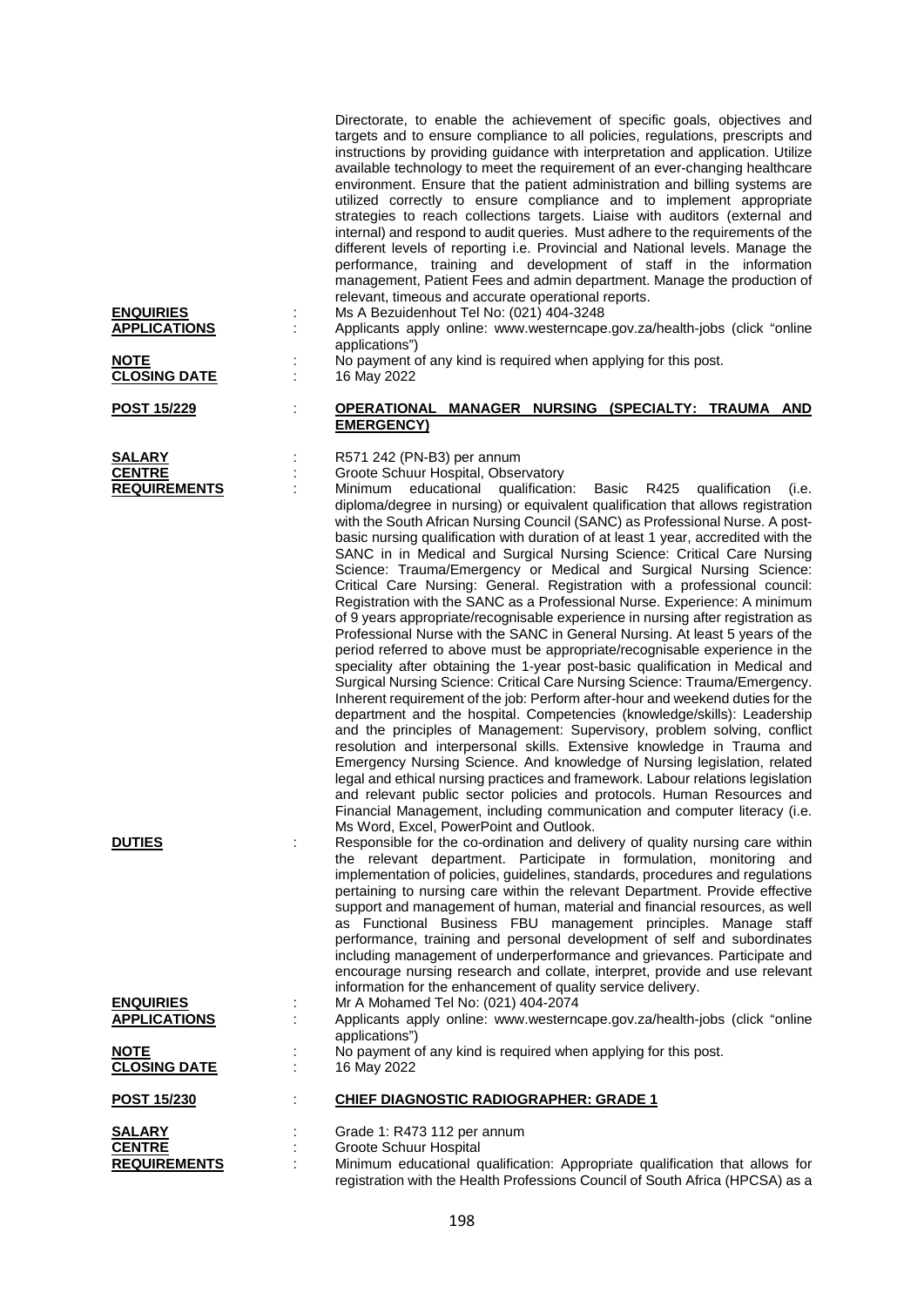|                                                       | Radiographer (Nuclear Medicine). Registration with a professional council:<br>Registration with the HPCSA as a Radiographer (Independent Practice)<br>Nuclear Medicine. Experience: A minimum of 3 years' appropriate experience<br>as a Radiographer (Nuclear Medicine) after registration with the HPCSA.<br>Inherent requirement of the job: Must be able to manage and supervise a<br>subsection of the department with knowledge, experience, and skills in general<br>imaging, positron emission tomography, in vitro techniques, theranostics and<br>PACS. Must be able to do on call duty as required. Competencies<br>(knowledge/skills): Sound knowledge of radiation protection, quality<br>assurance and equipment safety pertaining to Nuclear Medicine. Computer<br>literate and communicate in at least two of the three official languages of the<br>Western Cape (written and verbal). Knowledge of Patient Archiving and<br>Communication Systems with good administrative, supervisory, and<br>managerial skills.                                                                                                                                        |
|-------------------------------------------------------|-----------------------------------------------------------------------------------------------------------------------------------------------------------------------------------------------------------------------------------------------------------------------------------------------------------------------------------------------------------------------------------------------------------------------------------------------------------------------------------------------------------------------------------------------------------------------------------------------------------------------------------------------------------------------------------------------------------------------------------------------------------------------------------------------------------------------------------------------------------------------------------------------------------------------------------------------------------------------------------------------------------------------------------------------------------------------------------------------------------------------------------------------------------------------------|
| <b>DUTIES</b>                                         | Be responsible for the control, supervision, delegation, and co-ordination of<br>activities in the department and the delivery of a professional service to<br>patients. Produce diagnostic images of high quality and be responsible for staff<br>and student training in your area. Participate in the management of the cost<br>centre (ordering of radiopharmaceuticals, radioisotopes, and general<br>consumables). Manage radiography, nursing, and support personnel,<br>including performance appraisals. Ensure quality assurance, maintenance of<br>equipment and the purchase, use and care of suitable radiation protection<br>equipment. Participate in middle management and delegated management<br>tasks, including statistic collation and provide support to the Head of<br>department.                                                                                                                                                                                                                                                                                                                                                                   |
| <b>ENQUIRIES</b><br><b>APPLICATIONS</b>               | Mr G Malan Tel No: (021) 404-4103/4389/6247<br>Applicants apply online: www.westerncape.gov.za/health-jobs (click "online                                                                                                                                                                                                                                                                                                                                                                                                                                                                                                                                                                                                                                                                                                                                                                                                                                                                                                                                                                                                                                                   |
| <b>NOTE</b><br><b>CLOSING DATE</b>                    | applications")<br>No payment of any kind is required when applying for this post.<br>16 May 2022                                                                                                                                                                                                                                                                                                                                                                                                                                                                                                                                                                                                                                                                                                                                                                                                                                                                                                                                                                                                                                                                            |
| POST 15/231                                           | <b>ASSISTANT DIRECTOR: RADIOGRAPHY (NUCLEAR MEDICINE)</b>                                                                                                                                                                                                                                                                                                                                                                                                                                                                                                                                                                                                                                                                                                                                                                                                                                                                                                                                                                                                                                                                                                                   |
| <b>SALARY</b><br><b>CENTRE</b><br><b>REQUIREMENTS</b> | R525 087 per annum<br><b>Tygerberg Hospital</b><br>Minimum educational qualification: Appropriate qualification that allows<br>registration with the Health Professions Council of South Africa (HPCSA) as a<br>Nuclear Medicine Radiographer. Registration with a professional council:<br>Registration with the HPCSA as a Nuclear Medicine Radiographer.<br>Experience: Minimum of 3 years appropriate experience after registration with<br>the HPCSA as Radiographer in Nuclear Medicine. Inherent requirement of the<br>job: Must be able to work as member of a multidisciplinary team. Must be able<br>to plan and organize HR, technical and budgetary matters. Competencies<br>(knowledge/skills): The candidate must have thorough knowledge of<br>radiographic techniques, radiation protection, quality assurance and<br>equipment safety. The ability to communicate in at least two of the three official<br>languages of the Western Cape (written and verbal). Computer literacy (MS<br>Windows, Word, Excel and PowerPoint). Good interpersonal skills. Good<br>written and verbal communication skills. Strategic planning and organizational<br>skills. |
| <b>DUTIES</b>                                         | Support HOD to meet objectives of the division. Supervise radiographers re<br>performance and other HR matters. Assist the HOD in managing operational<br>activities in the Division of nursing, administrative, porter, and domestic staff.<br>Work closely with the PET/CT Centre manager to ensure optimal utilisation of<br>radiography personnel across both parts of the Division. Ensure efficient and<br>effective use of departmental budget. Ensure efficient and effective patient<br>care, diagnostic and therapeutic procedures, and safe use of equipment.<br>Actively participate and assist in the implementation and utilisation of an<br>electronic Nuclear Medicine Information System (NMIS). Ensure radiation<br>safety and control for public and staff, in support of the Medical Physicist.<br>Facilitate teaching and training of staff and students. Attend departmental                                                                                                                                                                                                                                                                          |
|                                                       | meetings and represent the department at external meetings as required.                                                                                                                                                                                                                                                                                                                                                                                                                                                                                                                                                                                                                                                                                                                                                                                                                                                                                                                                                                                                                                                                                                     |
| <u>ENQUIRIES</u>                                      | Prof J. Warwick (Tel No: 021- 938 4352) / email: jw@sun.ac.za                                                                                                                                                                                                                                                                                                                                                                                                                                                                                                                                                                                                                                                                                                                                                                                                                                                                                                                                                                                                                                                                                                               |
| <b>APPLICATIONS</b><br><b>NOTE</b>                    | Applicants apply online: www.westerncape.gov.za/health-jobs (click "online<br>applications")<br>No payment of any kind is required when applying for this post.                                                                                                                                                                                                                                                                                                                                                                                                                                                                                                                                                                                                                                                                                                                                                                                                                                                                                                                                                                                                             |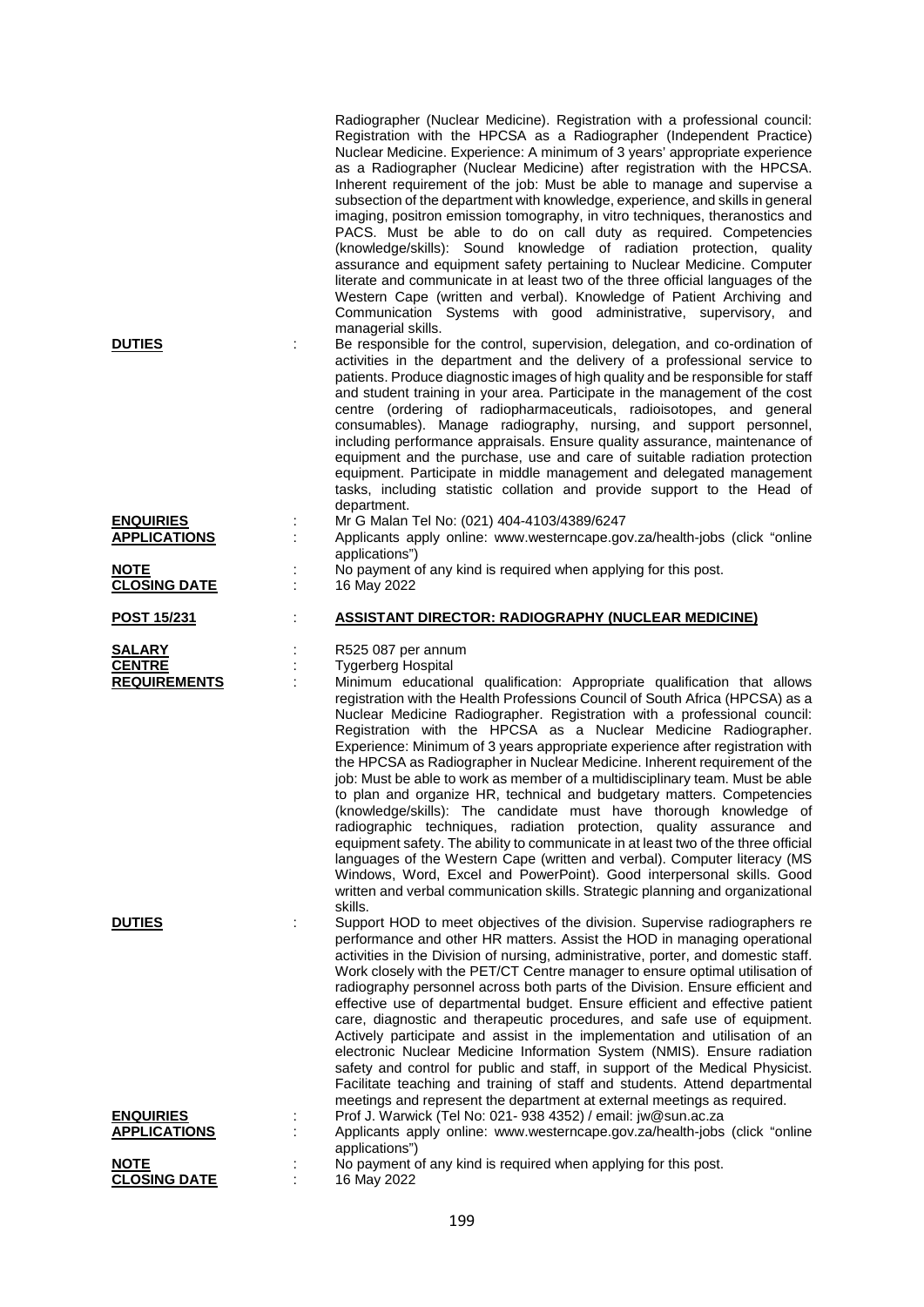| POST 15/232                             |   | CHIEF CLINICAL TECHNOLOGIST GRADE 1 (CARDIOLOGY)                                                                                                                  |
|-----------------------------------------|---|-------------------------------------------------------------------------------------------------------------------------------------------------------------------|
| <b>SALARY</b>                           |   | Grade 1: R473 112 per annum                                                                                                                                       |
| <b>CENTRE</b>                           |   | <b>Tygerberg Hospital</b>                                                                                                                                         |
| <b>REQUIREMENTS</b>                     |   | Minimum educational qualification: Appropriate qualification that allows<br>registration with the Health Professions Council of South Africa (HPCSA) as           |
|                                         |   | Clinical Technologist in Cardiology. Registration with a professional council:                                                                                    |
|                                         |   | Registration with the HPCSA as a Clinical Technologist: Cardiology.<br>Experience: A minimum of 3 years appropriate experience after registration                 |
|                                         |   | with the HPCSA as a Clinical Technologist: Cardiology. Inherent requirement<br>the job:<br>After-hour's<br>service<br>compulsory. Competencies<br>of<br>is        |
|                                         |   | (knowledge/skills): Good communication skills (verbal and written) in at least                                                                                    |
|                                         |   | two of the three official languages of the Western Cape. Ability to work within<br>a group at all levels of authority. Ability to work under pressure. Capable of |
|                                         |   | maintaining confidentiality. Good computer skills in MS Word and MS Excel.<br>Accreditation from the British Society of Echocardiography. Knowledge in            |
| <b>DUTIES</b>                           |   | Procedures of electrophysiology will be advantageous.<br>Quality control. Management of databases. Stock control. Optimal patient                                 |
|                                         |   | care. Equipment management, evaluation, troubleshooting and maintenance.<br>Human resource management. Supervise and perform all diagnostic                       |
|                                         |   | procedures in Cardiology. Supervise and perform haemodynamic monitoring<br>in Cath lab. Participation in academic programmes and research. Training of            |
|                                         |   | staff according to BSE guidelines.                                                                                                                                |
| <b>ENQUIRIES</b><br><b>APPLICATIONS</b> |   | Mr J Steyn Tel No: (021) 938 4347<br>Applicants apply online: www.westerncape.gov.za/health-jobs (click "online                                                   |
| <b>NOTE</b>                             |   | applications")<br>No payment of any kind is required when applying for this post.                                                                                 |
| <b>CLOSING DATE</b>                     |   | 16 May 2022                                                                                                                                                       |
| <u>POST 15/233</u>                      | t | <b>OPERATIONAL MANAGER NURSING: GRADE 1 (GENERAL)</b><br><b>Chief Directorate: Metro Health Services</b>                                                          |
| <b>SALARY</b>                           |   | R450 939 per annum                                                                                                                                                |
| <b>CENTRE</b><br><b>REQUIREMENTS</b>    |   | Eerste River Hospital<br>Minimum<br>educational<br>qualification: Basic R425<br>qualification<br>(i.e.                                                            |
|                                         |   | diploma/degree in nursing) or equivalent qualification that allows registration<br>with the South African Nursing Council (SANC) as a Professional Nurse.         |
|                                         |   | Registration with a professional council: Current registration with SANC as a<br>Professional Nurse (Proof of 2022 registration with SANC). Experience: A         |
|                                         |   | minimum of 7 years appropriate/recognizable experience in nursing after<br>registration as Professional Nurse with the SANC in General Nursing. Inherent          |
|                                         |   | requirements of the job: Willingness to work overtime, weekends, public<br>holidays and night duty as required. Competencies (knowledge/skills): Good             |
|                                         |   | verbal and written communication skills in at least two of three official<br>languages of the Western Cape and a strong sense of confidentiality and              |
|                                         |   | trustworthiness. Good managerial, supervisory, negotiation, interpersonal,<br>problem solving, change management, decision making skills, disciplinary and        |
|                                         |   | conflict management skills. Good leadership and organizational skills and<br>ability to function under pressure. Knowledge and insight of legislation and         |
|                                         |   | policies, relevant to current nursing practice within the Public Service.<br>Computer literacy (MS Word, Outlook, Excel and PowerPoint).                          |
| <b>DUTIES</b>                           | ÷ | Provide management support, guidance, and direction to personnel under her                                                                                        |
|                                         |   | or his supervision towards the realisation of strategic goals and objectives of<br>the Nursing Division. Effectively manage the utilisation and supervision of    |
|                                         |   | physical, human, and financial resources in accordance with legislation and<br>policies. Coordination of optimal, holistic specialized nursing care provided      |
|                                         |   | within set standards and a professional/legal framework. Maintain constructive<br>working relationships with nursing personnel and other stakeholders             |
|                                         |   | (multidisciplinary teamwork) and coordinate the provision of effective training<br>and research.                                                                  |
| <b>ENQUIRIES</b><br><b>APPLICATIONS</b> |   | Ms MM Luphondo Tel No: (021) 902-8010/57<br>Applicants apply online: www.westerncape.gov.za/health-jobs (click "online                                            |
|                                         |   | applications")                                                                                                                                                    |
| <b>NOTE</b><br><b>CLOSING DATE</b>      |   | No payment of any kind is required when applying for this post.<br>16 May 2022                                                                                    |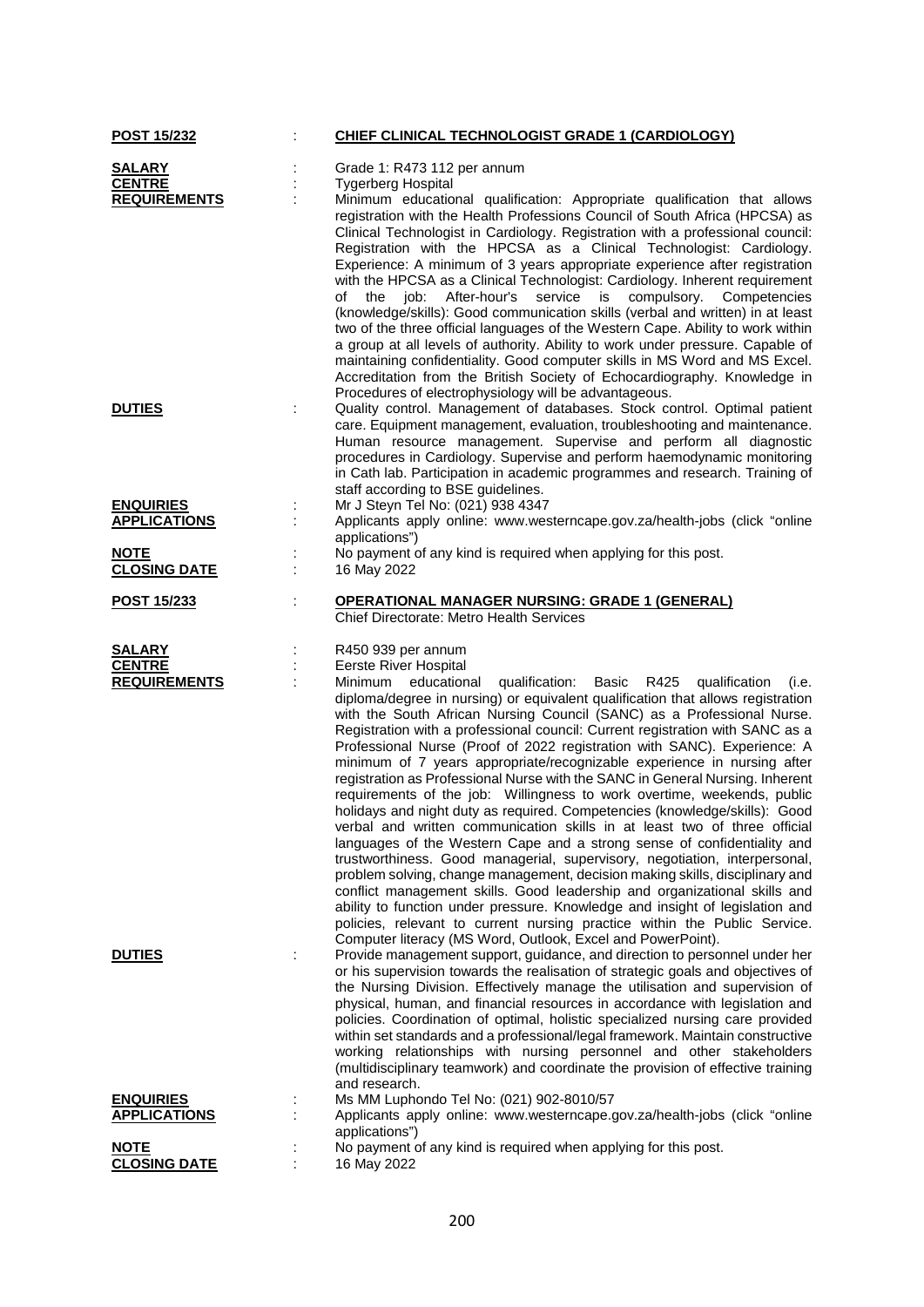| POST 15/234                          | CLINICAL PROGRAMME CO-ORDINATOR: GRADE 1 (COMMUNITY                                                                                                                                                                                                                                                                                                                                                                                                                                                                                                                                                                                                                                                                                                                                                                                                                                                                                                                                                                                                                                                                                                                                                                                                                                                                                                                                                                                                                                                                                                 |
|--------------------------------------|-----------------------------------------------------------------------------------------------------------------------------------------------------------------------------------------------------------------------------------------------------------------------------------------------------------------------------------------------------------------------------------------------------------------------------------------------------------------------------------------------------------------------------------------------------------------------------------------------------------------------------------------------------------------------------------------------------------------------------------------------------------------------------------------------------------------------------------------------------------------------------------------------------------------------------------------------------------------------------------------------------------------------------------------------------------------------------------------------------------------------------------------------------------------------------------------------------------------------------------------------------------------------------------------------------------------------------------------------------------------------------------------------------------------------------------------------------------------------------------------------------------------------------------------------------|
|                                      | <b>BASED SERVICES)</b><br>Cape Winelands Health District                                                                                                                                                                                                                                                                                                                                                                                                                                                                                                                                                                                                                                                                                                                                                                                                                                                                                                                                                                                                                                                                                                                                                                                                                                                                                                                                                                                                                                                                                            |
| <b>SALARY</b>                        | Grade 1: R450 939 (PN-A2) per annum, (plus a non-pensionable rural                                                                                                                                                                                                                                                                                                                                                                                                                                                                                                                                                                                                                                                                                                                                                                                                                                                                                                                                                                                                                                                                                                                                                                                                                                                                                                                                                                                                                                                                                  |
| <b>CENTRE</b>                        | allowance of 8% of the basic salary)<br>Witzenberg Sub-district                                                                                                                                                                                                                                                                                                                                                                                                                                                                                                                                                                                                                                                                                                                                                                                                                                                                                                                                                                                                                                                                                                                                                                                                                                                                                                                                                                                                                                                                                     |
| <b>REQUIREMENTS</b>                  | Minimum educational qualification: Basic R425 qualification (diploma/degree)                                                                                                                                                                                                                                                                                                                                                                                                                                                                                                                                                                                                                                                                                                                                                                                                                                                                                                                                                                                                                                                                                                                                                                                                                                                                                                                                                                                                                                                                        |
|                                      | or equivalent qualification that allows registration with the South African<br>Nursing Council (SANC) as a Professional Nurse. (This dispensation is only<br>applicable for posts of Clinical Programme Coordinator where it is inherent<br>requirement of the job, incumbent to maintain registration with the SANC.<br>Registration with a professional council: Registration with the SANC as<br>Professional Nurse. Experience: A minimum of 7 years appropriate/<br>recognisable experience in nursing after registration as Professional Nurse.<br>Inherent requirements of the job: Valid Code (B/EB) drivers' licence.<br>Willingness to work overtime if and when required. Must be willing to travel in<br>the district. Competencies (knowledge/skills): Ability to function independently<br>as well as part of a multi-disciplinary team. Effective communication,<br>interpersonal, leadership, decision making, and conflict resolution skills. Good<br>organisational skills and the ability to function under pressure. Basic Computer<br>literacy. Ability to communicate in at least two of the three official languages<br>of the Western Cape. Knowledge and insight related to Infection Prevention<br>and Control. Knowledge of relevant legislation and policy related to IPC within                                                                                                                                                                                                                                        |
|                                      | the public sector. Ability to promote quality patient care through the setting,<br>implementation and monitoring of standards.                                                                                                                                                                                                                                                                                                                                                                                                                                                                                                                                                                                                                                                                                                                                                                                                                                                                                                                                                                                                                                                                                                                                                                                                                                                                                                                                                                                                                      |
| <b>DUTIES</b>                        | Co-ordination, facilitation, and effective management of CBS Expanded<br>Program for CHW and Chronic disease management. Monitor and Evaluation<br>of Services in line with the Service Level Agreement and the District Health<br>Plan. Financial Management of all funding allocated to the CBS program.<br>Human Resource Management of staff allocated to the CBS program and<br>Networking/partnerships with<br>training.<br>other<br>relevant<br>departments,<br>programmes, and external stakeholders.                                                                                                                                                                                                                                                                                                                                                                                                                                                                                                                                                                                                                                                                                                                                                                                                                                                                                                                                                                                                                                       |
| <b>ENQUIRIES</b>                     | Mr<br>Wawini<br>Tel<br>No:<br>(023)<br>316-9600,<br>email:<br>L<br>Lulamile.wawini@westerncape.gov.za                                                                                                                                                                                                                                                                                                                                                                                                                                                                                                                                                                                                                                                                                                                                                                                                                                                                                                                                                                                                                                                                                                                                                                                                                                                                                                                                                                                                                                               |
| <b>APPLICATIONS</b>                  | Applicants apply online: www.westerncape.gov.za/health-jobs (click "online<br>applications")                                                                                                                                                                                                                                                                                                                                                                                                                                                                                                                                                                                                                                                                                                                                                                                                                                                                                                                                                                                                                                                                                                                                                                                                                                                                                                                                                                                                                                                        |
| <b>NOTE</b><br><b>CLOSING DATE</b>   | No payment of any kind is required when applying for this post.<br>16 May 2022                                                                                                                                                                                                                                                                                                                                                                                                                                                                                                                                                                                                                                                                                                                                                                                                                                                                                                                                                                                                                                                                                                                                                                                                                                                                                                                                                                                                                                                                      |
| <b>POST 15/235</b>                   | <b>MEDICAL PHYSICIST: GRADE 1 TO 3 (5/8TH POST)</b>                                                                                                                                                                                                                                                                                                                                                                                                                                                                                                                                                                                                                                                                                                                                                                                                                                                                                                                                                                                                                                                                                                                                                                                                                                                                                                                                                                                                                                                                                                 |
| <b>SALARY</b>                        | Grade 1: R420 078 (5/8th) per annum<br>Grade 2: R475 797 (5/8th) per annum<br>Grade 3: R544 014 (5/8th) per annum                                                                                                                                                                                                                                                                                                                                                                                                                                                                                                                                                                                                                                                                                                                                                                                                                                                                                                                                                                                                                                                                                                                                                                                                                                                                                                                                                                                                                                   |
| <b>CENTRE</b><br><b>REQUIREMENTS</b> | Tygerberg Hospital, Parow Valley<br>Minimum educational qualification: An appropriate qualification that allows for<br>registration with the Health Professions Council of South Africa (HPCSA) as a<br>Medical Physicist. Registration with a professional council: Registration with<br>the HPCSA as a Medical Physicist. Experience: Grade 1: None after<br>registration with the HPCSA as a Medical Physicist. Grade 2: 8 Years<br>appropriate experience after registration with the HPCSA as a Medical<br>Physicist. Grade 3: 16 Years appropriate after registration with the HPCSA as<br>a Medical Physicist. Competencies (knowledge/skills): Skills pertaining to the<br>scope of the profession of medical physicists. Understand the physics of<br>radiotherapy-, diagnostic X-ray and nuclear medicine equipment, computers<br>and software; and have a thorough knowledge of diagnostic radiology physics.<br>Knowledge of the statutory regulations regarding the medical use of ionising<br>radiation, particularly concerning diagnostic radiology. Good communication,<br>interpersonal relationship, research, development and teaching skills.<br>Capable of using initiative for problem solving, recognising the need for action,<br>consider possible risks and taking responsibility for results. Be a highly<br>motivated and methodical individual who pays attention to detail with<br>exceptional standards for accuracy. Ability to work under pressure and meet<br>deadlines. Potential to develop management skills. |
| <b>DUTIES</b>                        | Responsibility for the management of the dosimetry, quality assurance and<br>radiation protection functions of Medical Physics in the Divisions of Diagnostic                                                                                                                                                                                                                                                                                                                                                                                                                                                                                                                                                                                                                                                                                                                                                                                                                                                                                                                                                                                                                                                                                                                                                                                                                                                                                                                                                                                       |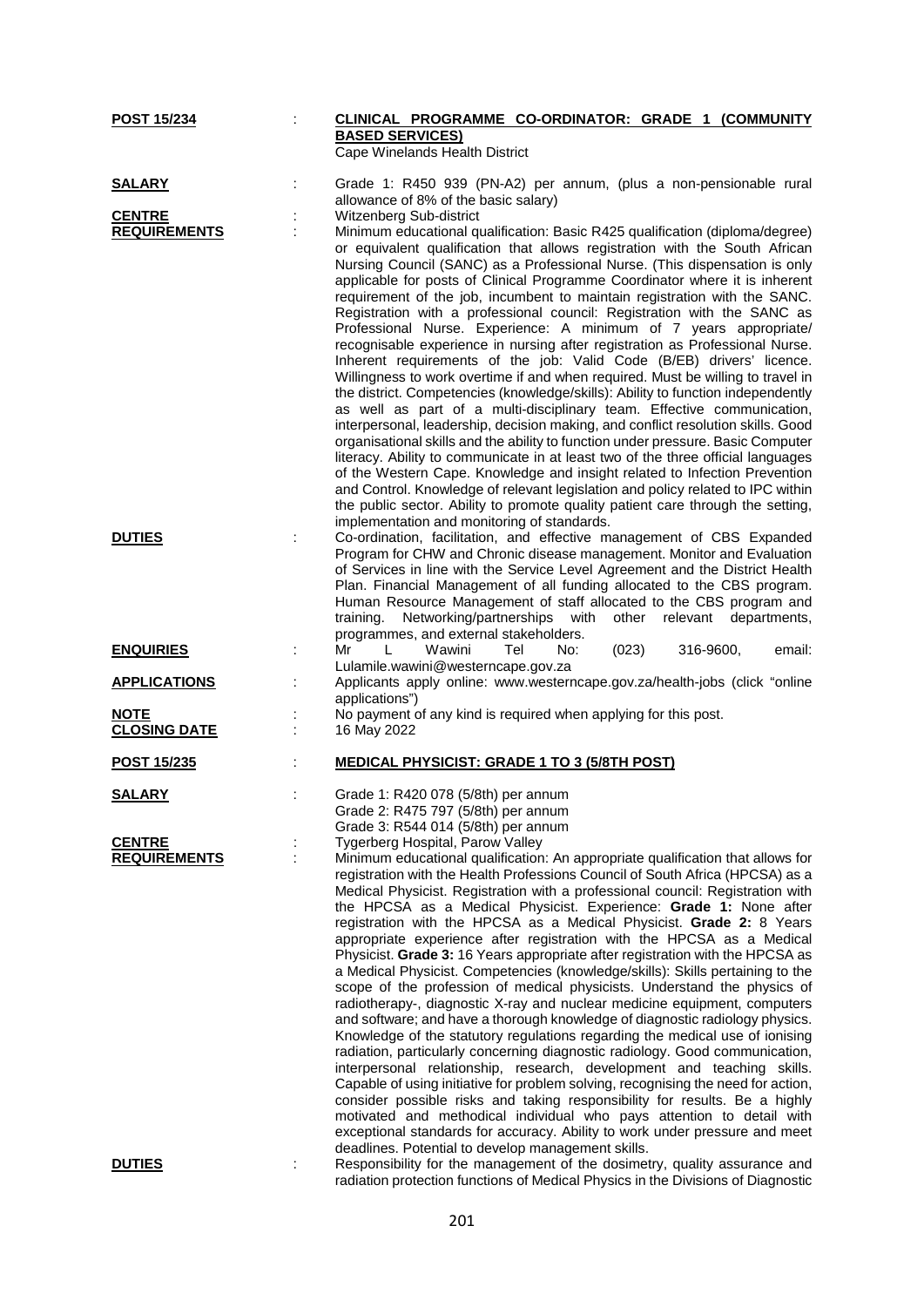| <b>ENQUIRIES</b><br><b>APPLICATIONS</b><br><b>NOTE</b> | Radiology and Radiation Oncology. Active participation in the routine<br>execution of clinically related medical physics tasks. Ensure compliance with<br>regulatory compliance. Assistance with equipment tender preparation,<br>evaluation and commissioning. Assistance with the lecturing in the teaching<br>and training programme of the Medical Physics Department. Active<br>participation and assistance with the management of the research and<br>development programme of the Medical Physics Department.<br>Mr C Trauernicht Tel No: (021) 938-6027, E-mail: cjt@sun.ac.za<br>Applicants apply online: www.westerncape.gov.za/health-jobs (click "online<br>applications")<br>No payment of any kind is required when applying for this post.                                                                                                                                                                                                                                                                                                                                                                                                                                                                                                                                                                                                                                                                                                                                            |
|--------------------------------------------------------|-------------------------------------------------------------------------------------------------------------------------------------------------------------------------------------------------------------------------------------------------------------------------------------------------------------------------------------------------------------------------------------------------------------------------------------------------------------------------------------------------------------------------------------------------------------------------------------------------------------------------------------------------------------------------------------------------------------------------------------------------------------------------------------------------------------------------------------------------------------------------------------------------------------------------------------------------------------------------------------------------------------------------------------------------------------------------------------------------------------------------------------------------------------------------------------------------------------------------------------------------------------------------------------------------------------------------------------------------------------------------------------------------------------------------------------------------------------------------------------------------------|
| <b>CLOSING DATE</b><br>POST 15/236                     | 16 May 2022<br><b>SOCIAL WORK SUPERVISOR: GRADE 1</b>                                                                                                                                                                                                                                                                                                                                                                                                                                                                                                                                                                                                                                                                                                                                                                                                                                                                                                                                                                                                                                                                                                                                                                                                                                                                                                                                                                                                                                                 |
| <b>SALARY</b><br><b>CENTRE</b><br><b>REQUIREMENTS</b>  | Grade 1: R389 991 per annum<br><b>Tygerberg Hospital</b><br>Minimum educational qualification: Degree or Diploma in Social Work.<br>Registration with a professional council: Registration with the South African<br>Council for Social Service Professions (SACSSP) as Social Worker and proof<br>of payment of registration for 2022. Experience: A minimum of 7 years<br>appropriate experience in social work after registration as Social Worker with<br>the SACSSP. Inherent requirement of the job: Valid Code (B/EB) drivers<br>licence. Provide a 24-hour consultation and stand by service on rotational.<br>services. Competencies (knowledge/skills): Supervisory<br>Relief<br>and<br>managerial skills in social work, Ability to communicate effectively on all levels<br>in at least two of the three official languages of the Western Cape. Good<br>administrative, presentation, crisis management, risk management, training<br>multi-disciplinary teamwork. Willingness to develop self and supervisees and<br>the ability to mentor staff. Experience in supervision and consultation of social                                                                                                                                                                                                                                                                                                                                                                                  |
| <b>DUTIES</b>                                          | workers and / or, social work graduate interns/ students.<br>Provide efficient effective and accountable Social Work supervision<br>consultation and management services Participate in the management of<br>Social Work services and support institutional management structures/<br>persons Participate in training and development. Mentor and supervise social<br>workers and students. Participate in research. Community outreach and public<br>appearance. Maintain and participate in multi-disciplinary teamwork.                                                                                                                                                                                                                                                                                                                                                                                                                                                                                                                                                                                                                                                                                                                                                                                                                                                                                                                                                                            |
| <b>ENQUIRIES</b><br><b>APPLICATIONS</b>                | Dr N Frans Tel No: 021 938 4164<br>Applicants apply online: www.westerncape.gov.za/health-jobs (click "online<br>applications")                                                                                                                                                                                                                                                                                                                                                                                                                                                                                                                                                                                                                                                                                                                                                                                                                                                                                                                                                                                                                                                                                                                                                                                                                                                                                                                                                                       |
| <b>NOTE</b><br><b>CLOSING DATE</b>                     | No payment of any kind is required when applying for this post.<br>16 May 2022                                                                                                                                                                                                                                                                                                                                                                                                                                                                                                                                                                                                                                                                                                                                                                                                                                                                                                                                                                                                                                                                                                                                                                                                                                                                                                                                                                                                                        |
| <b>POST 15/237</b>                                     | PROFESSIONAL NURSE: GRADE 1 TO 2 (SPECIALTY: CLINICAL<br><b>FACILITATOR): OBSTETRICS AND GYNAECOLOGY</b>                                                                                                                                                                                                                                                                                                                                                                                                                                                                                                                                                                                                                                                                                                                                                                                                                                                                                                                                                                                                                                                                                                                                                                                                                                                                                                                                                                                              |
| <u>SALARY</u>                                          | Grade 1: R388 974 (PN B1) per annum<br>Grade 2: R478 404 (PN B2) per annum                                                                                                                                                                                                                                                                                                                                                                                                                                                                                                                                                                                                                                                                                                                                                                                                                                                                                                                                                                                                                                                                                                                                                                                                                                                                                                                                                                                                                            |
| <b>CENTRE</b><br><b>REQUIREMENTS</b>                   | <b>Tygerberg Hospital</b><br>Minimum<br>educational<br>qualification:<br>R425<br>Basic<br>qualification<br>(i.e.<br>degree/diploma in nursing) or equivalent qualification that allows registration<br>with the South African Nursing Council (SANC) as Professional Nurse. Post<br>basic qualification with duration of at least one year, accredited with the SANC<br>in Advanced Midwifery and Neonatal Nursing Science. Registration with a<br>professional council: Registration with the SANC as Professional Nurse.<br>Experience: Grade 1: A minimum of 4 years appropriate/recognisable<br>experience in nursing after registration as Professional Nurse with the SANC<br>in General Nursing. Grade 2: A minimum of 14 years appropriate/recognisable<br>experience in nursing after registration as Professional Nurse with the SANC<br>in General Nursing. At least 10 years of the period referred to above must be<br>appropriate/recognizable experience in the specific specialty after obtaining<br>the 1-year post-basic qualification as mentioned above. Inherent requirement<br>of the job: Ability to function independently as well as part of a multi-disciplinary<br>team. Must be prepared to work shifts, weekends, and public holidays.<br>Competencies (knowledge/skills): Basic Computer literacy. Ability to<br>communicate in at least two of the three official languages of the Western<br>Cape. Knowledge and insight related to the speciality area. Knowledge of |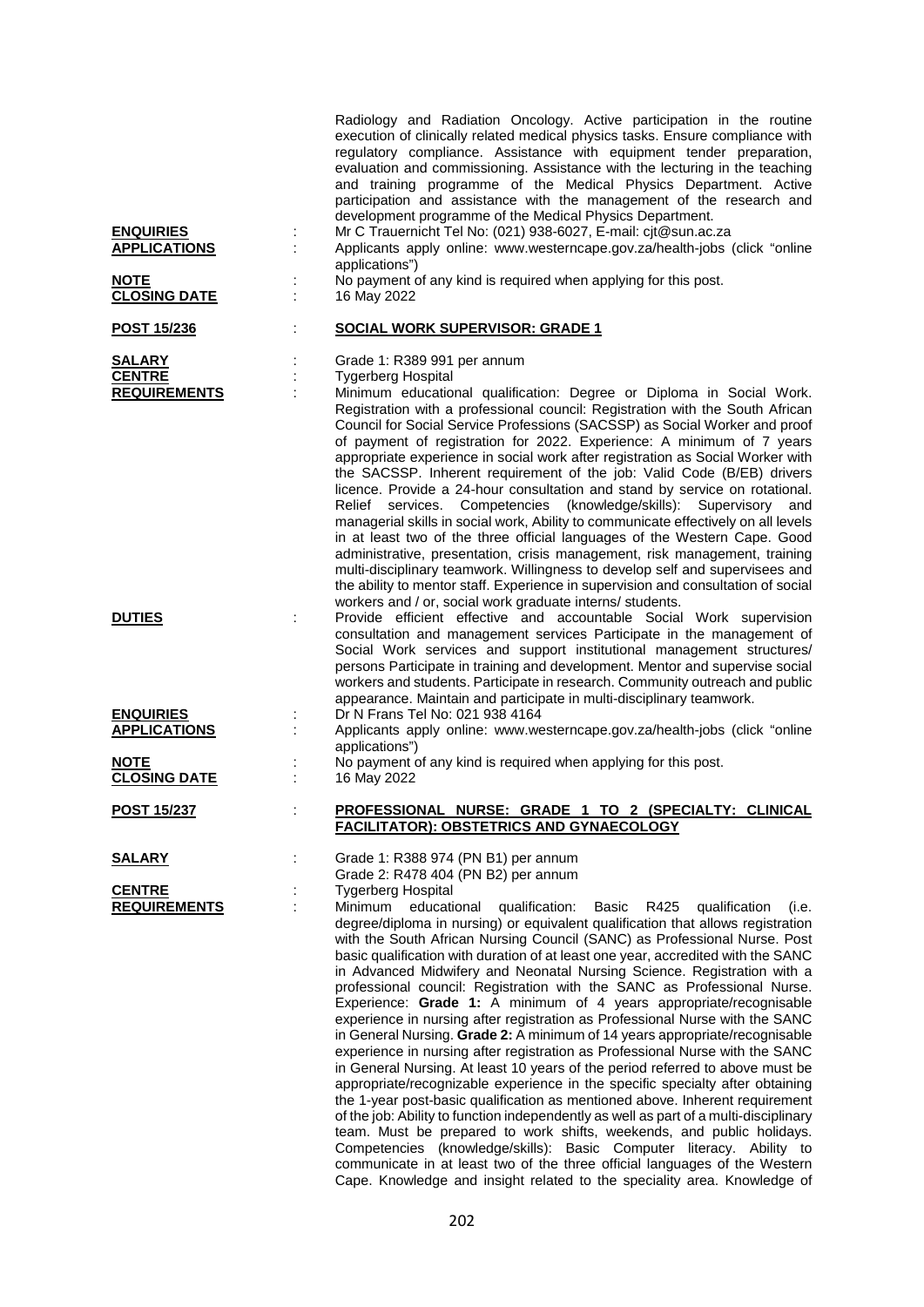| <b>DUTIES</b>                           | relevant legislation and policy related to the Speciality area. Ability to promote<br>quality patient care through the setting, implementation, and monitoring of<br>standards. Ability to function independently as well as part of a multi-<br>disciplinary team. Good organisational skills and the ability to function under<br>pressure.<br>Identify and co-ordinate learning opportunities for all nursing and related staff<br>as well as students in the Speciality area. Effective management and utilisation<br>of human and financial Resources to ensure optimal operational function in<br>the area. Initiate and participate in training, development, and research within<br>the nursing department. Deliver a support service to the Nursing Service and<br>the institution. Maintain ethical standards and promote professional growth<br>and self-development.                                                                                                                                                                                                                                                                                                                                                                                                                                                                                                                                                                                                                                                                                                                                                                                                                                                                                                                                                                                                                                                                                                                                                                                           |
|-----------------------------------------|----------------------------------------------------------------------------------------------------------------------------------------------------------------------------------------------------------------------------------------------------------------------------------------------------------------------------------------------------------------------------------------------------------------------------------------------------------------------------------------------------------------------------------------------------------------------------------------------------------------------------------------------------------------------------------------------------------------------------------------------------------------------------------------------------------------------------------------------------------------------------------------------------------------------------------------------------------------------------------------------------------------------------------------------------------------------------------------------------------------------------------------------------------------------------------------------------------------------------------------------------------------------------------------------------------------------------------------------------------------------------------------------------------------------------------------------------------------------------------------------------------------------------------------------------------------------------------------------------------------------------------------------------------------------------------------------------------------------------------------------------------------------------------------------------------------------------------------------------------------------------------------------------------------------------------------------------------------------------------------------------------------------------------------------------------------------------|
| <b>ENQUIRIES</b><br><b>APPLICATIONS</b> | Ms F Marthinus Tel No: (021) 938-4055<br>Applicants apply online: www.westerncape.gov.za/health-jobs (click "online                                                                                                                                                                                                                                                                                                                                                                                                                                                                                                                                                                                                                                                                                                                                                                                                                                                                                                                                                                                                                                                                                                                                                                                                                                                                                                                                                                                                                                                                                                                                                                                                                                                                                                                                                                                                                                                                                                                                                        |
| <b>NOTE</b>                             | applications")<br>No payment of any kind is required when applying for this post. Candidates<br>who are not in possession of the stipulated registration requirements, may also<br>apply. Such candidates will only be considered for appointment on condition<br>that proof of application for registration to register with the relevant council and<br>proof of payment of the prescribed registration fees to the relevant council are<br>submitted with their job application/on appointment. This concession is only<br>applicable on health professionals who apply for the first time for registration<br>in a specific category with the relevant council (including individuals who must<br>apply for change in registration status)"                                                                                                                                                                                                                                                                                                                                                                                                                                                                                                                                                                                                                                                                                                                                                                                                                                                                                                                                                                                                                                                                                                                                                                                                                                                                                                                            |
| <b>CLOSING DATE</b>                     | 16 May 2022                                                                                                                                                                                                                                                                                                                                                                                                                                                                                                                                                                                                                                                                                                                                                                                                                                                                                                                                                                                                                                                                                                                                                                                                                                                                                                                                                                                                                                                                                                                                                                                                                                                                                                                                                                                                                                                                                                                                                                                                                                                                |
| <b>POST 15/238</b>                      | PROFESSIONAL NURSE GRADE 1 TO 2 (SPECIALTY: ONCOLOGY,<br>ORTHOPAEDICS OR OPHTHALMOLOGY) CLINICAL FACILITATOR                                                                                                                                                                                                                                                                                                                                                                                                                                                                                                                                                                                                                                                                                                                                                                                                                                                                                                                                                                                                                                                                                                                                                                                                                                                                                                                                                                                                                                                                                                                                                                                                                                                                                                                                                                                                                                                                                                                                                               |
| <u>SALARY</u>                           | Grade 1: R388 974 (PN-B1) per annum<br>Grade 2: R478 404 (PN-B2) per annum                                                                                                                                                                                                                                                                                                                                                                                                                                                                                                                                                                                                                                                                                                                                                                                                                                                                                                                                                                                                                                                                                                                                                                                                                                                                                                                                                                                                                                                                                                                                                                                                                                                                                                                                                                                                                                                                                                                                                                                                 |
| <b>CENTRE</b><br><b>REQUIREMENTS</b>    | Groote Schuur Hospital, Observatory<br>Minimum educational qualification: A Basic R425 qualification (i.e.<br>diploma/degree in nursing) or an equivalent qualification that allows<br>registration with the South African Nursing Council (SANC) as a Professional<br>Nurse. A post-basic nursing qualification with a duration of at least 1 year<br>accredited with the SANC in Medical and Surgical Nursing Science: Oncology<br>or Medical and Surgical Nursing Science: Orthopaedics or Medical and<br>Surgical Nursing Science: Ophthalmology. Registration with a professional<br>council: Registration with SANC as Professional Nurse. Experience: Grade 1:<br>A minimum of 4 years appropriate/recognisable experience in nursing after<br>registration as professional Nurse with SANC in General Nursing. Grade 2: A<br>minimum of 14 years appropriate/ recognisable experience in nursing after<br>registration as Professional Nurse with the SANC in General Nursing. At least<br>10 years of this period referred to above must be appropriate/recognisable<br>experience in the specific speciality after obtaining the 1-year post-basic<br>qualification in the relevant specialty. Inherent requirement of the job: Perform<br>after-hour and weekend duties for the departments and the hospital.<br>Competencies (knowledge/skills): Extensive knowledge of Acts, policies,<br>protocols, procedures of nursing practices or regimes within the relevant<br>disciplines/ field of specialty units/wards with regards to quality practices.<br>Knowledge of basic and post-basic training programs, computer literacy (Ms<br>Word, Excel, PowerPoint and internet) and presentation skills. Excellent verbal<br>and written communication skills in at least two of the three official languages<br>of the Western Cape as well as sound interpersonal skills. Understanding of<br>the control of financial resources and ability to work effectively in a multi-<br>disciplinary team. Ability to promote quality patient centred care through the |
| <b>DUTIES</b>                           | setting, implementation and monitoring of Standards.<br>Co-ordinate and facilitate learning opportunities for all nursing personnel within<br>the area of responsibility. Provide professional, technical, and educational<br>support for the provision of quality patient care through proper. Manage<br>nursing care programs in the relevant specialty and other clinical environment.<br>Provide and monitor the implementation of policies and programs, regulations,<br>practices, procedures and standards pertaining to nursing care. Ability to<br>identify skills, knowledge and behavioural deficits and formulate and<br>implement appropriate programs. Effective management and utilization of all<br>human, financial and material resources. Promote and participate in research.                                                                                                                                                                                                                                                                                                                                                                                                                                                                                                                                                                                                                                                                                                                                                                                                                                                                                                                                                                                                                                                                                                                                                                                                                                                                          |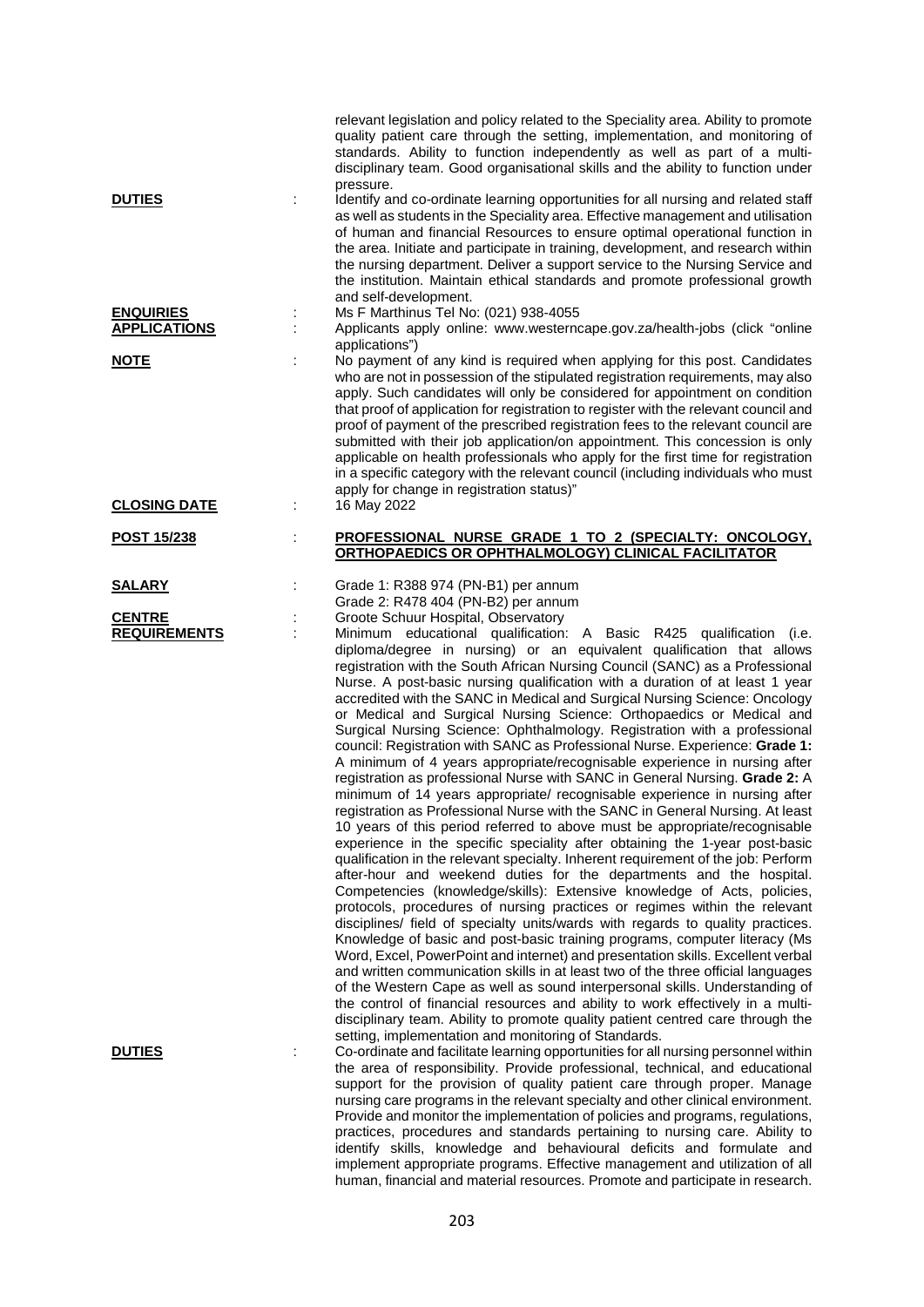| <b>ENQUIRIES</b><br><b>APPLICATIONS</b><br><b>NOTE</b> | Mr A Mohamed/ Ms G Jeftha Tel No: (021) 404 2071/2074<br>Applicants apply online: www.westerncape.gov.za/health-jobs (click "online<br>applications")<br>No payment of any kind is required when applying for this post. Candidates                                                                                                                                                                                                                                                                                                                                                                                                                                                                                                                                                                                                                                                                                                                                                                                                                                                                                                                                                                                                                                                                                                                                                                                                                                                                                                                                                                                                                                                  |
|--------------------------------------------------------|--------------------------------------------------------------------------------------------------------------------------------------------------------------------------------------------------------------------------------------------------------------------------------------------------------------------------------------------------------------------------------------------------------------------------------------------------------------------------------------------------------------------------------------------------------------------------------------------------------------------------------------------------------------------------------------------------------------------------------------------------------------------------------------------------------------------------------------------------------------------------------------------------------------------------------------------------------------------------------------------------------------------------------------------------------------------------------------------------------------------------------------------------------------------------------------------------------------------------------------------------------------------------------------------------------------------------------------------------------------------------------------------------------------------------------------------------------------------------------------------------------------------------------------------------------------------------------------------------------------------------------------------------------------------------------------|
|                                                        | who are not in possession of the required qualifications will be appointed into<br>the general stream, and they will be required to obtain the necessary<br>qualifications within a predetermined period of time." Candidates, who are not<br>in possession of the stipulated registration requirements, may also apply. Such<br>candidates will only be considered for appointment on condition that proof of<br>application for registration to register with the relevant council and proof of<br>payment of the prescribed registration fees to the relevant council are<br>submitted with their job application or on appointment. This concession is only<br>applicable to candidates who apply for the first time for registration.                                                                                                                                                                                                                                                                                                                                                                                                                                                                                                                                                                                                                                                                                                                                                                                                                                                                                                                                           |
| <b>CLOSING DATE</b>                                    | 16 May 2022                                                                                                                                                                                                                                                                                                                                                                                                                                                                                                                                                                                                                                                                                                                                                                                                                                                                                                                                                                                                                                                                                                                                                                                                                                                                                                                                                                                                                                                                                                                                                                                                                                                                          |
| <u>POST 15/239</u>                                     | <b>PROFESSIONAL NURSE GRADE 1 TO 2 (SPECIALTY: INTENSIVE CARE</b><br>(ICU) / RENAL UNIT)<br><b>Garden Route District</b>                                                                                                                                                                                                                                                                                                                                                                                                                                                                                                                                                                                                                                                                                                                                                                                                                                                                                                                                                                                                                                                                                                                                                                                                                                                                                                                                                                                                                                                                                                                                                             |
| <b>SALARY</b>                                          | Grade 1: R388 974 (PN B1) per annum<br>Grade 2: R478 404 (PN B2) per annum                                                                                                                                                                                                                                                                                                                                                                                                                                                                                                                                                                                                                                                                                                                                                                                                                                                                                                                                                                                                                                                                                                                                                                                                                                                                                                                                                                                                                                                                                                                                                                                                           |
| <b>CENTRE</b><br><b>REQUIREMENTS</b>                   | George Hospital<br>educational qualification:<br>Basic<br>R425<br>Minimum<br>qualification<br>(i.e.<br>diploma/degree in nursing) or equivalent qualification that allows registration<br>with the South African Council (SANC) as a Professional Nurse. A post-basic<br>nursing qualification with a duration of at least 1 year in Medical and Surgical<br>Nursing Science: Critical Care Nursing: General. Registration with a<br>professional council: Registration with the SANC as a Professional Nurse.<br>Proof of current annual registration with SANC Experience: Grade 1: A<br>minimum of 4 years appropriate/recognisable experience in nursing after<br>registration as a Professional Nurse with the SANC in General Nursing. Grade<br>2: A minimum of 14 years appropriate/recognisable experience in nursing after<br>registration as a Professional Nurse with the SANC in General Nursing. At<br>10<br>years of the<br>period<br>referred to<br>above<br>must<br>least<br>be<br>appropriate/recognisable experience in Intensive/Critical Care after obtaining<br>the 1-year post-basic qualification in the relevant specialty. Inherent<br>requirements of the job: Willingness to work shifts, day and night duty,<br>weekends and public holidays to meet the operational requirements.<br>Competencies (knowledge/skills): Good verbal and written communication<br>skills in at least two of the three official languages of the Western Cape.<br>Knowledge of relevant legislation and policies of the Department of Health,<br>Western Cape. Leadership towards the realisation of strategic goals and<br>objectives of the Intensive and High Care unit. |
| <b>DUTIES</b>                                          | Ensure quality patient care regarding the identification of nursing care needs,<br>the planning & implementation of nursing care plans and the education of<br>nursing personnel as a Professional Nurse in the Intensive/High Care unit.<br>Render and supervise specialized clinical nursing care and support clinical<br>staff with surgical & medical procedures. Utilize human, material and physical<br>resources efficiently and effectively. Maintain & promote professional<br>growth/ethical standards and development of self and others. Display of core<br>values of the Department of Health WCG in the execution of duties.                                                                                                                                                                                                                                                                                                                                                                                                                                                                                                                                                                                                                                                                                                                                                                                                                                                                                                                                                                                                                                           |
| <b>ENQUIRIES</b><br><b>APPLICATIONS</b>                | Ms LK De Goede Tel No: (044) 802-4352<br>Applicants apply online: www.westerncape.gov.za/health-jobs (click "online                                                                                                                                                                                                                                                                                                                                                                                                                                                                                                                                                                                                                                                                                                                                                                                                                                                                                                                                                                                                                                                                                                                                                                                                                                                                                                                                                                                                                                                                                                                                                                  |
| <b>NOTE</b>                                            | applications")<br>No payment of any kind is required when applying for this post. "Candidates<br>who are not in possession of the required qualifications will be appointed into<br>the general stream, and they will be required to obtain the necessary<br>qualifications within a predetermined period of time. "Candidates who are not<br>in possession of the stipulated registration requirements, may also apply. Such<br>candidates will only be considered for appointment on condition that proof of<br>application for registration to register with the relevant council and proof of<br>payment of the prescribed registration fees to the relevant council are<br>submitted with their job application/on appointment. This concession is only<br>applicable on health professionals who apply for the first time for registration<br>in a specific category with the relevant council (including individuals who must<br>apply for change in registration status)"                                                                                                                                                                                                                                                                                                                                                                                                                                                                                                                                                                                                                                                                                                    |
| <b>CLOSING DATE</b>                                    | 16 May 2022                                                                                                                                                                                                                                                                                                                                                                                                                                                                                                                                                                                                                                                                                                                                                                                                                                                                                                                                                                                                                                                                                                                                                                                                                                                                                                                                                                                                                                                                                                                                                                                                                                                                          |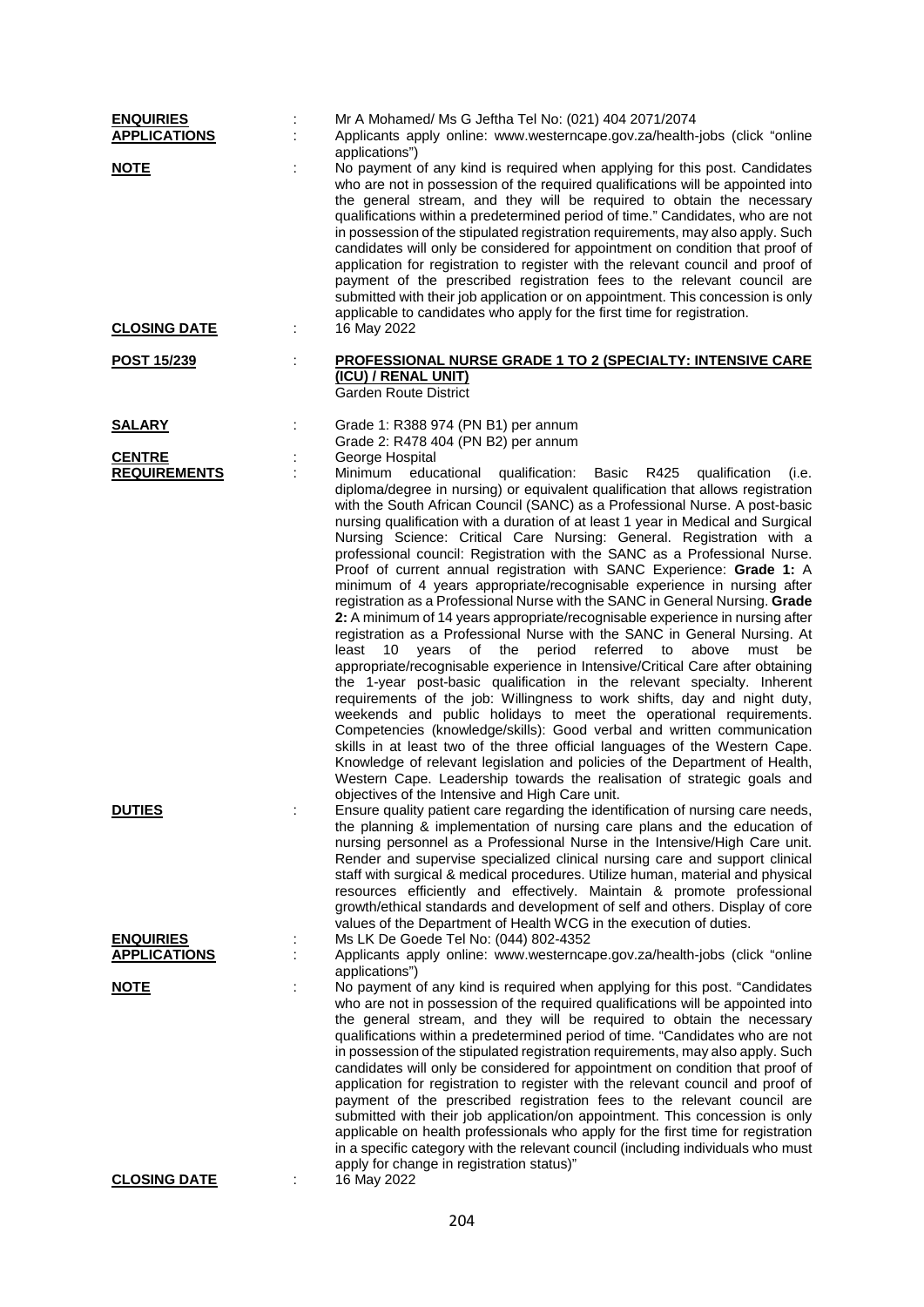|                                                                             | Directorate: Assurance                                                                                                                                                                                                                                                                                                                                                                                                                                                                                                                                                                                                                                                                                                                                                                                                                                                                                                                                                                                                                                                                                                                                                                                                                                                                                                                                                                                                                                                                                                                                                                                                                                       |
|-----------------------------------------------------------------------------|--------------------------------------------------------------------------------------------------------------------------------------------------------------------------------------------------------------------------------------------------------------------------------------------------------------------------------------------------------------------------------------------------------------------------------------------------------------------------------------------------------------------------------------------------------------------------------------------------------------------------------------------------------------------------------------------------------------------------------------------------------------------------------------------------------------------------------------------------------------------------------------------------------------------------------------------------------------------------------------------------------------------------------------------------------------------------------------------------------------------------------------------------------------------------------------------------------------------------------------------------------------------------------------------------------------------------------------------------------------------------------------------------------------------------------------------------------------------------------------------------------------------------------------------------------------------------------------------------------------------------------------------------------------|
| <u>POST 15/240</u><br><b>SALARY</b><br><b>CENTRE</b><br><b>REQUIREMENTS</b> | <b>ASSISTANT DIRECTOR: HEALTH SUPPORT (INSPECTORATE)</b><br>R382 245 per annum (Level 09)<br>(Head Office, Cape Town)<br>Minimum educational qualification: Appropriate health-related qualification<br>(degree/diploma) or equivalent that is registrable with the South African<br>Nursing Council (SANC) and or Health Professions Council of South Africa<br>(HPCSA). Experience: Appropriate experience in Health Science practice, and<br>Health Service Management and appropriate experience in a mental<br>healthcare environment. Inherent requirement of the job: A valid unendorsed<br>(Code B/EB) driver's licence. Willingness to travel throughout the Western<br>Cape. Competencies (knowledge/skills): Knowledge of and insight into Private<br>Health Establishment Regulations, Ambulance Service Regulations, Mental<br>Health Care legislation, as amended and applicable legislation. An<br>understanding of clinical activities, needs, norms and standards across all<br>types of health services. Leadership qualities with excellent people, technical,<br>conceptual, and decision-making skills and the ability to represent the<br>Department with confidence in engagements with internal and external clients,<br>as well as other Departmental institutions. Working knowledge of legislation<br>and guidelines relevant to health care, infrastructure and infrastructure design<br>i.e., PN 187, PN 180, NCS, IUSS, OHSC. Demonstrable computer literacy<br>(Microsoft Word, Excel, PowerPoint, Outlook etc.), excellent report writing and<br>presentation skills. Ability to think critically and analytically, function |
| <b>DUTIES</b><br><b>ENQUIRIES</b><br><b>APPLICATIONS</b>                    | independently and within a team context, possess strong leadership qualities<br>as well as being confident, self-motivated and shows initiative. Sound<br>interpersonal, supervisory, communication and conflict management skills.<br>Conduct health facility inspections and formulate resultant decisions in line<br>with Western Cape (Municipal, Provincial - PN187as amended, PN 180) and<br>National legislation. Effective and efficient communication with all<br>stakeholders and advise health facility management on technical, clinical, and<br>operational aspects relating to corrective steps where facilities do not conform<br>to governing legislation. Review building plans (facility layouts and design in<br>terms of current clinical best practice and legislation). Offer support to the<br>licensing process of Health Establishments in the Province, under the direction<br>of the Deputy Director: Licensing & Inspectorate. Supervise support staff and<br>assist with the management duties of the division. Knowledge of budgeting<br>processes, financial management, the levying, and collection of fees in terms<br>of applicable legislation. Ability to communicate in at least two of the three<br>official languages of the Western Cape.<br>Ms K Jacobs Tel No: (021) 483-3303<br>Applicants apply online: www.westerncape.gov.za/health-jobs (click "online                                                                                                                                                                                                                                                        |
| <b>NOTE</b><br><b>CLOSING DATE</b>                                          | applications")<br>No payment of any kind is required when applying for this post.<br>16 May 2022                                                                                                                                                                                                                                                                                                                                                                                                                                                                                                                                                                                                                                                                                                                                                                                                                                                                                                                                                                                                                                                                                                                                                                                                                                                                                                                                                                                                                                                                                                                                                             |
| <b>POST 15/241</b>                                                          | <b>COMMUNICATION OFFICER</b><br>Directorate: Communications                                                                                                                                                                                                                                                                                                                                                                                                                                                                                                                                                                                                                                                                                                                                                                                                                                                                                                                                                                                                                                                                                                                                                                                                                                                                                                                                                                                                                                                                                                                                                                                                  |
| <b>SALARY</b><br><b>CENTRE</b><br><b>REQUIREMENTS</b>                       | R321 543 per annum<br>Head Office, Cape Town<br>Minimum educational<br>qualification: Appropriate three-year National<br>Diploma/Degree or equivalent in Communication, Journalism, Public Relations<br>or Media Studies. Experience: Appropriate experience in a corporate<br>communication environment, public relations or marketing environment.<br>Appropriate internal communication in corporate communications. Inherent<br>requirement of the job: Valid Code (B/EB) driver's licence. Competencies<br>(knowledge/skills): Client management experience. Excellent verbal and<br>written communication skills. Content management for both web and internal<br>communications. Excellent writing and editing skills in English, Afrikaans and<br>or Xhosa. Strong interpersonal skills.                                                                                                                                                                                                                                                                                                                                                                                                                                                                                                                                                                                                                                                                                                                                                                                                                                                             |
| <b>DUTIES</b>                                                               | Provide Corporate support to Business Units. Responsible for the production<br>of corporate communication. Provide copy writing service to business units<br>and strategic corporate and campaign communication. Align strategic<br>messaging with corporate, campaign and web communication channels.                                                                                                                                                                                                                                                                                                                                                                                                                                                                                                                                                                                                                                                                                                                                                                                                                                                                                                                                                                                                                                                                                                                                                                                                                                                                                                                                                       |
| <b>ENQUIRIES</b>                                                            | Mr M van der Heever Tel No: (021) 483- 3716                                                                                                                                                                                                                                                                                                                                                                                                                                                                                                                                                                                                                                                                                                                                                                                                                                                                                                                                                                                                                                                                                                                                                                                                                                                                                                                                                                                                                                                                                                                                                                                                                  |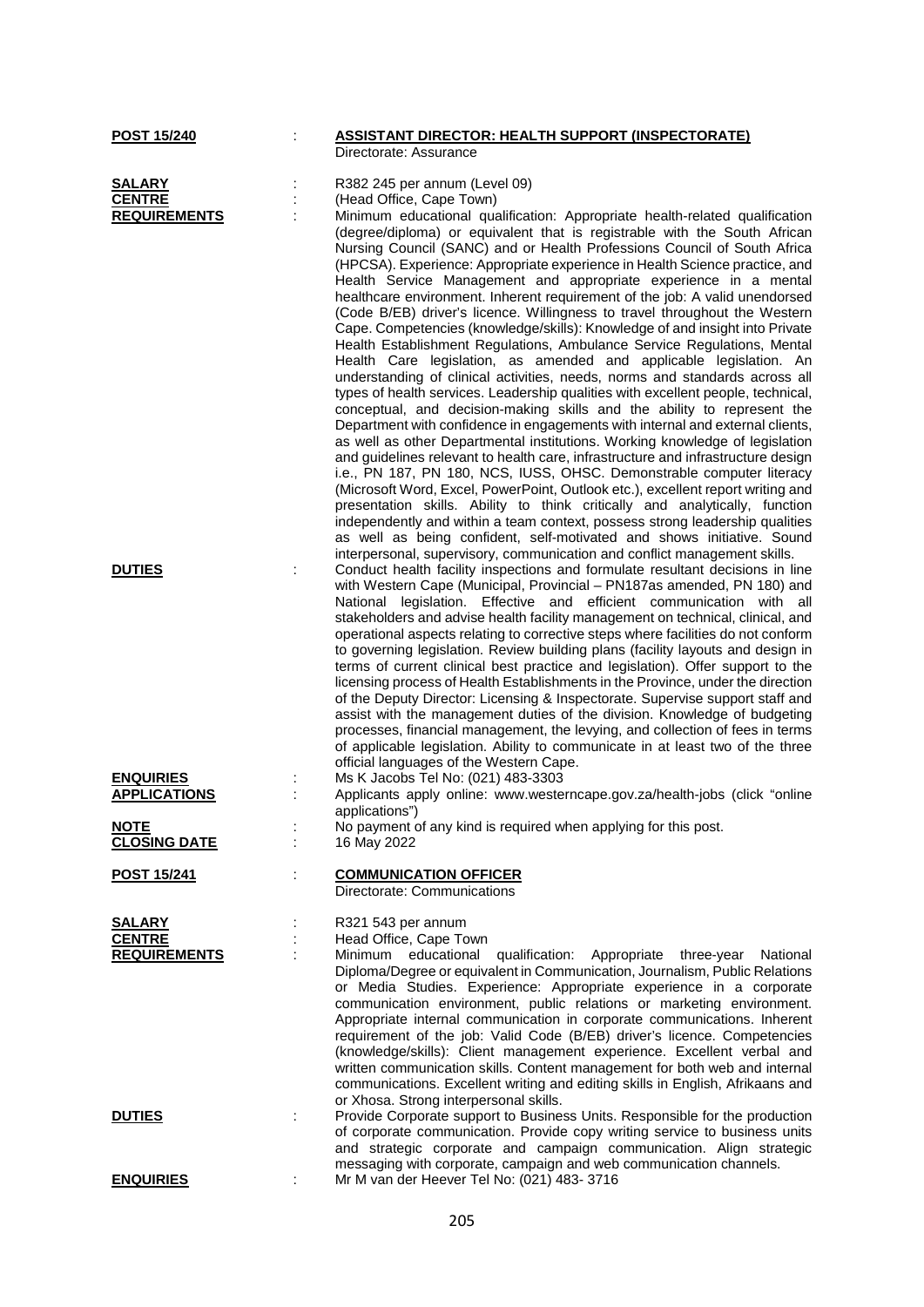| <b>APPLICATIONS</b>                                   | Applicants apply online: www.westerncape.gov.za/health-jobs (click "online                                                                                                                                                                                                                                                                                                                                                                                                                                                                                                                                                                                                                                                                                                                                                                                                                                                                                                                                                                                                                                                                                                                                                                                                                                                                                                                                                                                                                                                                                                                                                                                                                                  |
|-------------------------------------------------------|-------------------------------------------------------------------------------------------------------------------------------------------------------------------------------------------------------------------------------------------------------------------------------------------------------------------------------------------------------------------------------------------------------------------------------------------------------------------------------------------------------------------------------------------------------------------------------------------------------------------------------------------------------------------------------------------------------------------------------------------------------------------------------------------------------------------------------------------------------------------------------------------------------------------------------------------------------------------------------------------------------------------------------------------------------------------------------------------------------------------------------------------------------------------------------------------------------------------------------------------------------------------------------------------------------------------------------------------------------------------------------------------------------------------------------------------------------------------------------------------------------------------------------------------------------------------------------------------------------------------------------------------------------------------------------------------------------------|
| <b>NOTE</b><br><b>CLOSING DATE</b>                    | applications")<br>No payment of any kind is required when applying for this post.<br>16 May 2022                                                                                                                                                                                                                                                                                                                                                                                                                                                                                                                                                                                                                                                                                                                                                                                                                                                                                                                                                                                                                                                                                                                                                                                                                                                                                                                                                                                                                                                                                                                                                                                                            |
| <b>POST 15/242</b>                                    | <b>CLINICAL CODING ASSESSOR</b><br>Directorate: Specialised Services Support (DRGs)                                                                                                                                                                                                                                                                                                                                                                                                                                                                                                                                                                                                                                                                                                                                                                                                                                                                                                                                                                                                                                                                                                                                                                                                                                                                                                                                                                                                                                                                                                                                                                                                                         |
| <b>SALARY</b><br><b>CENTRE</b><br><b>REQUIREMENTS</b> | R321 543 per annum<br>(Head Office, Cape Town based at Tygerberg Hospital Office)<br>Minimum educational qualification: A health-related three-year National<br>Diploma or Degree or equivalent registrable with the Health Professions<br>Council of South Africa (HPCSA) or the South African Nursing Council (SANC)<br>with appropriate experience/competencies that focuses on the Key<br>Performance Areas (KRA's) of the post. ICD-10 Basic and Intermediate level<br>coding certification would be an advantage. Experience: Inherent<br>organisational knowledge and appropriate experience of clinical coding.<br>Appropriate experience in auditing of Diagnostic and Procedural coding in<br>South Africa. Appropriate experience in clinical costing would be an<br>advantage. Inherent requirements of the job: A valid unendorsed (Code B/EB)<br>driver's licence. Willingness to travel on a regular basis away from the<br>workplace to visit Healthcare Facilities that fall under the Western Cape<br>Department of Health. Competencies (knowledge/skills): Written and verbal<br>communication skills in at least two of the three official languages of the<br>Western Cape. Ability to interpret and apply financial policies, procedures, and<br>prescripts. Ability to work independently and within a team and able to liaise<br>at a high level. Excellent people, technical and conceptual skills, and the ability<br>to represent the Department with confidence in engagements with internal and<br>external clients, as well as other Departmental Institutions. Intermediate<br>computer literacy in Microsoft Office applications (MS Word, Excel,<br>PowerPoint, Outlook). |
| <b>DUTIES</b>                                         | Perform a compliance and improvement service to ensure Clinical Coding<br>Conventions and SA Coding Standards compliance. Establish, plan, and<br>conduct assessments of institutions. Implement validity checking of all outputs,<br>compilation of reports and provision of feedback to management of the<br>institutions. Support sub-projects linked to eCCR and DRG implementation.<br>Cross training and cross functioning of staff to perform overall DRG unit<br>functions for which in-house training will be provided. Assist in developing and<br>maintaining all coding and capturing tools and coding browsers. Assist Health<br>Department with all new coding systems and tools (ICD-11, ICHI, SNOMED)<br>and various costing exercises. Accessing, preparing, cleaning, DRG<br>allocations and analysing of large datasets from various electronic sources.<br>Administrative activities required for efficient functioning of the DRG unit.                                                                                                                                                                                                                                                                                                                                                                                                                                                                                                                                                                                                                                                                                                                                                |
| <b>ENQUIRIES</b>                                      | Ms TJ Augustyn Tel No: 021 826 5743, or email: Tamaryn-                                                                                                                                                                                                                                                                                                                                                                                                                                                                                                                                                                                                                                                                                                                                                                                                                                                                                                                                                                                                                                                                                                                                                                                                                                                                                                                                                                                                                                                                                                                                                                                                                                                     |
| <b>APPLICATIONS</b>                                   | Jade.Augustyn@westerncape.gov.za<br>Applicants apply online: www.westerncape.gov.za/health-jobs (click "online                                                                                                                                                                                                                                                                                                                                                                                                                                                                                                                                                                                                                                                                                                                                                                                                                                                                                                                                                                                                                                                                                                                                                                                                                                                                                                                                                                                                                                                                                                                                                                                              |
| <b>NOTE</b><br><b>CLOSING DATE</b>                    | applications")<br>No payment of any kind is required when applying for this post.<br>16 May 2022                                                                                                                                                                                                                                                                                                                                                                                                                                                                                                                                                                                                                                                                                                                                                                                                                                                                                                                                                                                                                                                                                                                                                                                                                                                                                                                                                                                                                                                                                                                                                                                                            |
| <b>POST 15/243</b>                                    | DRG COSTING SPECIALIST                                                                                                                                                                                                                                                                                                                                                                                                                                                                                                                                                                                                                                                                                                                                                                                                                                                                                                                                                                                                                                                                                                                                                                                                                                                                                                                                                                                                                                                                                                                                                                                                                                                                                      |
| SALARY<br><b>CENTRE</b><br><b>REQUIREMENTS</b>        | R321 543 per annum<br>Sub-Directorate: Diagnosis Related Groups (DRGs)<br>Minimum educational qualification: A health-related three-year National<br>Diploma or Degree or equivalent registrable with the Health Professions<br>Council of South Africa (HPCSA) or the South African Nursing Council<br>(SANC). Experience: Appropriate experience in case management and/or<br>Activity Based Costing in South Africa. Appropriate organizational knowledge<br>and experience of ICD-10 coding. Appropriate experience with using Uniform<br>Patient Fee Schedule or equivalent. Inherent requirements of the job: Valid<br>unendorsed (Code B/EB) driver's licence. Willingness to travel on a regular<br>basis away from workplace to visit Healthcare Facilities that fall under the<br>Western Cape Department of Health. Competencies (knowledge/skills):<br>Written and verbal communication skills in at least two of the three official<br>languages of the Western Cape. Ability to interpret and apply financial policies,<br>procedures and prescripts. Ability to work independently and within a team                                                                                                                                                                                                                                                                                                                                                                                                                                                                                                                                                                                         |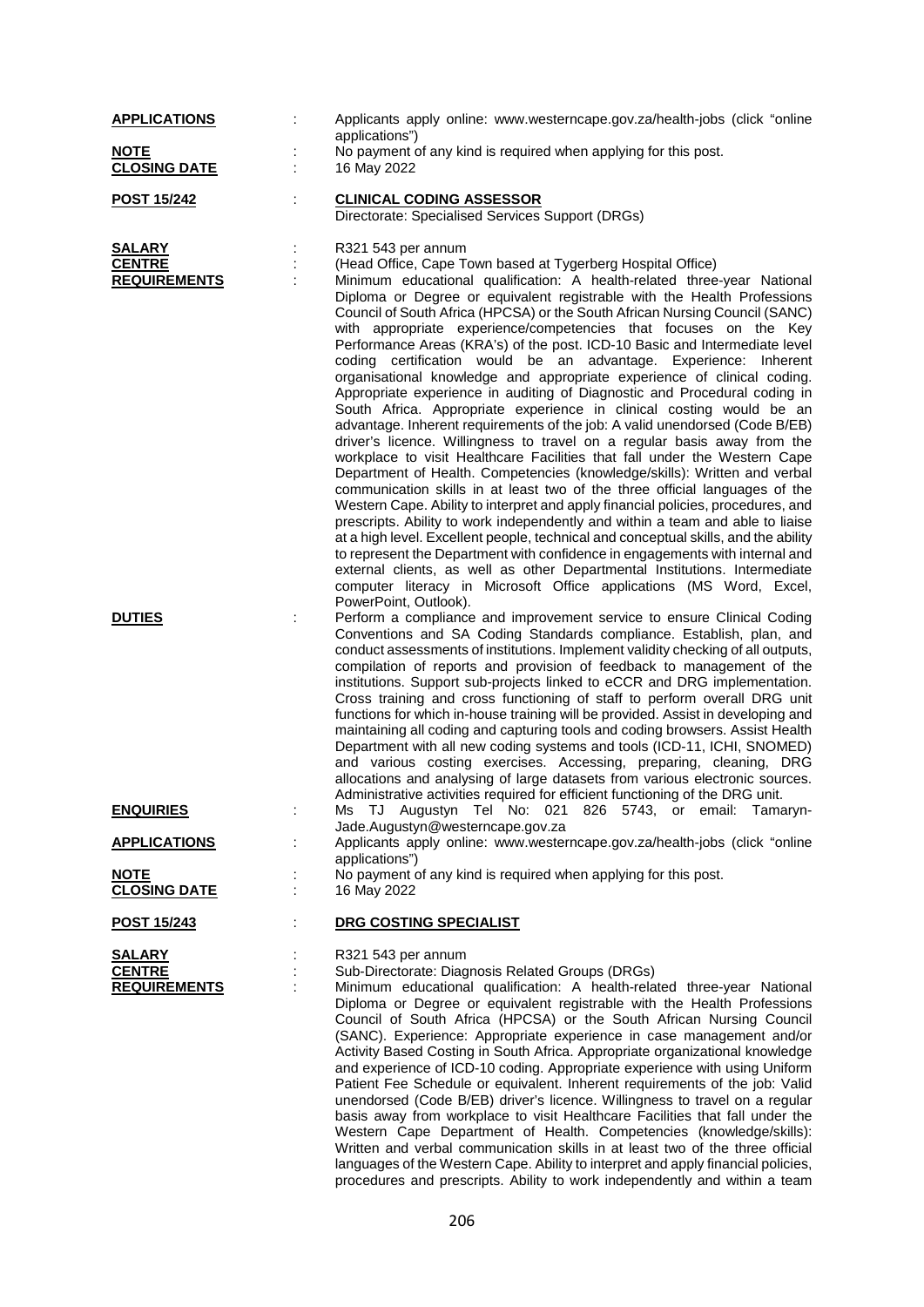| <b>DUTIES</b>                                         | and able to liaise at a high level. Excellent people, technical and conceptual<br>skills, and the ability to represent the Department with confidence in<br>engagements with internal and external clients, as well as other Departmental<br>Institutions. Advanced computer literacy in Microsoft Office applications (MS<br>Word, Excel, PowerPoint and Outlook).<br>Perform costing of admissions and activity-based costing of high volume and<br>high resource services across the Western Cape Province. Perform<br>assessment and costing of audited data through utilization of clinical records,<br>accounts and invoices and capture data utilizing a data capturing tool. Cross<br>function and train across Clinical Coding and Training components to Support<br>sub-projects within Diagnostic Coding, and overall DRG Implementation.<br>Assess service utilization by care coordination to meet the comprehensive<br>health needs of the individual client and to ensure quality and cost-effective<br>outcomes. Professional communication both telephonically and in writing with                                                                                                                                                                                                                                                                                                                                                                                                                                                                                                                                                                                                     |
|-------------------------------------------------------|---------------------------------------------------------------------------------------------------------------------------------------------------------------------------------------------------------------------------------------------------------------------------------------------------------------------------------------------------------------------------------------------------------------------------------------------------------------------------------------------------------------------------------------------------------------------------------------------------------------------------------------------------------------------------------------------------------------------------------------------------------------------------------------------------------------------------------------------------------------------------------------------------------------------------------------------------------------------------------------------------------------------------------------------------------------------------------------------------------------------------------------------------------------------------------------------------------------------------------------------------------------------------------------------------------------------------------------------------------------------------------------------------------------------------------------------------------------------------------------------------------------------------------------------------------------------------------------------------------------------------------------------------------------------------------------------------------|
| <b>ENQUIRIES</b>                                      | all role-players. Accurate record keeping and general office and ad-hoc duties.<br>Ms<br>Fourie<br>Tel<br>No:<br>(021)<br>826-5745<br>E-mail:<br>P.<br>or<br>Priscilla.fourie@westerncape.gov.za                                                                                                                                                                                                                                                                                                                                                                                                                                                                                                                                                                                                                                                                                                                                                                                                                                                                                                                                                                                                                                                                                                                                                                                                                                                                                                                                                                                                                                                                                                        |
| <b>APPLICATIONS</b>                                   | Applicants apply online: www.westerncape.gov.za/health-jobs (click "online<br>applications")                                                                                                                                                                                                                                                                                                                                                                                                                                                                                                                                                                                                                                                                                                                                                                                                                                                                                                                                                                                                                                                                                                                                                                                                                                                                                                                                                                                                                                                                                                                                                                                                            |
| <b>NOTE</b><br><b>CLOSING DATE</b>                    | No payment of any kind is required when applying for this post.<br>16 May 2022                                                                                                                                                                                                                                                                                                                                                                                                                                                                                                                                                                                                                                                                                                                                                                                                                                                                                                                                                                                                                                                                                                                                                                                                                                                                                                                                                                                                                                                                                                                                                                                                                          |
| <b>POST 15/244</b>                                    | <b>CLINICAL CODING TRAINER (X2 POSTS)</b>                                                                                                                                                                                                                                                                                                                                                                                                                                                                                                                                                                                                                                                                                                                                                                                                                                                                                                                                                                                                                                                                                                                                                                                                                                                                                                                                                                                                                                                                                                                                                                                                                                                               |
| <b>SALARY</b><br><b>CENTRE</b><br><b>REQUIREMENTS</b> | R321 543 per annum<br>Head Office, Cape Town based at Tygerberg Hospital Office<br>Minimum educational qualification: A health-related three-year National<br>Diploma or Degree or equivalent registrable with the Health Professions<br>Council of South Africa (HPCSA) or the South African Nursing Council<br>(SANC). Experience: Appropriate experience in Training and Development of<br>Training materials. Appropriate knowledge and experience with an e-Learning<br>platform (e.g.Moodle) with roles as Administrator, or Teacher, or Student.<br>Appropriate experience in Clinical Coding Auditing and DRG Costing, would<br>be an advantage. ICD-10 Basic and Intermediate level coding certification an<br>advantage. Inherent requirements of the job: Valid unendorsed (Code B/EB)<br>driver's licence. Willingness to travel on a regular basis away from the<br>workplace to visit Healthcare Facilities that fall under the Western Cape<br>Department of Health. Competencies (knowledge/skills): Written and verbal<br>communication skills in at least two of the three official languages of the<br>Western Cape. Excellent presentation, facilitation and training skills. Ability to<br>interpret and apply financial policies, procedures and prescripts. Ability to work<br>independently and within a team and able to liaise at a high level. Excellent<br>people, technical and conceptual skills and the ability to represent the<br>Department with confidence in engagements with internal and external clients,<br>as well as other Departmental Institutions. Advanced computer literacy in<br>Microsoft Office applications (MS Word, Excel, PowerPoint, Outlook and |
| <b>DUTIES</b>                                         | Teams).<br>Develop training<br>material, maintain and revise training manuals,<br>presentations, user guides, LMS. Deliver formal training to Clinical and<br>Administrative<br>staff to<br>improve<br>Clinical<br>Coding<br>accuracy<br>and<br>comprehensiveness. Assist Assistant Manager as administrator for clinical<br>coding training on Moodle. Establish the training needs of institutions and plan<br>training sessions. Evaluate training and feedback of training to management<br>of the relevant institution. Support sub-projects linked to eCCR and DRG<br>implementation through cross training and cross functioning to perform overall<br>DRG unit functions including in-house training and induction of new staff.<br>Assist in developing, maintaining all coding, and capturing tools and coding<br>browsers. Accessing, preparing, cleaning, DRG allocation and analysing<br>datasets from various electronic sources. Administrative activities required for<br>efficient functioning of the DRG unit.                                                                                                                                                                                                                                                                                                                                                                                                                                                                                                                                                                                                                                                                        |
| <b>ENQUIRIES</b>                                      | Ms TJ Augustyn Tel No: (021) 826-5743 or E-mail: Tamaryn-<br>Jade.Augustyn@westerncape.gov.za                                                                                                                                                                                                                                                                                                                                                                                                                                                                                                                                                                                                                                                                                                                                                                                                                                                                                                                                                                                                                                                                                                                                                                                                                                                                                                                                                                                                                                                                                                                                                                                                           |
| <b>APPLICATIONS</b>                                   | Applicants apply online: www.westerncape.gov.za/health-jobs (click "online<br>applications")                                                                                                                                                                                                                                                                                                                                                                                                                                                                                                                                                                                                                                                                                                                                                                                                                                                                                                                                                                                                                                                                                                                                                                                                                                                                                                                                                                                                                                                                                                                                                                                                            |
| <b>NOTE</b><br><b>CLOSING DATE</b>                    | No payment of any kind is required when applying for this post.<br>16 May 2022                                                                                                                                                                                                                                                                                                                                                                                                                                                                                                                                                                                                                                                                                                                                                                                                                                                                                                                                                                                                                                                                                                                                                                                                                                                                                                                                                                                                                                                                                                                                                                                                                          |
|                                                       |                                                                                                                                                                                                                                                                                                                                                                                                                                                                                                                                                                                                                                                                                                                                                                                                                                                                                                                                                                                                                                                                                                                                                                                                                                                                                                                                                                                                                                                                                                                                                                                                                                                                                                         |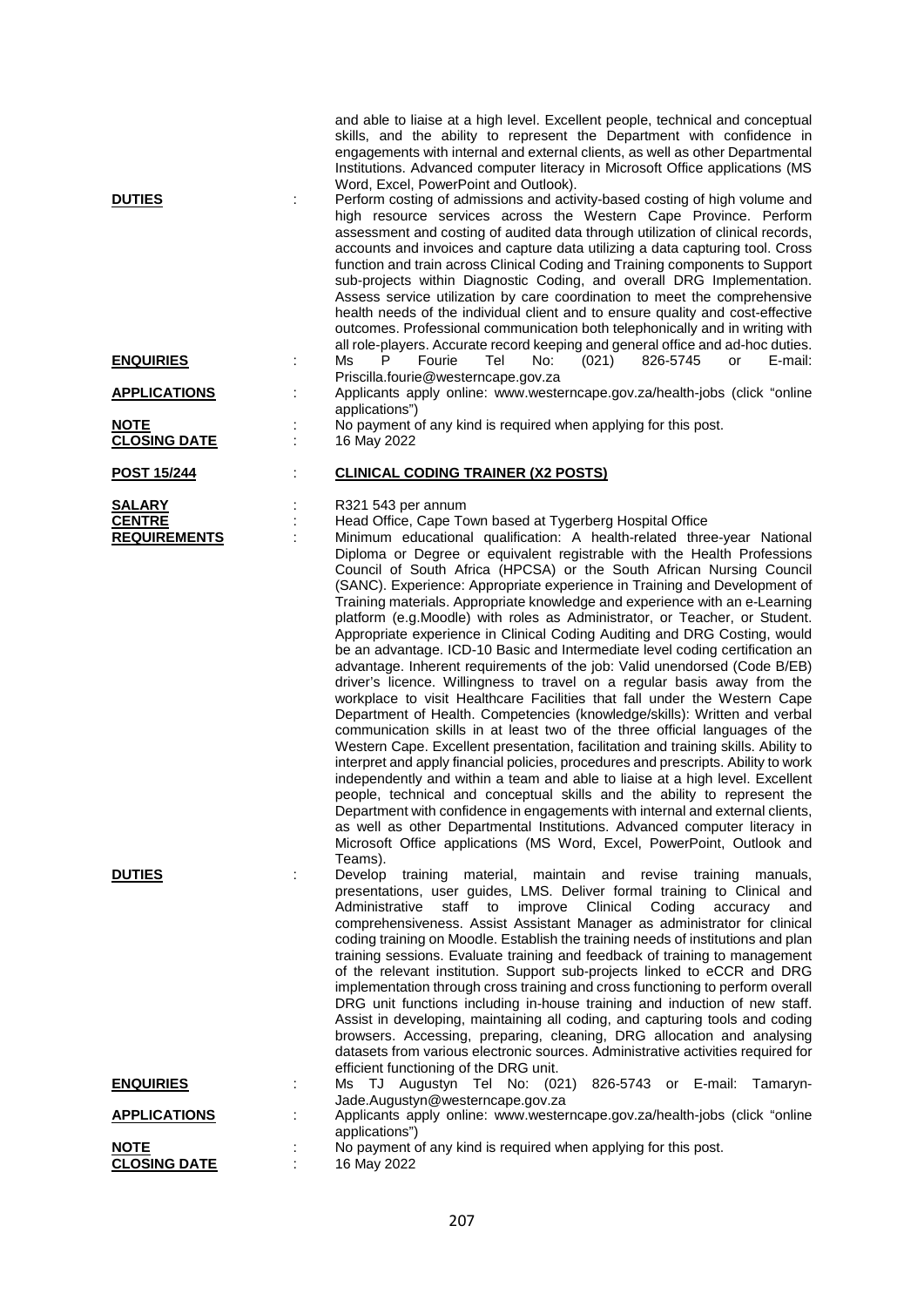| POST 15/245                                                            |                              | <b>SYSTEM CONTROLLER</b><br>Chief Directorate: Emergency and Clinical Services Support                                                                                                                                                                                                                                                                                                                                                                                                                                                                                                                                                                                                                                                                                                                                                            |
|------------------------------------------------------------------------|------------------------------|---------------------------------------------------------------------------------------------------------------------------------------------------------------------------------------------------------------------------------------------------------------------------------------------------------------------------------------------------------------------------------------------------------------------------------------------------------------------------------------------------------------------------------------------------------------------------------------------------------------------------------------------------------------------------------------------------------------------------------------------------------------------------------------------------------------------------------------------------|
|                                                                        |                              |                                                                                                                                                                                                                                                                                                                                                                                                                                                                                                                                                                                                                                                                                                                                                                                                                                                   |
| <b>SALARY</b><br><b>CENTRE</b>                                         | Institute                    | R321 543 per annum<br>Directorate: Forensic Pathology Services, Observatory Forensic Pathology                                                                                                                                                                                                                                                                                                                                                                                                                                                                                                                                                                                                                                                                                                                                                    |
| <b>REQUIREMENTS</b>                                                    | Minimum                      | educational qualification: Appropriate three-year<br>National<br>diploma/degree in Information Management/Systems or related qualification.<br>Experience: Appropriate experience in System Administration. Appropriate<br>comprehensive training, working experience and knowledge of Information<br>Management System(s). Inherent requirement of the job: Valid (Code B/EB)<br>driver's licence. Willingness to travel within Forensic Pathology Facilities and<br>to work overtime. Competencies (knowledge/skills): Good communication<br>skills in at least two of the three official languages of the Western Cape. Good<br>meeting and presentation skills and the ability to liaise between different<br>parties at senior management level. Competency in desktop support. High<br>level computer competency in Microsoft Office Suite. |
| <b>DUTIES</b>                                                          |                              | Manage the Laboratory Information Management System. Support<br>Information and operational management with regard to statistical and/or<br>reporting from the systems. Provide technical support for ICT processes within<br>the Directorate. Train, develop and provide end-user support.                                                                                                                                                                                                                                                                                                                                                                                                                                                                                                                                                       |
| <b>ENQUIRIES</b><br><b>APPLICATIONS</b>                                | applications")               | Mr M Vismer Tel No: 061 546 0319<br>Applicants apply online: www.westerncape.gov.za/health-jobs (click "online                                                                                                                                                                                                                                                                                                                                                                                                                                                                                                                                                                                                                                                                                                                                    |
| <b>NOTE</b><br><b>CLOSING DATE</b>                                     | 16 May 2022                  | No payment of any kind is required when applying for this post.                                                                                                                                                                                                                                                                                                                                                                                                                                                                                                                                                                                                                                                                                                                                                                                   |
| <b>POST 15/246</b>                                                     |                              | <b>ARTISAN FOREMAN GRADE A: BUILDING</b>                                                                                                                                                                                                                                                                                                                                                                                                                                                                                                                                                                                                                                                                                                                                                                                                          |
| <b>SALARY</b><br><b>CENTRE</b><br><b>REQUIREMENTS</b><br><b>DUTIES</b> | SANS10400.                   | R308 826 per annum<br>Based at Bellville Mobile workshop<br>Minimum educational qualification: A Trade Test Certificate in a building<br>related trade. Inherent requirements of the job: Valid (Code B/EB) driver's<br>licence. Experience: Five years post qualification experience as an Artisan in<br>the relevant field. Competencies (knowledge/skills): Good communication<br>skills. Conversant with the requirements of the Machinery and Occupational<br>Health and Safety Act. Broad knowledge and practical skills in common<br>building trades. General knowledge regarding the requirements of<br>Produce objects with material and equipment according to job specifications<br>and standards. Repair and servicing of infrastructure and equipment at                                                                             |
| <b>ENQUIRIES</b><br><b>APPLICATIONS</b>                                | equipment.<br>applications") | facilities according to standards and the relevant regulations. Do quality<br>assurance on all maintenance and repair work performed and keep register of<br>all work done and keep control of job cards. Compile and submit reports as<br>required and provide input on the operational plan of the workshop. Supervise<br>the workshop staff and perform related administrative duties. Assist the Chief<br>Artisan in ordering, procurement and control of maintenance material and<br>Mr. JP Louw Tel No: (021) 830-3771<br>Applicants apply online: www.westerncape.gov.za/health-jobs (click "online                                                                                                                                                                                                                                        |
| <b>NOTE</b><br><b>CLOSING DATE</b>                                     | 16 May 2022                  | No payment of any kind is required when applying for this post.                                                                                                                                                                                                                                                                                                                                                                                                                                                                                                                                                                                                                                                                                                                                                                                   |
| <u>POST 15/247</u>                                                     | HOUSE)                       | ADMINISTRATIVE OFFICER: SUPPORT SERVICES (ROCHESTER                                                                                                                                                                                                                                                                                                                                                                                                                                                                                                                                                                                                                                                                                                                                                                                               |
| <b>SALARY</b><br><b>CENTRE</b><br><b>REQUIREMENTS</b>                  | related                      | R261 372 per annum<br>Groote Schuur Hospital, Observatory<br>Minimum educational qualification: Senior Certificate (or equivalent).<br>Experience: Appropriate experience in Manage a Hostel/Dormitory<br>Residence/Hotel Appropriate experience in Personnel Management.<br>Appropriate experience in Office and Financial administration. Inherent<br>requirements of the job: Willingness to perform standby. Relieve and other<br>Valid Code<br>B/EB driver's licence.<br>duties.<br>Competencies<br>(knowledge/skills): Good communication skills in at least two of the three<br>official languages of the Western Cape. Knowledge of Occupational Health                                                                                                                                                                                   |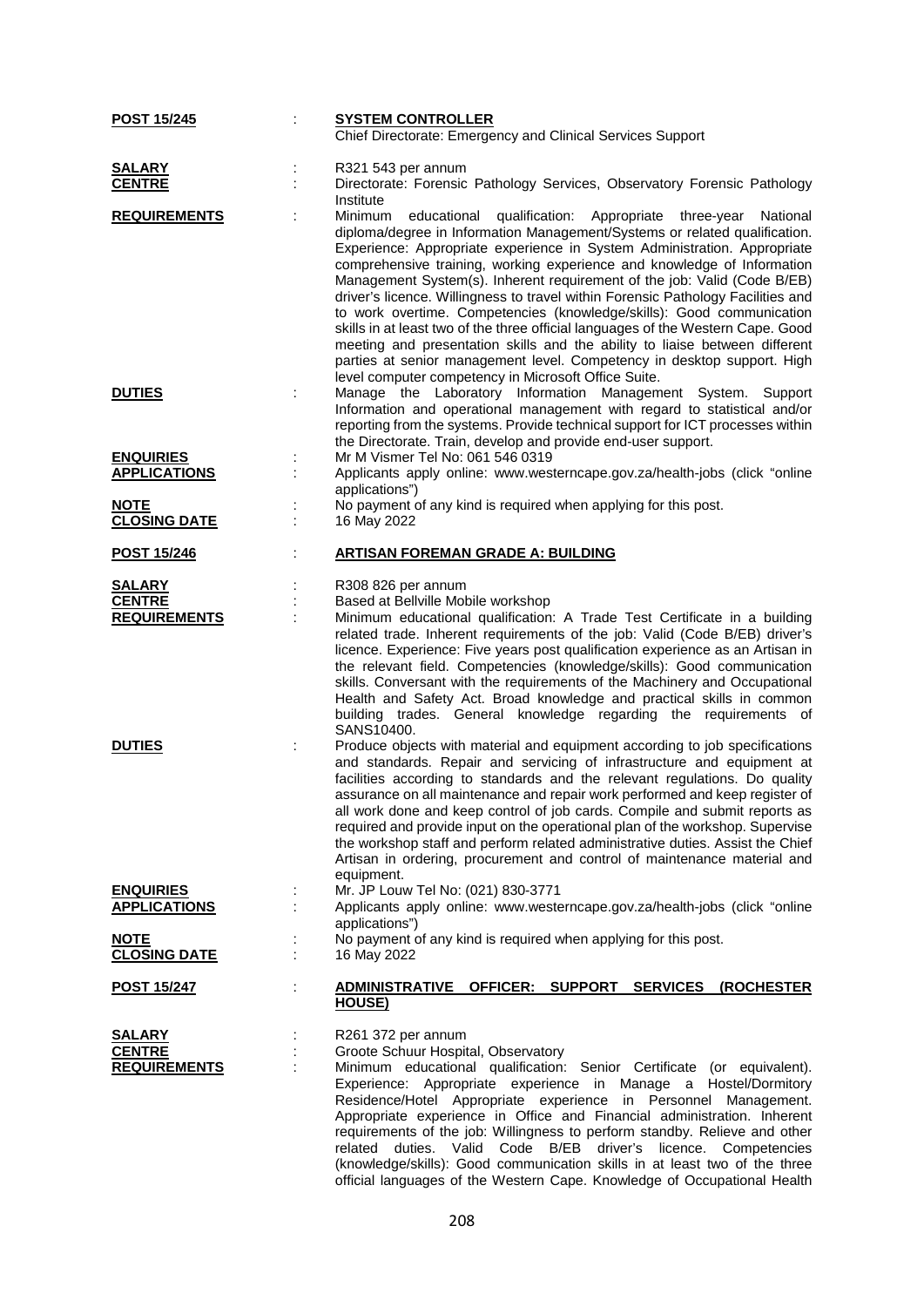| and Safety Act. Knowledge of the Labour Relations Act. Computer literacy (MS<br>Office) and typing proficiency.                                                                                                                                                                                                                                                                                                                                                                                                                                                                                                                                                                                                                                                                                                                                                                                                                                                                                                          |
|--------------------------------------------------------------------------------------------------------------------------------------------------------------------------------------------------------------------------------------------------------------------------------------------------------------------------------------------------------------------------------------------------------------------------------------------------------------------------------------------------------------------------------------------------------------------------------------------------------------------------------------------------------------------------------------------------------------------------------------------------------------------------------------------------------------------------------------------------------------------------------------------------------------------------------------------------------------------------------------------------------------------------|
| Manage the Operations of the Groote Schuur Hospital staff Residence.<br>Personnel Management, including submission of monthly reports, submission<br>of monthly stats and the maintenance of a hygienic environment at the<br>Residence. Financial administration and follow up on cash payments including<br>reminders on expiry of lease agreements. Respond and resolve all queries<br>and complaints, including repairs and maintenance of the residence. Relieve<br>the duties of Supervisors and Managers within the Facility Management<br>Department and assist with adhoc duties in the department.                                                                                                                                                                                                                                                                                                                                                                                                             |
| Mr F Olivier Tel No: (021) 404-3163<br>Applicants apply online: www.westerncape.gov.za/health-jobs (click "online<br>applications")                                                                                                                                                                                                                                                                                                                                                                                                                                                                                                                                                                                                                                                                                                                                                                                                                                                                                      |
| No payment of any kind is required when applying for this post.<br>16 May 2022                                                                                                                                                                                                                                                                                                                                                                                                                                                                                                                                                                                                                                                                                                                                                                                                                                                                                                                                           |
| <b>ARTISAN PRODUCTION: GRADE A TO C (PLUMBING)</b>                                                                                                                                                                                                                                                                                                                                                                                                                                                                                                                                                                                                                                                                                                                                                                                                                                                                                                                                                                       |
| Grade A: R193 512 per annum<br>Grade B: R227 943 per annum<br>Grade C: R266 109 per annum                                                                                                                                                                                                                                                                                                                                                                                                                                                                                                                                                                                                                                                                                                                                                                                                                                                                                                                                |
| Groote Schuur Hospital, Observatory<br>Minimum educational qualification: An appropriate Trade Test Certificate.<br>Experience: Grade A: No experience required. Grade B: At least 18 years<br>appropriate/recognisable experience in the area after obtaining the relevant<br>Trade Test Certificate. Grade C: At least 34 years appropriate/recognisable<br>experience in the area after obtaining the relevant Trade Test Certificate.<br>Inherent requirements of the job: A valid vehicle driver's license. Perform<br>standby duties and work overtime when required. Competencies<br>(knowledge/skills) Conversance with the Machinery and Occupational Health<br>and Safety Act. Computer literacy. Proficiency in at least two of the three<br>official languages of the Western Cape. Learn and comply with in-house<br>systems and procedures.                                                                                                                                                                |
| Repair and install systems in the plumbing field. Supervise work schedule for<br>the division and assist in supervising and training of staff. Responsible for the<br>necessary administrative functions of the workshop. Render assistance to<br>Artisan Foreman with regard to all functions (including administrative work) of<br>the division and give feedback to supervisor on service and maintenance<br>issues. Exercise control over tools and materials. Learn and comply with in-<br>house systems and procedures. Attend to emergency breakdowns after hours<br>and stand in when Artisan foreman is off duty.                                                                                                                                                                                                                                                                                                                                                                                               |
| Mr K Mgcodo Tel No: (021) 404-6251<br>Applicants apply online: www.westerncape.gov.za/health-jobs (click "online                                                                                                                                                                                                                                                                                                                                                                                                                                                                                                                                                                                                                                                                                                                                                                                                                                                                                                         |
| applications")<br>No payment of any kind is required when applying for this post.<br>16 May 2022                                                                                                                                                                                                                                                                                                                                                                                                                                                                                                                                                                                                                                                                                                                                                                                                                                                                                                                         |
| <b>ARTISAN PRODUCTION GRADE A TO C (FITTER)</b>                                                                                                                                                                                                                                                                                                                                                                                                                                                                                                                                                                                                                                                                                                                                                                                                                                                                                                                                                                          |
| Grade A: R193 512 per annum<br>Grade B: R227 943 per annum<br>Grade C: R266 109 per annum                                                                                                                                                                                                                                                                                                                                                                                                                                                                                                                                                                                                                                                                                                                                                                                                                                                                                                                                |
| Groote Schuur Hospital, Observatory<br>Minimum educational qualification: Appropriate Trade Test Certificate in the<br>Mechanical Fitter field. Experience: Grade A: No experience required. Grade<br>B: At least 18 years appropriate/recognisable experience in the area after<br>obtaining the relevant Trade Test Certificate. Grade C: At least 34 years<br>appropriate/recognisable experience in the area after obtaining the relevant<br>Trade Test Certificate. Inherent requirement of the job: A valid vehicle driver's<br>license. Competencies (knowledge/skills): Good communication skills in two<br>of the three official languages of the Western Cape. Conversant with the<br>requirement of the Machinery and Occupational Health and Safety Act. Ability<br>to manage the Mechanical workshop independently and without supervisor.<br>Construction and welding of metal fabricated work. Manufacture metal parts<br>on machine shop lathe as required. Knowledge on Boilers and Heat<br>exchangers. |
|                                                                                                                                                                                                                                                                                                                                                                                                                                                                                                                                                                                                                                                                                                                                                                                                                                                                                                                                                                                                                          |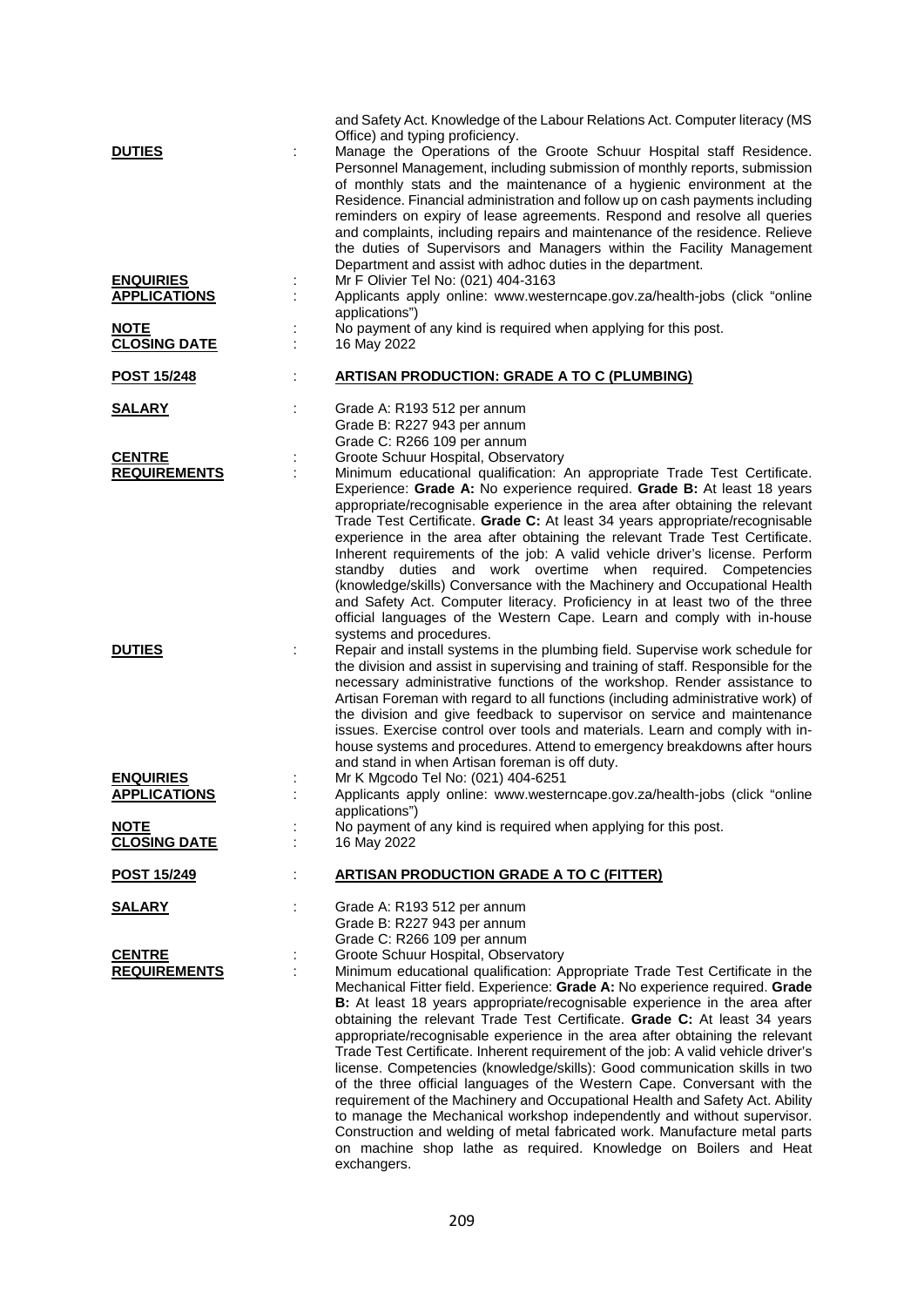| <b>DUTIES</b>                                         | Perform routine maintenance and repairs to all GSH autoclaves, calorifiers,<br>pumps, Plant rooms, all Mechanical and steam related repairs, and Repairs to<br>Boiler and associated equipment of Boiler house. Complete and return repair<br>requisitions and assist in ordering and controlling the workshop, materials and<br>tools. Liaise with all relevant personnel in ensuring Groote Schuur Hospital is<br>within regulations regarding fitters/mechanical and welders department. It<br>would be required for the officer to learn and comply with in-house systems<br>and procedures. Training of staff and perform standby duties when required. |
|-------------------------------------------------------|--------------------------------------------------------------------------------------------------------------------------------------------------------------------------------------------------------------------------------------------------------------------------------------------------------------------------------------------------------------------------------------------------------------------------------------------------------------------------------------------------------------------------------------------------------------------------------------------------------------------------------------------------------------|
| <b>ENQUIRIES</b><br><b>APPLICATIONS</b>               | Mr AK Mgcodo Tel No: (021) 404-6251, Mr E Sithole Tel No: (021) 404-6212<br>Applicants apply online: www.westerncape.gov.za/health-jobs (click "online<br>applications")                                                                                                                                                                                                                                                                                                                                                                                                                                                                                     |
| <b>NOTE</b><br><b>CLOSING DATE</b>                    | No payment of any kind is required when applying for this post.<br>16 May 2022                                                                                                                                                                                                                                                                                                                                                                                                                                                                                                                                                                               |
| <b>POST 15/250</b>                                    | <b>BUILDING MANAGEMENT SYSTEM OPERATOR</b>                                                                                                                                                                                                                                                                                                                                                                                                                                                                                                                                                                                                                   |
| <b>SALARY</b><br><b>CENTRE</b><br><b>REQUIREMENTS</b> | R <sub>176</sub> 310 per annum<br>Groote Schuur Hospital<br>Minimum educational qualification: Senior Certificate (or equivalent).<br>Experience: Appropriate experience in operation of Building Management<br>Systems (BMS) software. Inherent requirements of the job: A valid vehicle<br>driver's licence. Willingness to work shifts, weekends, public holidays and<br>night duty. Competencies (knowledge/skills): Electrical or Electronic                                                                                                                                                                                                            |
|                                                       | background will be an added advantage. Ability to monitor and acknowledge<br>faults through the BMS software. Ability to carry out general electrical and/or<br>electronic tasks. Ability to perform minor general BMS repairs and<br>maintenance. Ability to communicate in at least two of the three official<br>languages of the Western Cape. Computer Literacy (MS Word, MS Excel, MS<br>Outlook).                                                                                                                                                                                                                                                      |
| <b>DUTIES</b>                                         | Provide effective technical support to the supervisor. Control over service<br>contractors in the division. Keep an up-to-date record of systems and<br>administration functions regarding the BMS functioning, equipment<br>maintenance and evaluation. Manage, monitor and assist with general BMS<br>related tasks. Undertake the input of information in computer applications.<br>Handle BMS machinery and equipment as well as telephonic queries. Assist<br>other departments within the department set-up when it is required.                                                                                                                       |
| <b>ENQUIRIES</b><br><b>APPLICATIONS</b>               | Mr AK Mgcodo / Mr N Sauls Tel No: (021) 404-6251 / 5055<br>Applicants apply online: www.westerncape.gov.za/health-jobs (click "online<br>applications")                                                                                                                                                                                                                                                                                                                                                                                                                                                                                                      |
| <b>NOTE</b><br><b>CLOSING DATE</b>                    | No payment of any kind is required when applying for this post.<br>16 May 2022                                                                                                                                                                                                                                                                                                                                                                                                                                                                                                                                                                               |
| <b>POST 15/251</b>                                    | <b>ADMINISTRATION CLERK: ADMISSIONS</b>                                                                                                                                                                                                                                                                                                                                                                                                                                                                                                                                                                                                                      |
| <b>SALARY</b><br><b>CENTRE</b>                        | R176 310 per annum (Level 05)<br>Calitzdorp Clinic / Kannaland Sub-district                                                                                                                                                                                                                                                                                                                                                                                                                                                                                                                                                                                  |
| <b>REQUIREMENTS</b>                                   | Minimum educational qualification: Grade 12/Senior Certificate. Experience:<br>Appropriate administration and data experience. Appropriate experience in<br>capturing and managing of data on PHCIS; Sinjani; tier.net. Competencies<br>(knowledge/skills): Basic knowledge and experience in Office Administration,<br>Financial and Procurement Administration. Good interpersonal, verbal and<br>written communication skills in at least two of the three official languages of<br>the Western Cape. Computer literacy (i.e.MS Office, Word, Excel and                                                                                                   |
| <b>DUTIES</b>                                         | PowerPoint).<br>Effective management of communication, and administration support.<br>Maintenance of effective registry functions. Effective registration of clients.<br>Effective management of appointments and defaulters. Effective data<br>management, capturing and administration. Validation of data and support to<br>end-user.                                                                                                                                                                                                                                                                                                                     |
| <b>ENQUIRIES</b><br><b>APPLICATIONS</b>               | Ms S Labuschagne Tel No: (028) 551-1010<br>Applicants apply online: www.westerncape.gov.za/health-jobs (click "online<br>applications")                                                                                                                                                                                                                                                                                                                                                                                                                                                                                                                      |
| <b>NOTE</b><br><b>CLOSING DATE</b>                    | No payment of any kind is required when applying for this post.<br>16 May 2022                                                                                                                                                                                                                                                                                                                                                                                                                                                                                                                                                                               |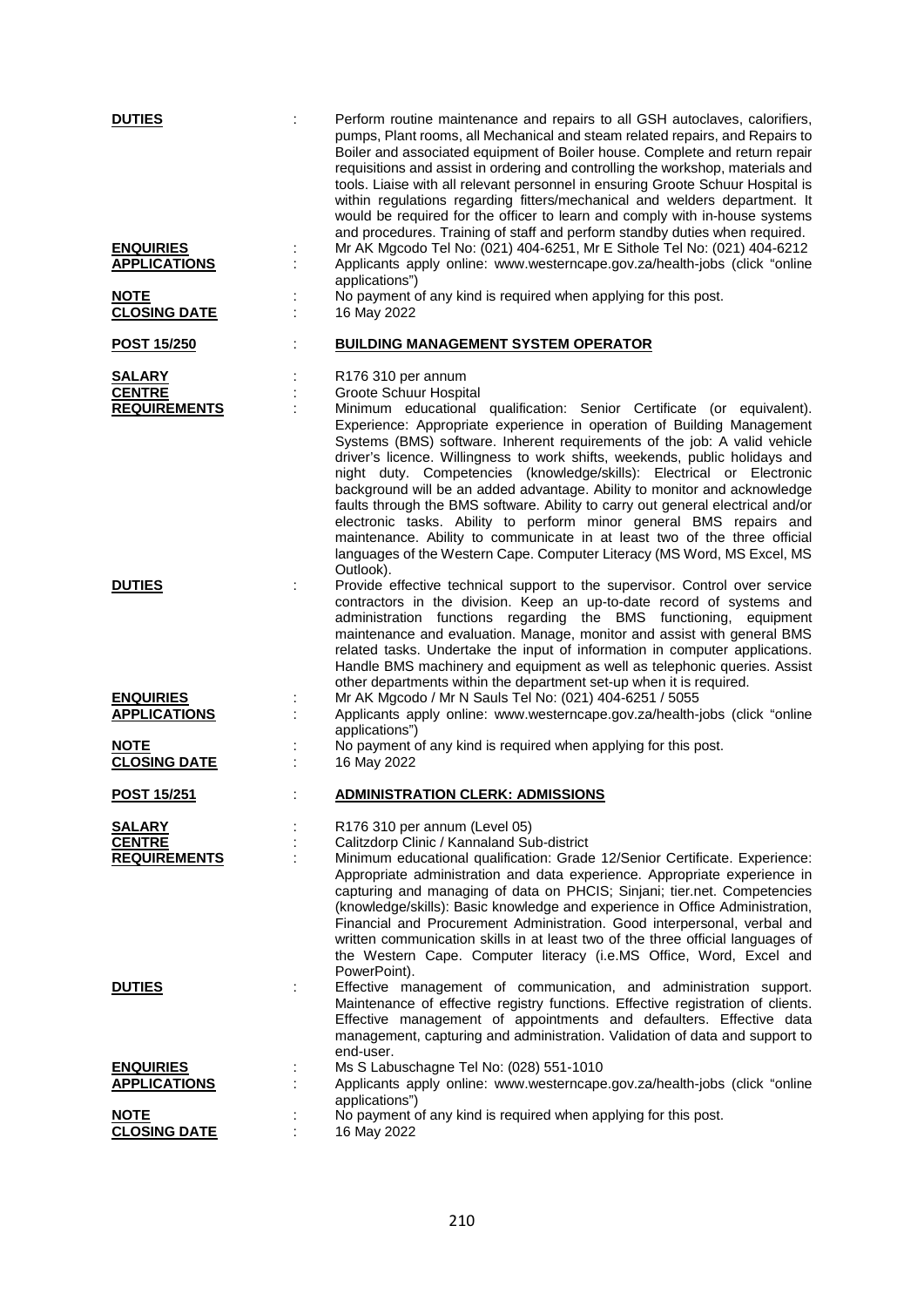| <b>POST 15/252</b>                                                                | <b>HANDYMAN</b><br>Cape Winelands Health District                                                                                                                                                                                                                                                                                                                                                                                                                                                                                                                                                                                                                                                                                                                                                                                                                                                                                                                                                                         |
|-----------------------------------------------------------------------------------|---------------------------------------------------------------------------------------------------------------------------------------------------------------------------------------------------------------------------------------------------------------------------------------------------------------------------------------------------------------------------------------------------------------------------------------------------------------------------------------------------------------------------------------------------------------------------------------------------------------------------------------------------------------------------------------------------------------------------------------------------------------------------------------------------------------------------------------------------------------------------------------------------------------------------------------------------------------------------------------------------------------------------|
| <b>SALARY</b><br><b>CENTRE</b><br><b>REQUIREMENTS</b>                             | R147 459 per annum<br>Montagu Hospital, Langeberg Sub-district<br>Minimum educational qualification: Grade 10 (or equivalent). Experience:<br>Appropriate experience in building, air-conditioning, refrigeration, plumbing,<br>painting, electrical, carpentry, maintenance and repairs. Appropriate<br>experience in workshop related tasks. Inherent requirements of the job: Valid<br>(Code B/EB) driver's licence. Ability to do stand-by duties. Willingness to assist<br>in all facilities in the sub district within the workshop set-up. Willingness to be<br>on standby, work overtime and to work on weekends and public holidays.<br>Competencies (knowledge/skills): Be conversant with the requirements of the<br>Machinery and Occupational Health and Safety Act. Ability to operate<br>industrial machinery and welding tasks. Ability to read, speak and write in at<br>least two of the three official languages of the Western Cape. Ability to handle<br>heavy equipment, heights and narrow spaces. |
| <b>DUTIES</b>                                                                     | Assist with the execution of engineering/projects/repairs and internal<br>maintenance in regard of plumbing, carpentry, electrical, glazing and building<br>works. Maintain, repair and cleaning of drains on a regular basis Maintain and<br>repair general kitchen and laundry equipment. Strict adherence to the<br>Occupational health and Safety Act. Assist Artisans in the performance of their<br>duties. Control over tools, equipment and material.                                                                                                                                                                                                                                                                                                                                                                                                                                                                                                                                                             |
| <b>ENQUIRIES</b>                                                                  | Ms<br>Volschenk<br>Tel<br>No:<br>626-8567,<br>Email:<br>E.<br>(023)<br>Emma. Volschenk@westerncape.gov.za                                                                                                                                                                                                                                                                                                                                                                                                                                                                                                                                                                                                                                                                                                                                                                                                                                                                                                                 |
| <b>APPLICATIONS</b><br><b>FOR ATTENTION</b><br><b>NOTE</b><br><b>CLOSING DATE</b> | The Medical Manager: Robertson Hospital, Private Bag X617 Robertson 6705.<br>Ms T Padiachy<br>No payment of any kind is required when applying for this post.<br>16 May 2022                                                                                                                                                                                                                                                                                                                                                                                                                                                                                                                                                                                                                                                                                                                                                                                                                                              |
| <u>POST 15/253</u>                                                                | <b>HANDYMAN (CARPENTRY)</b>                                                                                                                                                                                                                                                                                                                                                                                                                                                                                                                                                                                                                                                                                                                                                                                                                                                                                                                                                                                               |
| <b>SALARY</b><br><b>CENTRE</b><br><b>REQUIREMENTS</b>                             | R147 459 per annum<br>Groote Schuur Hospital, Observatory<br>Minimum educational qualification: Grade 10 (or equivalent). Experience:<br>Appropriate experience and knowledge of carpentry. Inherent requirement of<br>the job: Ability to lift, move and handle heavy power-tools. Competencies<br>(knowledge/skills): Good communication in at least two of the three official<br>languages of Western Cape. Ability to plan ahead (pro-active) and work<br>independently as well as in a team. Strict adherence to the Occupational<br>Health and Safety Act.                                                                                                                                                                                                                                                                                                                                                                                                                                                          |
| <b>DUTIES</b>                                                                     | Assist with the execution of carpentry projects/repairs and maintenance at<br>hospital. Maintain and repair hospital furniture and equipment. Assist Artisans<br>in the performance of their duties. Complete and return repair requisitions and<br>keep record of all repairs and perform the necessary administrative functions.<br>Assist in ordering and controlling the workshop, materials and tools.                                                                                                                                                                                                                                                                                                                                                                                                                                                                                                                                                                                                               |
| <b>ENQUIRIES</b><br><b>APPLICATIONS</b>                                           | Mr K Mgcodo Tel No: (021) 404-6251<br>Mr MS Benjamin                                                                                                                                                                                                                                                                                                                                                                                                                                                                                                                                                                                                                                                                                                                                                                                                                                                                                                                                                                      |
| <b>FOR ATTENTION</b>                                                              | The Chief Executive Officer: Groote Schuur Hospital, Private Bag X4,<br>Observatory, 7935.                                                                                                                                                                                                                                                                                                                                                                                                                                                                                                                                                                                                                                                                                                                                                                                                                                                                                                                                |
| <b>NOTE</b><br><b>CLOSING DATE</b>                                                | No payment of any kind is required when applying for this post.<br>16 May 2022                                                                                                                                                                                                                                                                                                                                                                                                                                                                                                                                                                                                                                                                                                                                                                                                                                                                                                                                            |
| <b>POST 15/254</b>                                                                | <b>HANDYMAN (ELECTRICAL)</b>                                                                                                                                                                                                                                                                                                                                                                                                                                                                                                                                                                                                                                                                                                                                                                                                                                                                                                                                                                                              |
| <u>SALARY</u><br><b>CENTRE</b><br><b>REQUIREMENTS</b>                             | R147 459 per annum<br>Groote Schuur Hospital, Observatory<br>Minimum educational qualification: Grade 10 (or equivalent). Experience:<br>Appropriate experience in general electrical work. Inherent requirement of the<br>job: Willingness to perform standby duties and work overtime when required.                                                                                                                                                                                                                                                                                                                                                                                                                                                                                                                                                                                                                                                                                                                    |
| <b>DUTIES</b>                                                                     | Competencies (knowledge/skills): Ability to work under pressure. Basic<br>knowledge of electrical/mechanical engineering. Good communication and<br>interpersonal skills. Strict adherence to the Occupational Health and Safety<br>Act.<br>Electrical repairs and general maintenance of plant, equipment and buildings<br>of the hospital. Maintain plantrooms, plant, equipment and work area in a clean<br>and safe condition. Assist Artisans with maintenance, repairs and installation                                                                                                                                                                                                                                                                                                                                                                                                                                                                                                                             |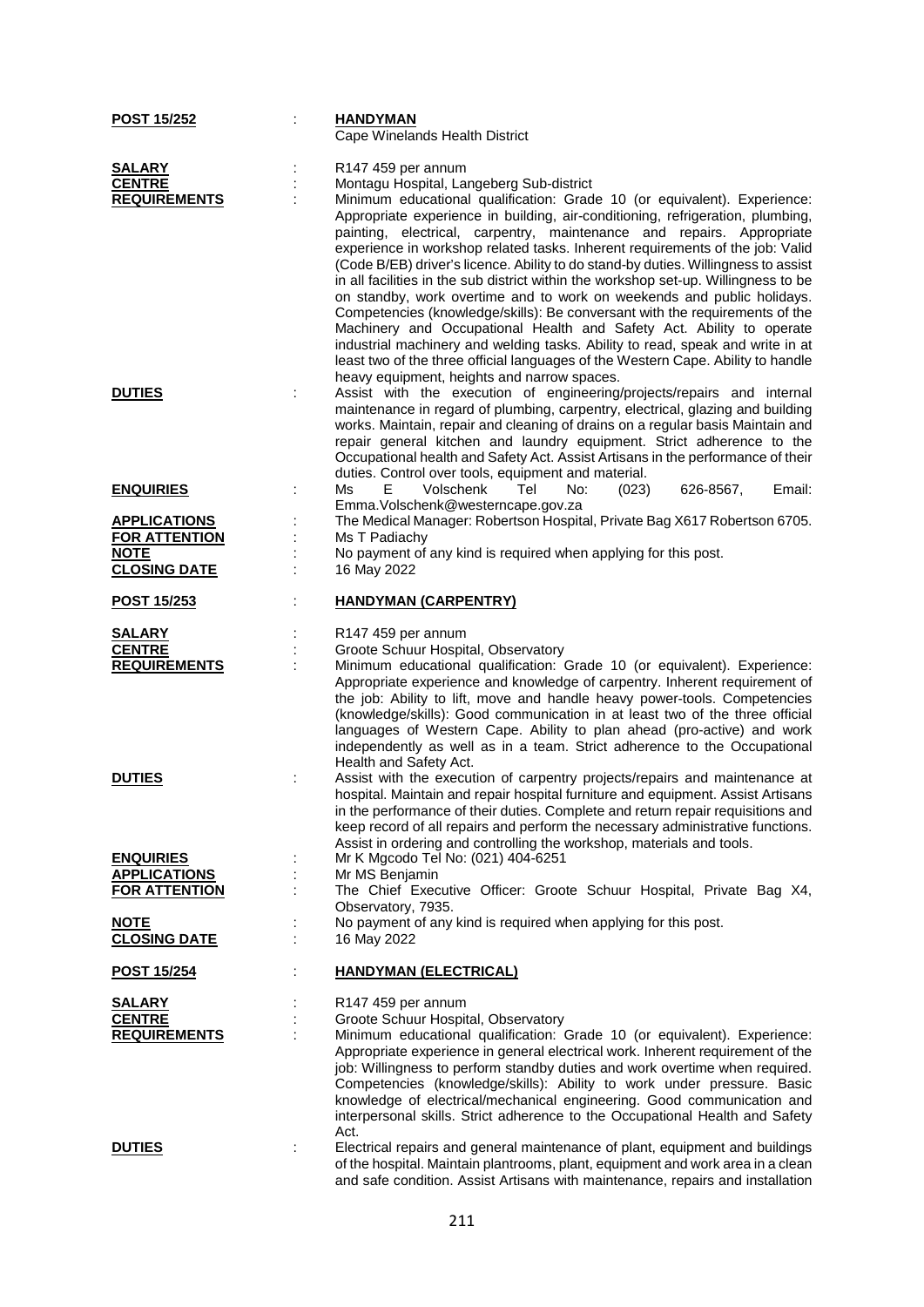|                                                            | projects. Complete and return repair requisitions and further keep record of all<br>repairs. Assist in ordering and controlling the workshop, materials and tools.<br>Train and develop staff. Clean areas where work has been carried out.                                                                                                                                                                                                                                                                                                                                                                                                                                                                                                                                                                                                                                                                                                                                                    |
|------------------------------------------------------------|------------------------------------------------------------------------------------------------------------------------------------------------------------------------------------------------------------------------------------------------------------------------------------------------------------------------------------------------------------------------------------------------------------------------------------------------------------------------------------------------------------------------------------------------------------------------------------------------------------------------------------------------------------------------------------------------------------------------------------------------------------------------------------------------------------------------------------------------------------------------------------------------------------------------------------------------------------------------------------------------|
| <b>ENQUIRIES</b><br><b>APPLICATIONS</b>                    | Mr AK Mgcodo / Mr CT Blood Tel No: (021) 404-6314 / 6210<br>The Chief Executive Officer: Groote Schuur Hospital, Private Bag X4,<br>Observatory, 7935.                                                                                                                                                                                                                                                                                                                                                                                                                                                                                                                                                                                                                                                                                                                                                                                                                                         |
| <b>FOR ATTENTION</b><br><b>NOTE</b><br><b>CLOSING DATE</b> | Ms N Mbilini<br>No payment of any kind is required when applying for this post.<br>16 May 2022                                                                                                                                                                                                                                                                                                                                                                                                                                                                                                                                                                                                                                                                                                                                                                                                                                                                                                 |
| <u>POST 15/255</u>                                         | <b>HOUSEKEEPING SUPERVISOR</b>                                                                                                                                                                                                                                                                                                                                                                                                                                                                                                                                                                                                                                                                                                                                                                                                                                                                                                                                                                 |
| <b>SALARY</b><br><b>CENTRE</b><br><b>REQUIREMENTS</b>      | R147 459 per annum<br>Groote Schuur Hospital<br>Minimum educational qualification: General Education and Training Certificate<br>(GETC)/Grade 9 (Std 7). Experience: Appropriate cleaning/housekeeping and<br>Catering experience in a creche/childcare centre environment. Inherent<br>requirements of the job: Willingness to perform duties at irregular hours.<br>Willingness to perform overtime duty. Competencies (knowledge/skills): Must                                                                                                                                                                                                                                                                                                                                                                                                                                                                                                                                              |
| <b>DUTIES</b>                                              | have knowledge of how to operate cleaning and catering equipment. Good<br>work ethics, interpersonal, organising and decision-making skills. Must be able<br>to work in a childcare environment and must have the ability to work in a team<br>and independently. Writing and reading skills in at least two of the three official<br>languages of the Western Cape.<br>Responsible for overall control, organising, performing and co-ordinating of<br>tasks related to linen, waste management, hygiene services, record-keeping,<br>and stock control. To provide a Catering Service to the children at the<br>Childcare Centre. Ensure a safe environment for both staff and the children.<br>Relief according to the needs of the service within the Childcare Centre<br>Coordination of the provision of effective training appropriate to service<br>delivery. Effectively manage the utilization and supervision of resources and<br>contract/agency staff as well related HR matters. |
| <b>ENQUIRIES</b><br><b>APPLICATIONS</b>                    | Ms J Stevens Tel No: (021) 404-6194<br>The Chief Executive Officer: Groote Schuur Hospital, Private Bag X4,                                                                                                                                                                                                                                                                                                                                                                                                                                                                                                                                                                                                                                                                                                                                                                                                                                                                                    |
| <b>FOR ATTENTION</b><br><b>NOTE</b>                        | Observatory, 7935.<br>Ms N Mbilini<br>No payment of any kind is required when applying for this post.                                                                                                                                                                                                                                                                                                                                                                                                                                                                                                                                                                                                                                                                                                                                                                                                                                                                                          |
| <b>CLOSING DATE</b>                                        | 16 May 2022                                                                                                                                                                                                                                                                                                                                                                                                                                                                                                                                                                                                                                                                                                                                                                                                                                                                                                                                                                                    |
| <b>POST 15/256</b>                                         | <b>TRADESMAN AID</b><br>Cape Winelands Health District                                                                                                                                                                                                                                                                                                                                                                                                                                                                                                                                                                                                                                                                                                                                                                                                                                                                                                                                         |
| <b>SALARY</b><br><b>CENTRE</b><br><b>REQUIREMENTS</b>      | R124 434 per annum<br>Drakenstein Sub-district<br>Minimum educational qualification: Grade 10 (or equivalent). Experience:<br>Appropriate tradesman experience in (wood, metal and other materials,<br>plumbing, electrical. Inherent requirements of the job: Ability to do hard<br>physical work. Willingness to travel and work overtime. Valid (Code B/EB)<br>driver's licence. Competencies (knowledge/skills): Knowledge and the<br>application of the requirements of the Machinery and Occupational Health and<br>Safety Act. Ability to read, speak and write in at least two of the three official<br>languages of the Western Cape. Ability to use a variety of equipment, tools<br>and machinery.                                                                                                                                                                                                                                                                                  |
| <b>DUTIES</b>                                              | Assist Artisans perform minor repair and maintenance of buildings, machinery,<br>equipment and apparatus. Perform various basic maintenance duties in the<br>workshop, facilities in Drakenstein Sub District area, plant rooms and on the<br>grounds and clear areas where work has been carried out. Assist with the<br>Maintenance and repair of electrical-, mechanical- and plumbing installations.<br>Maintenance and repairs of all equipment and plant and assist with repairs<br>Maintenance and installation of woodwork and paintwork. Control manages<br>and safekeeping of tools, stock and equipment in the workshop and carrying,<br>loading and off-loading of tools as well as material. Clean workshop and assist<br>with repairs and maintenance functions effectively and provide support to<br>supervisor Identify maintenance and repair needs and ensure that tools and<br>material are available when needed and taken care of.                                        |
| <b>ENQUIRIES</b>                                           | Ms A Cupido-Jacobs Tel No: (021) 877-6400                                                                                                                                                                                                                                                                                                                                                                                                                                                                                                                                                                                                                                                                                                                                                                                                                                                                                                                                                      |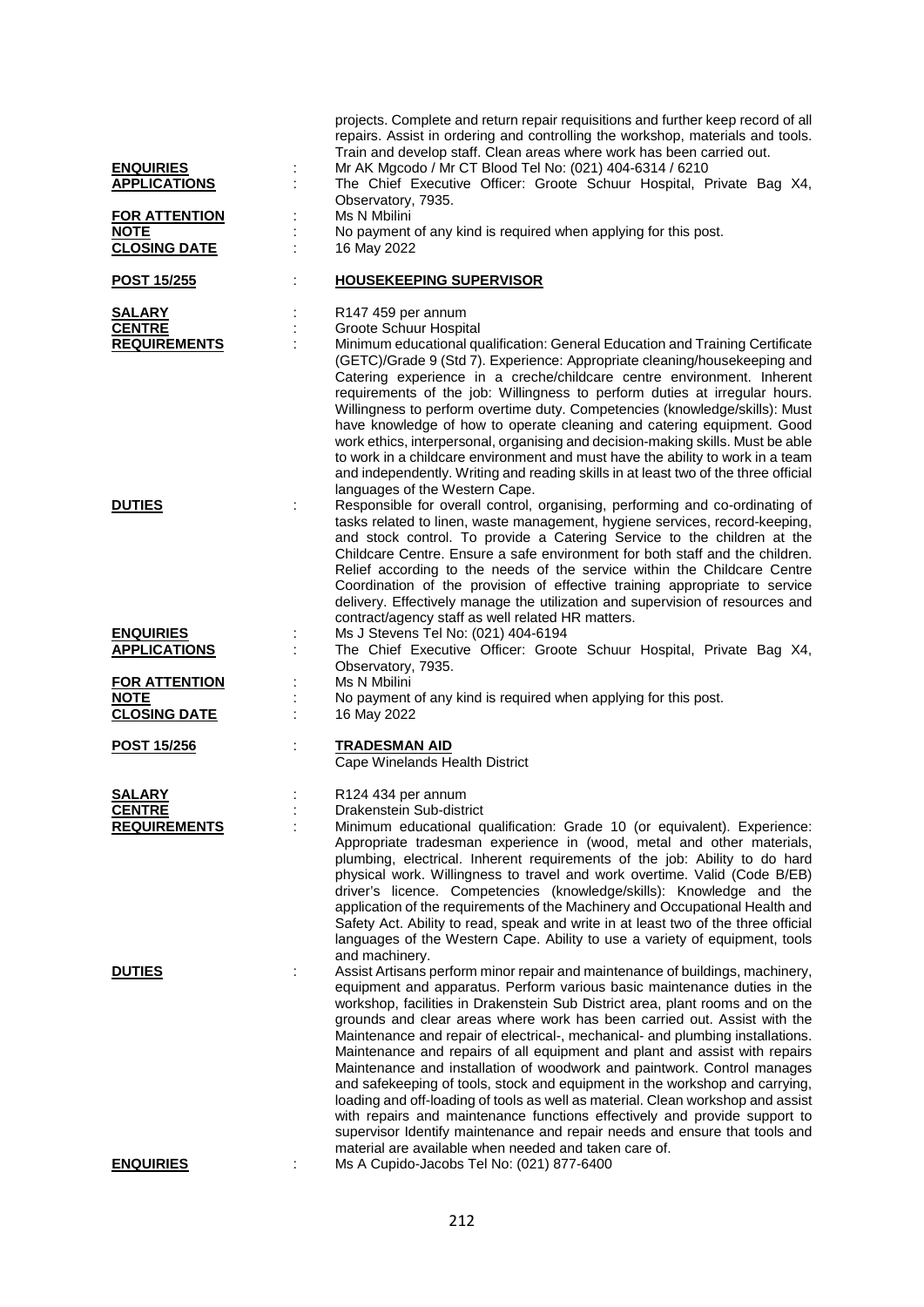| The Primary Health Care Manager: Drakenstein Sub-district, Private Bag                                                                                                                                                                                                                                                                                                                                                                                                                                                                                                                                                                                                                                                                                                                              |
|-----------------------------------------------------------------------------------------------------------------------------------------------------------------------------------------------------------------------------------------------------------------------------------------------------------------------------------------------------------------------------------------------------------------------------------------------------------------------------------------------------------------------------------------------------------------------------------------------------------------------------------------------------------------------------------------------------------------------------------------------------------------------------------------------------|
| X3043, Paarl, 7646.<br>Ms J Cecils                                                                                                                                                                                                                                                                                                                                                                                                                                                                                                                                                                                                                                                                                                                                                                  |
| No payment of any kind is required when applying for this post.                                                                                                                                                                                                                                                                                                                                                                                                                                                                                                                                                                                                                                                                                                                                     |
| 16 May 2022                                                                                                                                                                                                                                                                                                                                                                                                                                                                                                                                                                                                                                                                                                                                                                                         |
| <b>GENERAL WORKER STORES (SUPPLY CHAIN MANAGEMENT)</b>                                                                                                                                                                                                                                                                                                                                                                                                                                                                                                                                                                                                                                                                                                                                              |
| R104 073 per annum                                                                                                                                                                                                                                                                                                                                                                                                                                                                                                                                                                                                                                                                                                                                                                                  |
| <b>Nelspoort Hospital</b>                                                                                                                                                                                                                                                                                                                                                                                                                                                                                                                                                                                                                                                                                                                                                                           |
| Minimum requirement: Basic numeracy and literacy. Experience: Appropriate                                                                                                                                                                                                                                                                                                                                                                                                                                                                                                                                                                                                                                                                                                                           |
| stores experience. Inherent requirements of the job: A valid (Code B/EB)<br>drivers' licence Competencies (knowledge/skills): Good communication skills<br>(read, speak and write) in at least two of the three official languages of the<br>Western Cape. Good Interpersonal and communication skills.<br>Deliver goods to various sections. Deliver store stock to end -users. Assist                                                                                                                                                                                                                                                                                                                                                                                                             |
| safe keeping of stock. Stock control/update stock on shelves. General<br>cleaning and sanitize the warehouse. Assist Clerk in the store area. Transport<br>store items from Beaufort West Bulk store. Assist in extra services in the<br>Kitchen and Laundry as needed.                                                                                                                                                                                                                                                                                                                                                                                                                                                                                                                             |
| Ms SC James Tel No: (023) 416-1600                                                                                                                                                                                                                                                                                                                                                                                                                                                                                                                                                                                                                                                                                                                                                                  |
| The District Manager: Garden Route District Office, Private Bag X6592,<br>George, 6530.                                                                                                                                                                                                                                                                                                                                                                                                                                                                                                                                                                                                                                                                                                             |
| Ms S Pienaar                                                                                                                                                                                                                                                                                                                                                                                                                                                                                                                                                                                                                                                                                                                                                                                        |
| No payment of any kind is required when applying for this post.                                                                                                                                                                                                                                                                                                                                                                                                                                                                                                                                                                                                                                                                                                                                     |
| 16 May 2022                                                                                                                                                                                                                                                                                                                                                                                                                                                                                                                                                                                                                                                                                                                                                                                         |
| <b>CLEANER</b>                                                                                                                                                                                                                                                                                                                                                                                                                                                                                                                                                                                                                                                                                                                                                                                      |
| R104 073 per annum (Level 02)                                                                                                                                                                                                                                                                                                                                                                                                                                                                                                                                                                                                                                                                                                                                                                       |
| Riversdale Hospital (Hessequa Sub-district)                                                                                                                                                                                                                                                                                                                                                                                                                                                                                                                                                                                                                                                                                                                                                         |
| Minimum educational qualification: Basic numeracy and literacy. Experience:<br>General housekeeping and cleaning experience. Inherent requirements of the<br>job: Willingness to work shifts, night duty, weekends and working specific shifts<br>as may be required. Competencies (knowledge/skills): Ability to read, speak<br>and write in at least two of the three official languages of the Western Cape.<br>Ability to adhere to hygiene standards. Understanding of segregation of<br>household and medical waste. Ability to work in team context. Good<br>interpersonal relationships.                                                                                                                                                                                                    |
| Perform routine cleaning services for the maintenance of high-quality hygiene<br>and tidiness in and around the working environment. Effective utilisation of<br>cleaning materials, equipment and stock to provide a safe environment to<br>prevent safety hazards. Support supervisors and unit functions. Provide<br>general housekeeping and cleaning services. Handling and segregation of<br>household and medical waste.                                                                                                                                                                                                                                                                                                                                                                     |
| Mr P. Moolman Tel No: (028) 713-8640/43<br>Applicants apply online: www.westerncape.gov.za/health-jobs (click "online                                                                                                                                                                                                                                                                                                                                                                                                                                                                                                                                                                                                                                                                               |
| applications")                                                                                                                                                                                                                                                                                                                                                                                                                                                                                                                                                                                                                                                                                                                                                                                      |
| No payment of any kind is required when applying for this post.<br>16 May 2022                                                                                                                                                                                                                                                                                                                                                                                                                                                                                                                                                                                                                                                                                                                      |
| <b>DEPARTMENT OF THE PREMIER</b>                                                                                                                                                                                                                                                                                                                                                                                                                                                                                                                                                                                                                                                                                                                                                                    |
| Only applications submitted online will be accepted. To apply submit your                                                                                                                                                                                                                                                                                                                                                                                                                                                                                                                                                                                                                                                                                                                           |
| http://www.westerncape.gov.za/jobs or<br>application online<br>via<br>only:<br>https://westerncapegov.erecruit.co                                                                                                                                                                                                                                                                                                                                                                                                                                                                                                                                                                                                                                                                                   |
| 16 May 2022                                                                                                                                                                                                                                                                                                                                                                                                                                                                                                                                                                                                                                                                                                                                                                                         |
| Only applications submitted online at: www.westerncape.gov.za/jobs or<br>https://westerncapegov.erecruit.co will be accepted. Shortlisted candidates<br>will be required to submit copies of their documentation for verification<br>purposes. These candidates will be required to attend interviews on a date<br>and time as determined by the department. The selection process will be<br>guided by the EE targets of the employing department. Kindly note that<br>technical support is only available from Monday to Friday from 8:00 to 16.00.<br>Should you experience any difficulties with your online application you may<br>contact the helpline at 0861 370 214. Please ensure that you submit your<br>application before the closing date as no late applications will be considered. |
|                                                                                                                                                                                                                                                                                                                                                                                                                                                                                                                                                                                                                                                                                                                                                                                                     |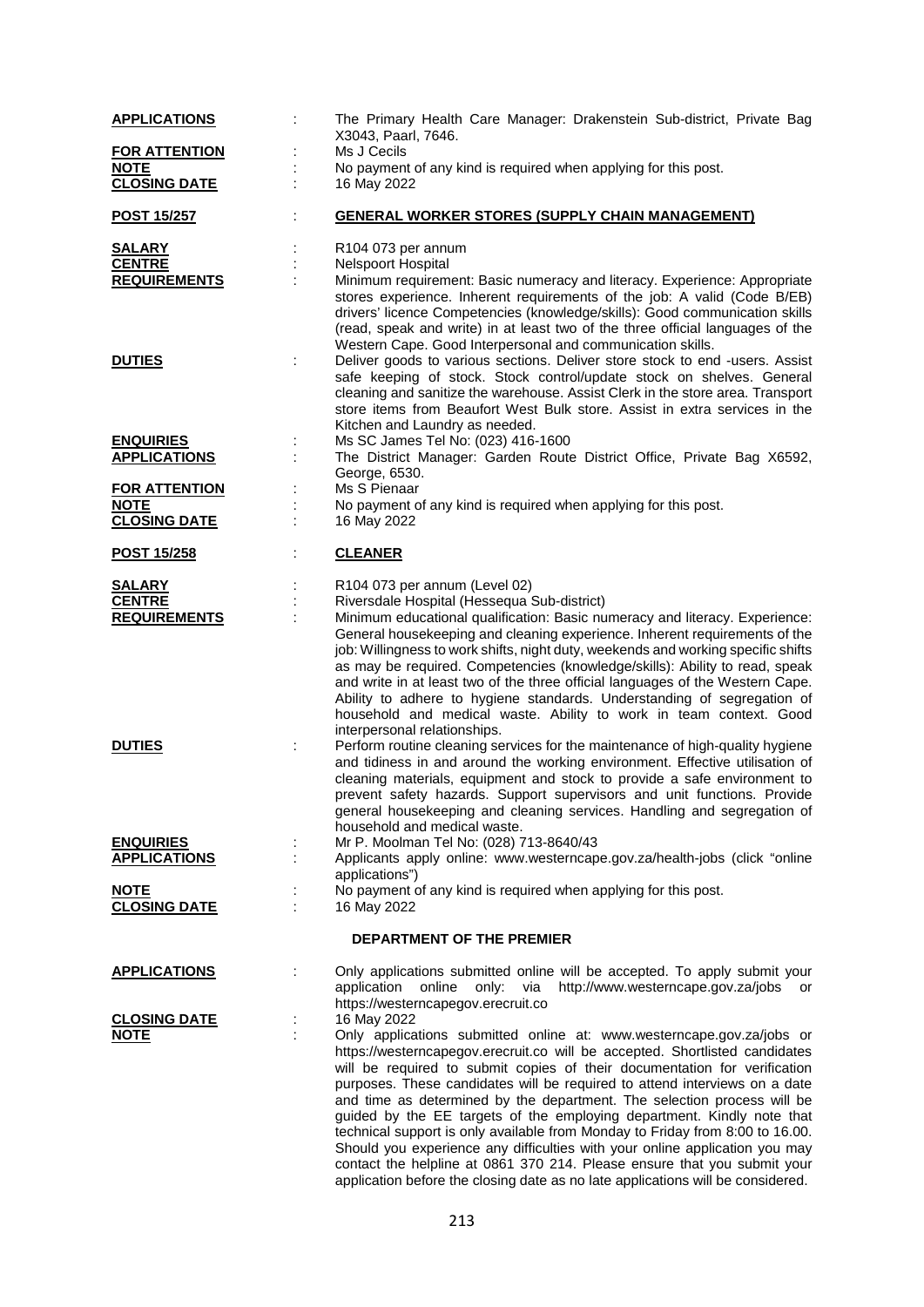# **OTHER POST**

| <b>POST 15/259</b>                   |   | STATE LAW ADVISOR: LEGAL GOVERNANCE REF NO: DOTP 65/2021<br>R1                                                                                                                                                                                                                                                                                                                                                                                                                                                                                                                                                                                                                                                                                                                                                                                                                                                                                                                                                                                                                                                                                                                                                                                                                                                                                                                                                                                                                                                                                                                                                                                                                               |
|--------------------------------------|---|----------------------------------------------------------------------------------------------------------------------------------------------------------------------------------------------------------------------------------------------------------------------------------------------------------------------------------------------------------------------------------------------------------------------------------------------------------------------------------------------------------------------------------------------------------------------------------------------------------------------------------------------------------------------------------------------------------------------------------------------------------------------------------------------------------------------------------------------------------------------------------------------------------------------------------------------------------------------------------------------------------------------------------------------------------------------------------------------------------------------------------------------------------------------------------------------------------------------------------------------------------------------------------------------------------------------------------------------------------------------------------------------------------------------------------------------------------------------------------------------------------------------------------------------------------------------------------------------------------------------------------------------------------------------------------------------|
| <b>SALARY</b>                        | ÷ | LP 7: R774 660 per annum; all-inclusive salary package<br>LP 8: R912 501 per annum, all-inclusive salary package                                                                                                                                                                                                                                                                                                                                                                                                                                                                                                                                                                                                                                                                                                                                                                                                                                                                                                                                                                                                                                                                                                                                                                                                                                                                                                                                                                                                                                                                                                                                                                             |
| <b>CENTRE</b><br><b>REQUIREMENTS</b> |   | (OSD as prescribed)<br>Department of the Premier, Western Cape Government<br>LLB-Degree with admission as an Advocate or Attorney; LP 7: A minimum of<br>5 years' appropriate practical post qualification legal experience; LP 8: A<br>minimum of 9 years' appropriate practical post qualification legal experience.<br>Recommendation: Proven experience in a legal advisory capacity; Proven<br>experience in research methods and computer literacy. Competencies: Good<br>working knowledge of legislation and case law relating to administrative law,<br>procurement law, the law of contract and delict, labour law, interpretation of<br>statutes and other areas of the law applicable to the public sector. Skills<br>needed: Exceptional communication (written and verbal); Well-developed<br>legal research and legal writing; Innovative problem solving; Analytic;<br>Presentation; Ability to work under pressure, meet strict deadlines and be<br>customer and service delivery orientated.                                                                                                                                                                                                                                                                                                                                                                                                                                                                                                                                                                                                                                                                               |
| <b>DUTIES</b>                        |   | Present functional training: Peruse transversal and departmental specific<br>legislation applicable to the Provincial Executive and provincial departments;<br>Identify legal obligations and requirements in terms of the legislation; Furnish<br>pro-active advice, inform departments of the risks involved in non-compliance<br>with same and make recommendations to ensure good governance; Ensure<br>that all Provincial Executive and provincial departments delegations are legally<br>sound; Monitor and evaluate the implementation of legislation and court<br>decisions to ensure that the practical implementation complies with the<br>regulatory framework in an attempt to minimise successful legal action against<br>the Western Cape Government; Assist with compliance in respect of new<br>legislation by analysing same and communicating requirements with<br>departments via workshops, reports and memoranda; Assist with<br>implementation of various pieces of legislation, i.e. Protection of Personal<br>Information Act, Promotion of Administrative Justice Act, Promotion of Access<br>to Information Act, Public Finance Management Act, and Constitution of the<br>Republic of South Africa.                                                                                                                                                                                                                                                                                                                                                                                                                                                              |
| <b>ENQUIRIES</b>                     |   | Ms S. Van Aarde at Tel No: (021) 483 8433                                                                                                                                                                                                                                                                                                                                                                                                                                                                                                                                                                                                                                                                                                                                                                                                                                                                                                                                                                                                                                                                                                                                                                                                                                                                                                                                                                                                                                                                                                                                                                                                                                                    |
|                                      |   | <b>DEAPARTMENT OF TRANSPORT AND PUBLIC WORKS</b>                                                                                                                                                                                                                                                                                                                                                                                                                                                                                                                                                                                                                                                                                                                                                                                                                                                                                                                                                                                                                                                                                                                                                                                                                                                                                                                                                                                                                                                                                                                                                                                                                                             |
| <b>APPLICATIONS</b>                  |   | Only applications submitted online will be accepted. To apply submit your<br>application online<br>only:<br>http://www.westerncape.gov.za/jobs or<br>via<br>https://westerncapegov.erecruit.co.                                                                                                                                                                                                                                                                                                                                                                                                                                                                                                                                                                                                                                                                                                                                                                                                                                                                                                                                                                                                                                                                                                                                                                                                                                                                                                                                                                                                                                                                                              |
| <b>CLOSING DATE</b><br><u>NOTE</u>   |   | 16 May 2022<br>Only applications submitted online will be accepted. All shortlisted candidates<br>must make themselves available to be interviewed at a date, time and place<br>as decided by the selection panel. Please ensure that you submit your<br>application on or before the closing date as no late applications will be<br>considered. The selection process will be guided by the EE targets of the<br>employing department. Kindly note that technical support is only available from<br>Monday to Friday from 8:00 to 16.00. Should you experience any difficulties<br>with your online application you may contact the helpline at 0861 370 214. All<br>shortlisted candidates will be subjected to a technical exercise that intends to<br>test relevant technical elements of the job, the logistics of which will be<br>communicated by the Department. Following the interview and technical<br>exercise, the selection panel will recommend candidates to attend a generic<br>managerial competency assessment (in compliance with the DPSA directive<br>on the implementation of competency-based assessments). The competency<br>assessment will be testing generic managerial competencies using the<br>mandated DPSA SMS Competency Assessment tools. The nominated<br>candidate will be required to complete the Senior Management Pre-Entry<br>Programme before they may be appointed into this post. The purpose of the<br>Senior Management Pre-Entry Programme, which is a public service specific<br>training programme applicable to all applicants who aspire to join the SMS, is<br>to ensure that potential SMS members have a background on processes and |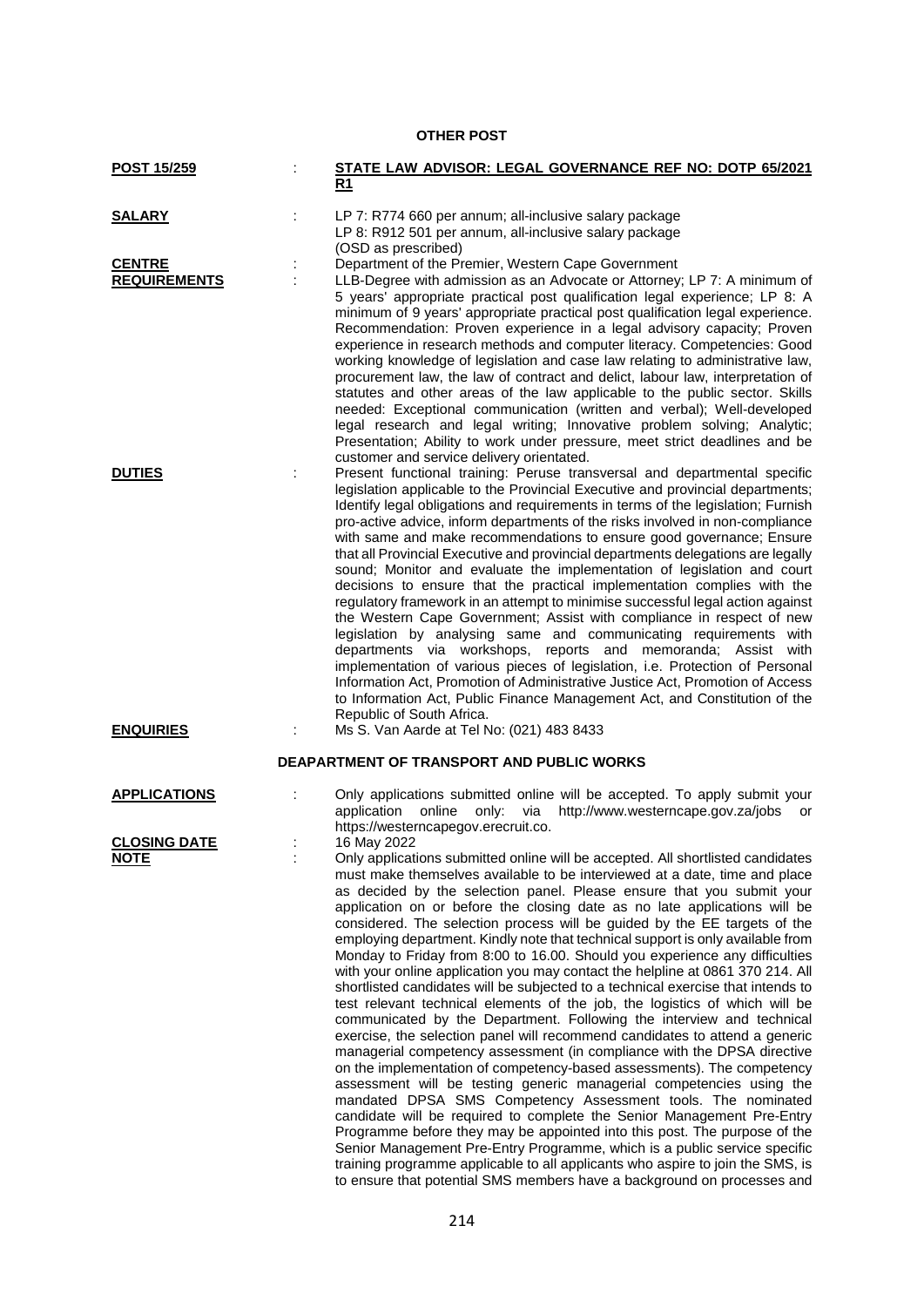procedures linked to the SMS. The duration of the online Pre-Entry Programme is 120 notional hours (15 days). Full details may be sourced by the following link: https://www.thensq.gov.za/training-course/smsthe following link: https://www.thensg.gov.za/training-course/smspreentryprogramme/ Furthermore, thanks to the huge public interest we receive many applications for our positions, and as such will not be able to respond personally to all applications. Therefore, should you not hear from us within 10 weeks from close of advert please consider your application unsuccessful.

### **MANAGEMENT ECHELON**

### **POST 15/260** : **CHIEF DIRECTOR: POLICY AND STRATEGY INTEGRATION REF NO: TPW 29/2022**

**SALARY** : R1 269 951 per annum (Level 14), all-inclusive salary package

**CENTRE** : An appropriate 3-year B-degree/ Advanced Diploma (NQF 7) or higher qualification as recognised by SAQA; A minimum of 5 years relevant senior managerial level experience; A valid driving licence; Completion of Certificate for entry into the SMS (Senior Management Service) upon appointment. Competencies: Knowledge of the following: Applicable policies and procedures; Management principles; Community facilitation; Empowerment (SMME, Broad based BEE, Woman and disability); Core Competencies: Strategic Capability and leadership, People Management and Empowerment, Programme and Project Management, Financial Management and Change Management: Skills: Interpret and apply relevant policies and procedures: problem solving skills; sound budgeting skills; facilitation and presentation .<br>skills.

**DUTIES** : Strategic capability and leadership including Change Management; Translate the vision of the organisation into chief directorate goals; develop and implement strategies; Align programmes and operational support; Participate in the departments strategic planning processes; Monitoring and ensure compliance with relevant legislation; Evaluate the performance of the directorate against predetermined objectives; Initiatiates, supports and champions organisational transformation and change in order to successfully implement new initiatives and deliver on service delivery commitments; Project and Programme Management; Ensure efficient and effective oversight and management for all financial resources and all performance requirements as related to the PFMA and corporate governance; Shape transport in the province through the development of high level policies, strategies and programmes; Shape infrastructure in the province through the development of high level policies, strategies and programmes: Management of human resources and sound labour practices. **ENQUIRIES** : Ms. J Gooch at Tel No: (021) 483 2826

**POST 15/261** : **DIRECTOR: EDUCATION INFRASTRUCTURE POLICIES STRATEGIES AND SYSTEMS REF NO: TPW 47/2022**

**SALARY** : R1 073 187 per annum (Level 13), all–inclusive salary package<br> **CENTRE** : Department of Transport and Public Works, Western Cape Gov **CENTRE** : Department of Transport and Public Works, Western Cape Government An appropriate 3-year B-degree/ Advanced Diploma (NQF 7) or higher qualification as recognised by SAQA; A minimum of 6 years relevant middlemanagement experience; Completion of Certificate for entry into the SMS (Senior Management Service) upon appointment; A valid driving licence. Note: A requirement for appointment at Director Level is the successful completion of the Senior Management Pre-entry Programme as endorsed by the National School of Government. This is a Public Service specific training programme which is applicable for appointments at SMS level; Recommendation: Infrastructure Policies Strategies and Systems experience; Professional registration with the applicable council within the built environment. Competencies: Maintain extensive knowledge and sound interpretation of applicable policies and procedures; Knowledge of the following: Management principles; Financial Management and sound budgeting; Employee relations; Empowerment (SMME, Broad-based BEE, Women and Disability); Public Service procedures; Programme and Project Management; Strategic Capability and leadership; People Management, planning and empowerment; Change Management; Programme and Project Management; Skills: Human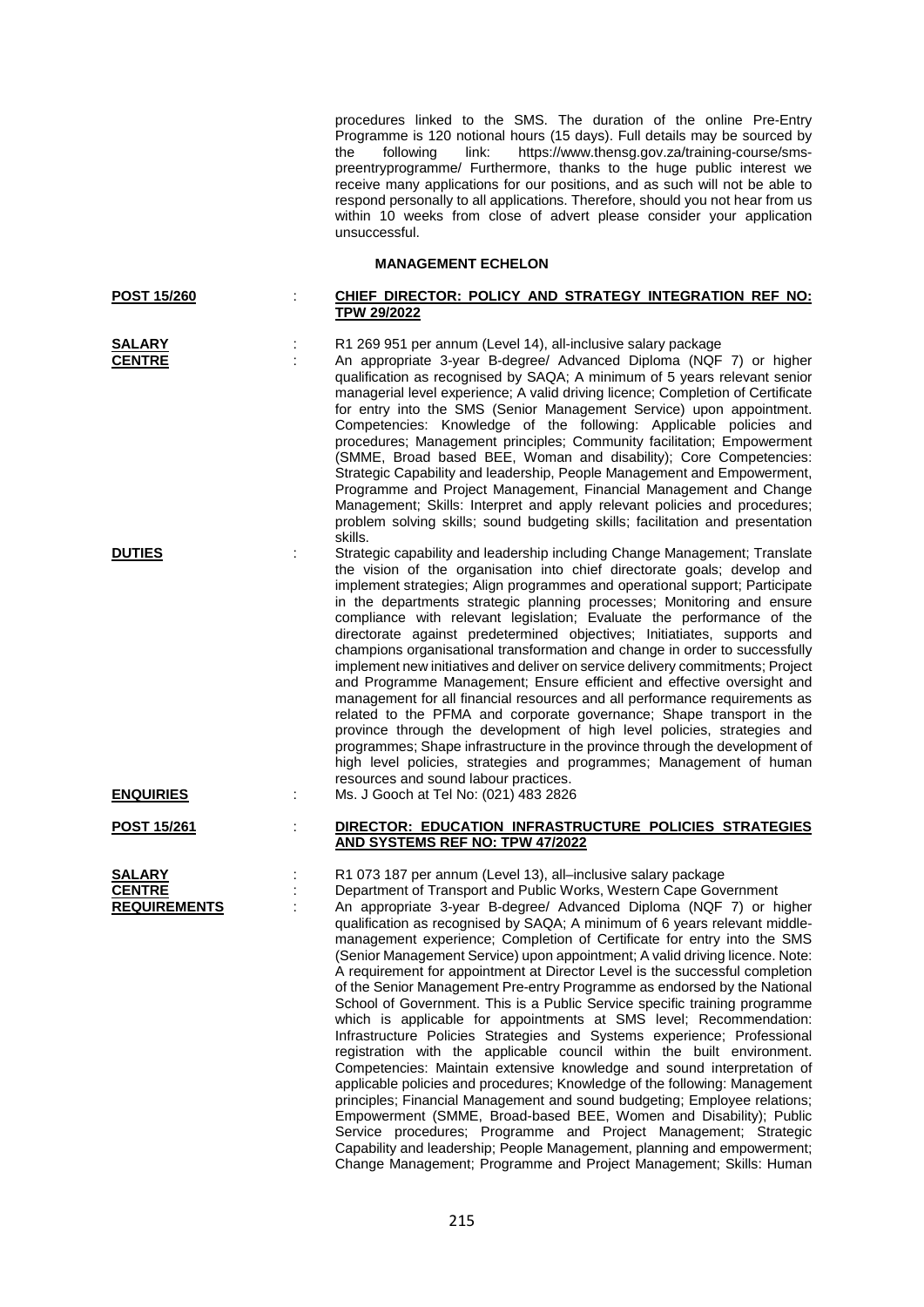| <b>DUTIES</b><br><b>ENQUIRIES</b>    |   | Resource planning; Facilitation and presentation skills; Sound Budgeting<br>skills.<br>Strategic capability and leadership; Change Management; Translate the vision<br>of the department into Directorate goals; Develop and implement strategies;<br>Participate in the strategic planning process; Ensure compliance is monitored<br>with relevant legislation; Evaluate the performance of the directorate;<br>Successfully implement new initiatives and deliver on service delivery; Project<br>and Programme Management; Ensure the efficient and effective oversight and<br>management for all financial resources and all performance requirements as<br>related to the PFMA and good corporate governance; Management of human<br>resources and ensure sound labour practices.<br>Adv. C Smith at Tel No: (021) 483 0025                                                                                                                                                                                                                                                                                                                                                                                                                                                                                                                                                                                                                                                                                                                                                                                                                                                                                                                                                                                                                |
|--------------------------------------|---|--------------------------------------------------------------------------------------------------------------------------------------------------------------------------------------------------------------------------------------------------------------------------------------------------------------------------------------------------------------------------------------------------------------------------------------------------------------------------------------------------------------------------------------------------------------------------------------------------------------------------------------------------------------------------------------------------------------------------------------------------------------------------------------------------------------------------------------------------------------------------------------------------------------------------------------------------------------------------------------------------------------------------------------------------------------------------------------------------------------------------------------------------------------------------------------------------------------------------------------------------------------------------------------------------------------------------------------------------------------------------------------------------------------------------------------------------------------------------------------------------------------------------------------------------------------------------------------------------------------------------------------------------------------------------------------------------------------------------------------------------------------------------------------------------------------------------------------------------|
|                                      |   | <b>OTHER POSTS</b>                                                                                                                                                                                                                                                                                                                                                                                                                                                                                                                                                                                                                                                                                                                                                                                                                                                                                                                                                                                                                                                                                                                                                                                                                                                                                                                                                                                                                                                                                                                                                                                                                                                                                                                                                                                                                               |
| <b>POST 15/262</b>                   | ÷ | CHIEF ENGINEER: STRUCTURE DESIGN REF NO: TPW 40/2022                                                                                                                                                                                                                                                                                                                                                                                                                                                                                                                                                                                                                                                                                                                                                                                                                                                                                                                                                                                                                                                                                                                                                                                                                                                                                                                                                                                                                                                                                                                                                                                                                                                                                                                                                                                             |
| <u>SALARY</u>                        |   | Grade A: R1 058 469 per annum, all-inclusive salary package, (OSD as<br>prescribed).                                                                                                                                                                                                                                                                                                                                                                                                                                                                                                                                                                                                                                                                                                                                                                                                                                                                                                                                                                                                                                                                                                                                                                                                                                                                                                                                                                                                                                                                                                                                                                                                                                                                                                                                                             |
| <b>CENTRE</b><br><b>REQUIREMENTS</b> |   | Department of Transport and Public Works, Western Cape Government<br>Engineering Degree (B Eng/ BSc (Eng) or relevant qualification in Civil<br>Engineering; A minimum of six years post qualification engineering experience<br>required; Compulsory registration with ECSA as a Professional Engineer; A<br>valid code B driving license (Code B or higher). Recommendation: Further<br>studies in the field of engineering focusing on road structures as described in<br>TMH19. Experience in: Policy/Guideline development and implementation,<br>identifying and understanding governance and strategy processes and<br>documentation thereof; Road infrastructure management in the public sector;<br>Research and development of new/existing technologies related to<br>design/construction/implementation of road structures; Proven team<br>management experience (direct or indirect) focusing on dynamic/technical<br>structural design; Mentoring and coaching in the field of Engineering.<br>Competencies: Knowledge of the following: Programme and Project<br>Management; Engineering, legal and operational compliance; Engineering<br>operational communication; Process knowledge and skills; Maintenance skills<br>and knowledge; Mobile equipment operating skills; Engineering design and<br>analysis knowledge; Research and development; Computer-aided<br>engineering applications; Creating high performance culture; Technical<br>consulting; Communication (written and verbal) skills; People Management,<br>Planning and organizing; Engineering and professional judgment; Strategic<br>capability and leadership. Behavioural competencies: Problem solving and<br>Decision making; Team leadership; Creativity; Financial<br>analvsis:<br>management; Customer focus and responsiveness; Conflict management, |
| <b>DUTIES</b>                        |   | negotiation and Change Management skills.<br>Engineering design and analysis effectiveness: Perform final review and<br>approvals or audits on new engineering designs according to design principles<br>or theory; Maintain engineering operational effectiveness: Manage the<br>execution of maintenance strategy through the provision of appropriate<br>structures, systems and resources; Governance: Allocate, control, monitor<br>and report on all resources; Financial Management: Ensure the availability and<br>management of funds to meet the MTEF objectives within the engineering<br>environment/services; People management: Manage the development,<br>motivation and utilization of human resources for the discipline to ensure<br>competent knowledge base for the continued success of engineering services<br>according to organizational needs and requirements.                                                                                                                                                                                                                                                                                                                                                                                                                                                                                                                                                                                                                                                                                                                                                                                                                                                                                                                                                         |
| <b>ENQUIRIES</b>                     |   | Ms M Hofmeyr at Tel No: (021) 483 3999                                                                                                                                                                                                                                                                                                                                                                                                                                                                                                                                                                                                                                                                                                                                                                                                                                                                                                                                                                                                                                                                                                                                                                                                                                                                                                                                                                                                                                                                                                                                                                                                                                                                                                                                                                                                           |
| <u>POST 15/263</u>                   |   | <b>QUANTITY SURVEYOR (PRODUCTION LEVEL): METRO EAST/WEST</b><br><b>REF NO: TPW 48/2022</b>                                                                                                                                                                                                                                                                                                                                                                                                                                                                                                                                                                                                                                                                                                                                                                                                                                                                                                                                                                                                                                                                                                                                                                                                                                                                                                                                                                                                                                                                                                                                                                                                                                                                                                                                                       |
| <u>SALARY</u>                        |   | Grade A: R628 014 - R676 539 per annum<br>Grade B: R718 062 - R766 278 per annum<br>Grade C: R809 634 - R953 715 per annum<br>(Salary will be determined based on post registration experience asper the<br>OSD prescript)                                                                                                                                                                                                                                                                                                                                                                                                                                                                                                                                                                                                                                                                                                                                                                                                                                                                                                                                                                                                                                                                                                                                                                                                                                                                                                                                                                                                                                                                                                                                                                                                                       |
| <b>CENTRE</b>                        |   | Department of Transport and Public Works, Western Cape Government                                                                                                                                                                                                                                                                                                                                                                                                                                                                                                                                                                                                                                                                                                                                                                                                                                                                                                                                                                                                                                                                                                                                                                                                                                                                                                                                                                                                                                                                                                                                                                                                                                                                                                                                                                                |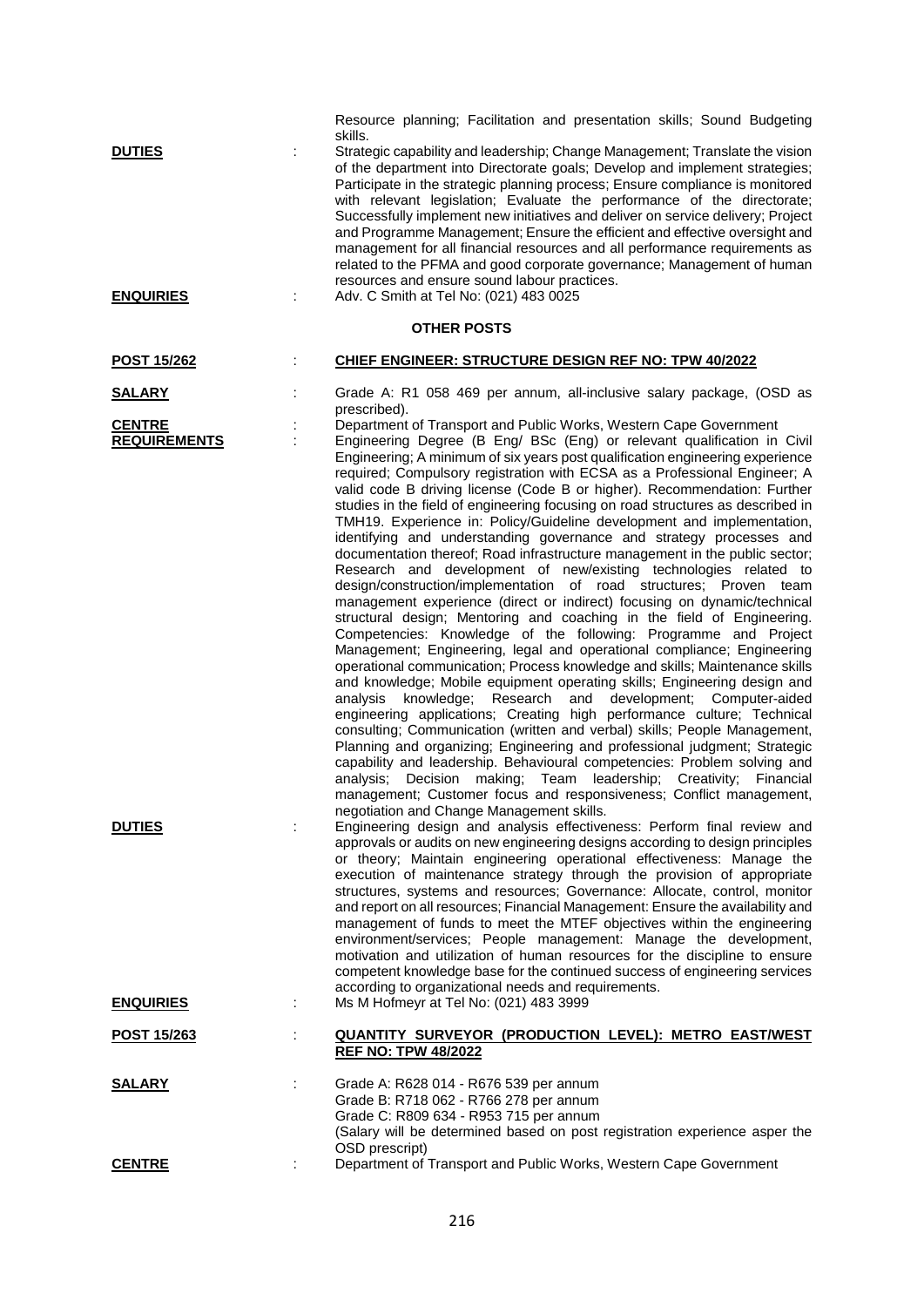| <b>REQUIREMENTS</b>                                   | An appropriate Degree in Quantity Surveying or relevant qualification; A<br>minimum of 3 years post qualification Quantity Surveying experience;<br>Compulsory registration with SACQSP as a Professional Quantity Surveyor;<br>A valid driving license (Code B or higher). Competencies: Knowledge of the<br>following: Programme and Project Management; Quantity Survey principles<br>and methodologies; Research and development; Computer-aided engineering<br>applications; Legal compliance; Technical report writing; Creating high<br>performance culture; Technical consulting; Networking; Professional<br>judgment; Generic: Decision making; Team leadership; Analytical skills;<br>Creativity; Self management; Financial management; Customer focus and<br>responsiveness; Communication; Proven computer literacy; Planning and<br>organising; Conflict Management; Problem-solving and analysis; People                                                                                                                                                                                                                                                                                                                                                                                                                                                                                                                                                                                                                                                                                                                                                                                 |
|-------------------------------------------------------|----------------------------------------------------------------------------------------------------------------------------------------------------------------------------------------------------------------------------------------------------------------------------------------------------------------------------------------------------------------------------------------------------------------------------------------------------------------------------------------------------------------------------------------------------------------------------------------------------------------------------------------------------------------------------------------------------------------------------------------------------------------------------------------------------------------------------------------------------------------------------------------------------------------------------------------------------------------------------------------------------------------------------------------------------------------------------------------------------------------------------------------------------------------------------------------------------------------------------------------------------------------------------------------------------------------------------------------------------------------------------------------------------------------------------------------------------------------------------------------------------------------------------------------------------------------------------------------------------------------------------------------------------------------------------------------------------------|
| <b>DUTIES</b>                                         | Management; Change management; Innovation.<br>Perform quantity surveying activities on buildings, structures or facilities: Co-<br>ordinate professional teams on all aspects regarding quantity surveying<br>services; Ensure adherence to quantity determination standards; Provide<br>quantity surveying advice and technical support in the evaluation of costs;<br>Ensure the adoption of technical and quality strategies; Develop quantity<br>surveying related policies, methods and practices; Provide solutions on non-<br>compliance on quantity determination; Review the cost determinations of<br>projects and estimates accomplished by building designers and/or sub-<br>professional personnel; Human capital development: Mentor, train and<br>develop Candidate Quantity Surveyors and related technical<br>and<br>administrative personnel to promote skills/knowledge transfer and adherence<br>to sound quantity surveying principles and code of practice; Supervise quantity<br>surveying work and processes; Administer performance management and<br>development; Office administration and budget planning: Manage resources,<br>prepare and consolidate inputs for the facilitation of resource utilisation;<br>Ensure adherence to regulations and procedures for procurement, SCM and<br>personnel human resource administration; Monitor and control expenditure;<br>Report on expenditure and service delivery. Research and development:<br>Continuous professional development according to council guidelines;<br>Research/literature studies on quantity surveying to improve expertise; Liaise<br>with relevant bodies/councils on quantity survey-related matters. |
| <b>ENQUIRIES</b><br><b>POST 15/264</b>                | Mr M Albertyn Tel No: (021) 483 5440<br>ADMINISTRATOR BRANCH COORDINATOR: ADMINISTRATION AND                                                                                                                                                                                                                                                                                                                                                                                                                                                                                                                                                                                                                                                                                                                                                                                                                                                                                                                                                                                                                                                                                                                                                                                                                                                                                                                                                                                                                                                                                                                                                                                                             |
|                                                       | <b>REPORTING REF NO: TPW 41/2022</b>                                                                                                                                                                                                                                                                                                                                                                                                                                                                                                                                                                                                                                                                                                                                                                                                                                                                                                                                                                                                                                                                                                                                                                                                                                                                                                                                                                                                                                                                                                                                                                                                                                                                     |
| SALARY<br><b>CENTRE</b><br><b>REQUIREMENTS</b>        | R261 372 per annum (Level 07)<br>Department of Transport and Public Works, Western Cape Government<br>Grade 12 (Senior certificate or equivalent qualification); A minimum of 6 years<br>relevant experience. Recommendation: A valid (Code B or higher) driving<br>licence. Competencies: Knowledge of the following: Modern systems of<br>governance and administration; Latest advances in public management theory<br>and practice; Supply chain duties; Understanding of the legislative framework<br>governing the public service; Skills needed: Computer literacy in MS Office<br>Package (Word, Excel, PowerPoint); Communication skills (written and<br>verbal); Ability to work independently and as part of a team; Ability to capture<br>data, operate computer and collecting statistics.                                                                                                                                                                                                                                                                                                                                                                                                                                                                                                                                                                                                                                                                                                                                                                                                                                                                                                  |
| <b>DUTIES</b>                                         | Coordinate all Human Resource related matters for the branch and liaise with<br>relevant HO component: Facilitate the management of the talent plan; Act as<br>liaison between Transport Control Officer (departmental) and components in<br>branch; Coordinate and facilitate all financial matters between Road Branch<br>and Branch Finance (budget, finance, SCM, losses); Coordinate and facilitate<br>generic admin processes by liaising with relevant stakeholders.                                                                                                                                                                                                                                                                                                                                                                                                                                                                                                                                                                                                                                                                                                                                                                                                                                                                                                                                                                                                                                                                                                                                                                                                                              |
| <u>ENQUIRIES</u>                                      | Ms L Buys at 082 7307792                                                                                                                                                                                                                                                                                                                                                                                                                                                                                                                                                                                                                                                                                                                                                                                                                                                                                                                                                                                                                                                                                                                                                                                                                                                                                                                                                                                                                                                                                                                                                                                                                                                                                 |
| <u>POST 15/265</u>                                    | ADMINISTRATIVE OFFICER: EPWP COMPLIANCE MONITORING REF<br>NO: TPW 42/2022                                                                                                                                                                                                                                                                                                                                                                                                                                                                                                                                                                                                                                                                                                                                                                                                                                                                                                                                                                                                                                                                                                                                                                                                                                                                                                                                                                                                                                                                                                                                                                                                                                |
| <b>SALARY</b><br><b>CENTRE</b><br><b>REQUIREMENTS</b> | R261 372 per annum (Level 07)<br>Department of Transport and Public Works, Western Cape Government<br>An appropriate 3-year tertiary qualification (National Diploma/B-Degree or<br>higher); A minimum of 1-year relevant experience; A valid code B (or higher)<br>driving licence. Note: People with disabilities that restrict driving abilities but                                                                                                                                                                                                                                                                                                                                                                                                                                                                                                                                                                                                                                                                                                                                                                                                                                                                                                                                                                                                                                                                                                                                                                                                                                                                                                                                                  |

have reasonable access to transport may also apply. Competencies: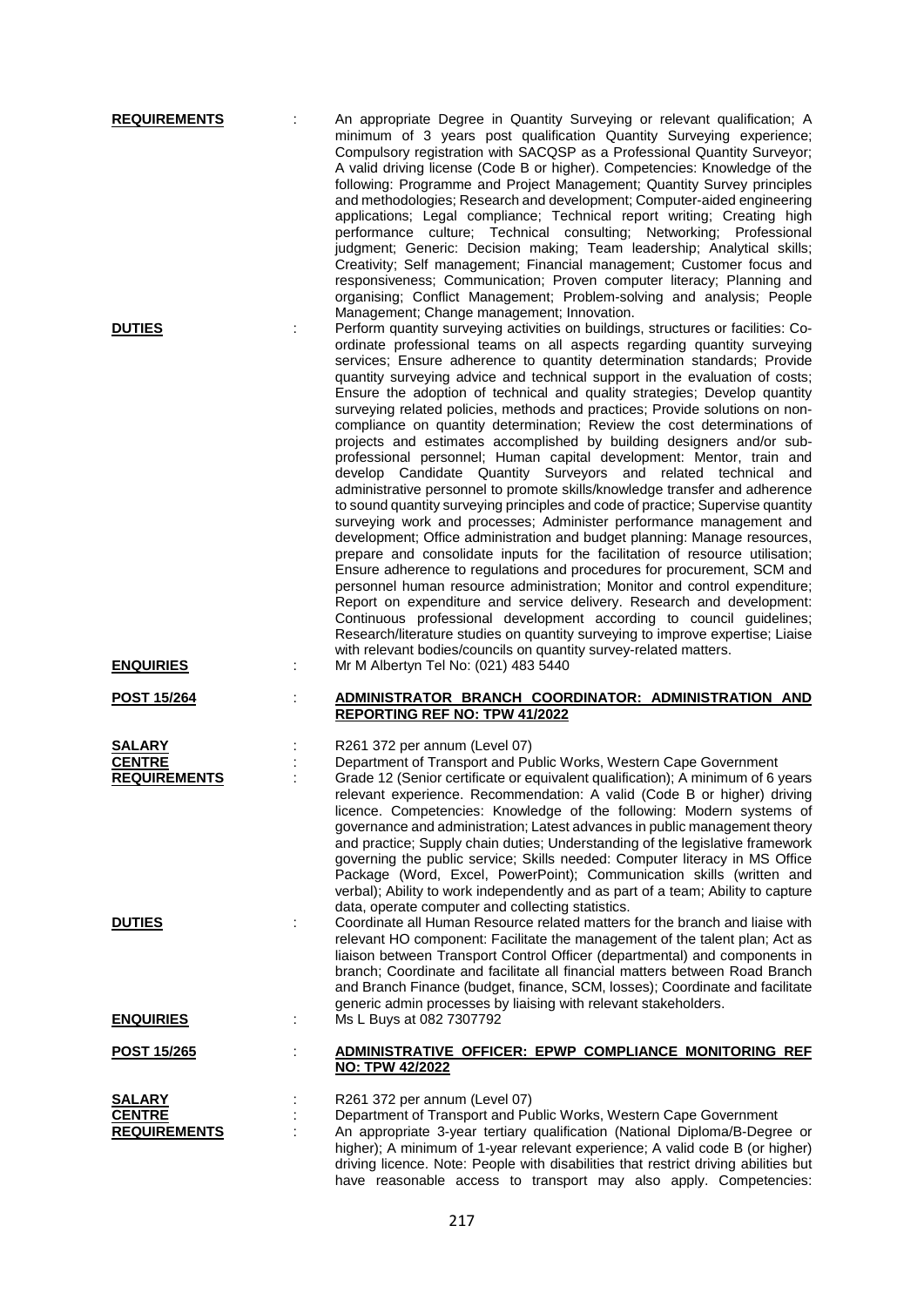| <b>DUTIES</b>                                                          | Knowledge of the following: National, Provincial and Departmental policies,<br>prescripts and practices regarding EPWP; Programme/project management,<br>research and planning procedures; Supply Chain and Financial Management;<br>Public Service reporting procedures; Skills in the following: Computer literacy;<br>Written and verbal communication; Data Analysis; Report writing &<br>formulation; Planning and organising; Problem solving; Ability to interpret and<br>apply policy; Financial Management.<br>Provide admin support to Assistant Director and Deputy Director; Compliance<br>with Supply Chain Management prescripts and participate on EPWP SCM<br>Committees; Compliance with PFMA to ensure effective financial<br>management; Ensure that records and documents are appropriately stored;<br>Provide system related support to Provincial Department and municipalities;<br>Liaise with participants through Participant Inductions; Liaise<br>with<br>bodies (organisations, Provincial<br>implementing<br>Departments<br>and<br>Municipalities); Conduct On-Site Verifications and Pre-Audit Assessments<br>with relevant stakeholders; Obtain inputs, collate information and compile<br>complex document reports and presentations; Conduct research on behalf of<br>the Deputy Director; Compile monthly reports to Deputy Director with regard<br>to all programmes and beneficiaries progress in a regional context.                         |
|------------------------------------------------------------------------|-----------------------------------------------------------------------------------------------------------------------------------------------------------------------------------------------------------------------------------------------------------------------------------------------------------------------------------------------------------------------------------------------------------------------------------------------------------------------------------------------------------------------------------------------------------------------------------------------------------------------------------------------------------------------------------------------------------------------------------------------------------------------------------------------------------------------------------------------------------------------------------------------------------------------------------------------------------------------------------------------------------------------------------------------------------------------------------------------------------------------------------------------------------------------------------------------------------------------------------------------------------------------------------------------------------------------------------------------------------------------------------------------------------------------------------------------------------------------------------|
| <b>ENQUIRIES</b>                                                       | Mr J Smit Tel No: (021) 483 8533                                                                                                                                                                                                                                                                                                                                                                                                                                                                                                                                                                                                                                                                                                                                                                                                                                                                                                                                                                                                                                                                                                                                                                                                                                                                                                                                                                                                                                                  |
| <u>POST 15/266</u>                                                     | <b>CHIEF ACCOUNTING CLERK: EXPENDITURE MANAGEMENT (GMT) REF</b><br><b>NO: TPW 44/2022</b>                                                                                                                                                                                                                                                                                                                                                                                                                                                                                                                                                                                                                                                                                                                                                                                                                                                                                                                                                                                                                                                                                                                                                                                                                                                                                                                                                                                         |
| <b>SALARY</b><br><b>CENTRE</b><br><b>REQUIREMENTS</b><br><b>DUTIES</b> | R261 372 per annum (Level 07)<br>Department of Transport and Public Works, Western Cape Government<br>Senior Certificate (Grade 12 or equivalent qualification) with Accounting as a<br>passed subject; A minimum of 6 years experience in an expenditure<br>management or similar environment; A valid (code B or higher) driving licence.<br>NB: People with disabilities that restrict driving abilities, but who have<br>reasonable access to transport, may also apply. Recommendation:<br>Experience in Generally Recognised Accounting Practice (GRAP).<br>Competencies: Knowledge of the following: GRAP Directives; PFMA Act;<br>National Treasury Regulations; Provincial Treasury Instructions; Budget<br>Process; Trading Entity; Financial Procedures; Financial Delegations;<br>Financial Instructions; Personnel Management, Disciplinary and Grievance<br>Procedures; Proven computer literacy (MS Office, including Outlook); Oracle<br>Financials; Skills needed: Strong communication (written and verbal) and<br>knowledge sharing; Self-motivated; Must have leadership and supervisory;<br>Must have good problem solving abilities; Ability to work under pressure and<br>to meet stringent/prescribed deadlines.<br>Human Resource Management for the component; Ensure the following: All<br>payment activities are carried out; Petty cash function is properly executed;<br>Document control function is completed; Responsible for the general ledger |
|                                                                        | and budget activities relating to expenditure management; Responsible for the<br>administration of the asset register related activities within expenditure<br>management; Oversee the internal control activities for expenditure<br>management; Responsible for the expenditure activities relating to the<br>strategic plan, annual report, audit and financial reports.                                                                                                                                                                                                                                                                                                                                                                                                                                                                                                                                                                                                                                                                                                                                                                                                                                                                                                                                                                                                                                                                                                       |
| <b>ENQUIRIES</b>                                                       | Mrs K Proctor-Fourie at Tel No: (021) 467 4792                                                                                                                                                                                                                                                                                                                                                                                                                                                                                                                                                                                                                                                                                                                                                                                                                                                                                                                                                                                                                                                                                                                                                                                                                                                                                                                                                                                                                                    |
| <u>POST 15/267</u>                                                     | <b>ADMINISTRATION CLERK: HEALTH INFRASTRUCTURE REF NO: TPW</b><br>46/2022                                                                                                                                                                                                                                                                                                                                                                                                                                                                                                                                                                                                                                                                                                                                                                                                                                                                                                                                                                                                                                                                                                                                                                                                                                                                                                                                                                                                         |
| <b>SALARY</b><br><b>CENTRE</b><br><b>REQUIREMENTS</b>                  | R176 310 per annum (Level 05)<br>Department of Transport and Public Works, Western Cape Government<br>Grade 12 (Senior Certificate or equivalent qualification). Recommendation:<br>Computer literate. Competencies: A good understanding of the following:<br>Clerical duties and practices; Legislative framework governing the Public<br>Service; Working procedures in terms of the working environment; Skills<br>needed: Meet deadlines; Record keeping; Written and verbal communication;<br>Ability to: Work under pressure; Work independently and in a team; Capture                                                                                                                                                                                                                                                                                                                                                                                                                                                                                                                                                                                                                                                                                                                                                                                                                                                                                                    |
| <b>DUTIES</b>                                                          | data, computer literacy (MS Word and Excel) and collecting statistics.<br>Render administrative and reception assistance to professional staff regarding<br>filing, GG transport, telephone accounts and invoices; Assist with the ordering<br>and issuing of stationery; Processing of payments; Compiling of claims; Assist<br>with the copying, filing, faxing and scanning of documentation within the                                                                                                                                                                                                                                                                                                                                                                                                                                                                                                                                                                                                                                                                                                                                                                                                                                                                                                                                                                                                                                                                        |